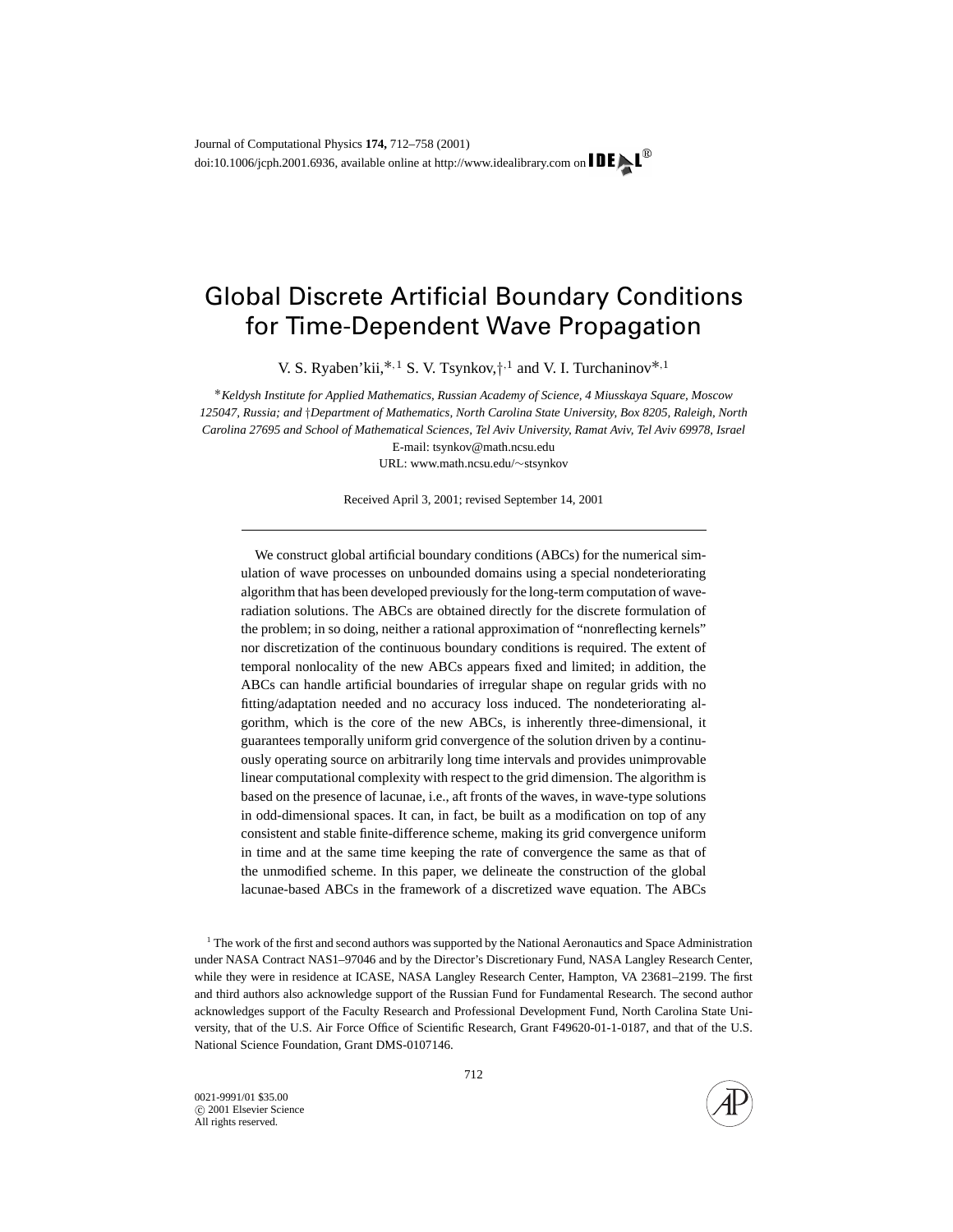are obtained for the most general formulation of the problem that involves radiation of waves by moving sources (e.g., radiation of acoustic waves by a maneuvering aircraft). We also present systematic numerical results that corroborate the theoretical design properties of the ABC algorithm.  $\circ$  2001 Elsevier Science

*Key Words:* artificial boundary conditions; wave propagation; lacunae; nondeteriorating method.

# **1. INTRODUCTION**

Numerical simulation of wave phenomena on unbounded domains (e.g., radiation and/or scattering of acoustic or electromagnetic waves) often encounters the following wellrecognized difficulty. As no computer can either handle infinite arrays of data or perform infinite numbers of arithmetic operations, the discrete approximation of the problem has to be made finite (i.e., finite-dimensional). Consequently, the original infinite domain has to be truncated and special artificial boundary conditions (ABCs) have to be developed as a closure for the resulting finite formulation.

The literature on the subject of ABCs is very extensive; see, e.g., review papers by Givoli [1] and Tsynkov [2], as well as another recent review by Hagstrom [3], which is geared more specifically toward wave propagation problems. In the current study, we focus on genuinely unsteady (as opposed to time-harmonic) wave phenomena to be computed in the time domain. For this type of problem, most of the ABC research to date has been done in the framework of simple approximate local methods based, e.g., on quasi-one-dimensional characteristics' decomposition. These methods often appear insufficiently accurate. Some of the more accurate methods that have recently gained attention are based on the so-called perfectly matched layers; see the original publications [4–7] and reviews [8, 9]. Unfortunately, as shown in [10, 11], these methods may give rise to instabilities of a particular kind. The latter typically manifest themselves when integrating over long time intervals and thus exacerbate even further the well-known problem of accumulation of error in long-term numerical simulations.

Among other existing unsteady ABC approaches, only a very few methodologies can guarantee the accuracy that theoretically would not hamper that of the interior approximation. All of these methodologies are nonlocal—see, e.g., [12–18]—which is characteristic of highly accurate (ideally, exact) ABCs. The techniques of this group typically involve two "approximating" steps, which are undertaken consecutively when building the ABCs. The first step is the replacement of the fully nonlocal in space–time true exact boundary conditions, which are most often written using pseudo-differential operators, with approximate boundary conditions (still at the continuous level) that would provide for only a limited extent of nonlocality. More precisely, this step aims at limiting the temporal nonlocality of the ABCs, which may be prohibitively expensive in computations. This can be achieved, e.g., by employing a rational approximation of the corresponding symbol (kernel).<sup>2</sup> The first step is then followed by the second step, which is the discretization of the resulting localized continuous boundary conditions. We note that unless given special thorough attention, the

 $2$  In fact, a wide variety of purely local ABCs (i.e., local in both space and time) can be obtained via rational approximation of symbols as well. This approach has been known for two decades; see [19–21]. The general trend is that the more of the nonlocal nature of exact ABCs is compromised, the less accuracy one can expect from the resulting approximate methodology.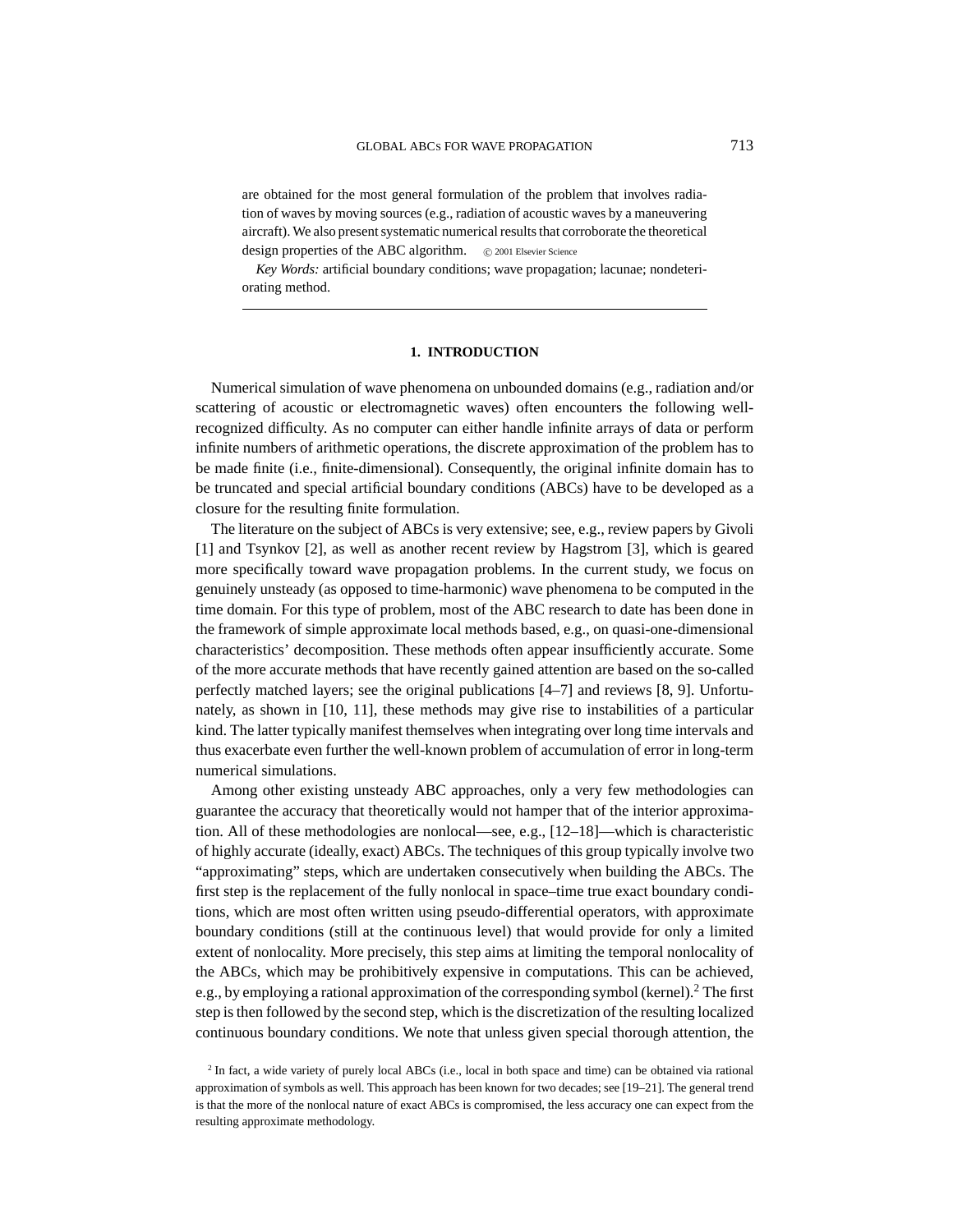discretization step may lead to accuracy loss and again cause instability (this pertains to purely local ABCs as well). We also note that all of these techniques are restricted geometrically to computational domains of a simple regular shape, e.g., those with spherical or planar boundaries.

Our recent work [22, 23] indicates that the issue of time-dependent ABCs may be closely related to another problem that has been mentioned before—the accumulation of numerical error during long runs. This problem has been recognized as an outstanding question in computational PDEs for many years, since the first systematic convergence studies for discrete approximations were conducted in the 1950. From the standpoint of practical computing, deterioration of the solution over long time intervals can be attributed, e.g., to the mechanism of either numerical dissipation or dispersion or both. Theoretically, this phenomenon is conveniently termed as nonuniformity of the grid convergence in time, and all conventional discrete approximations that are currently in use are known to suffer from this deficiency.

As our work [22, 23] suggests, the key to resolving the question of long-term error accumulation may be in precisely following the physical nature of the original problem when building a numerical algorithm. Namely, it is known that waves in three dimensions have aft (or trailing) fronts. This is a manifestation of the so-called Huygens' principle or more generally, the presence of lacunae in wave-type solutions in odd-dimension spaces. Using this property, we have been able to develop a modification to any consistent and stable finite-difference scheme that approximates a Cauchy problem for the wave equation so as to make its grid convergence uniform in time on arbitrarily long intervals. The uniform temporal convergence of the algorithm has been proven theoretically along with its optimal computational complexity (i.e., linear with respect to the grid dimension). The rate of temporally uniform grid convergence, see [22, 23], remains the same as that of the original unmodified scheme. These results apply to the general case of moving sources of waves that operate continuously in time. As an example, we show in [23] that the linearized flow around a maneuvering aircraft can be interpreted in this framework.

At least as important, the procedure of [22, 23] allows one to replace the original infinite domain of the initial-value problem by a finite computational domain that would facilitate the construction of a finite-dimensional discretization. As will be seen from the discussion in this paper, the latter replacement leads to obtaining highly accurate nonlocal unsteady ABCs for combined problems that may include complex phenomena on a bounded interior domain but reduce to the homogeneous wave equation in the far field. Similarly to the case analyzed in [22, 23] the interior domain may be moving. The ABCs are built directly for the specific interior approximation used and in this sense can be considered its most natural extension. We emphasize that they involve neither of the two common approximating steps (rational approximation of the symbol followed by discretization) that have been mentioned before in connection to some existing ABC methodologies.

We emphasize that the extent of temporal nonlocality of the unsteady ABCs that are based on the technique [22, 23] is bounded naturally for all times because of the explicit use of lacunae. Unlike in many other methods available in the literature, this bound is not a consequence of any approximation. We should mention though that a similar idea of naturally restricting the temporal nonlocality of the ABCs by using the Huygens principle has been proposed previously by Ting and Miksis in [24] and then further developed and implemented by Givoli and Cohen in [25]. However, the approaches of both [24] and [25] essentially rely on approximating the Kirchhoff integral by numerical quadratures and then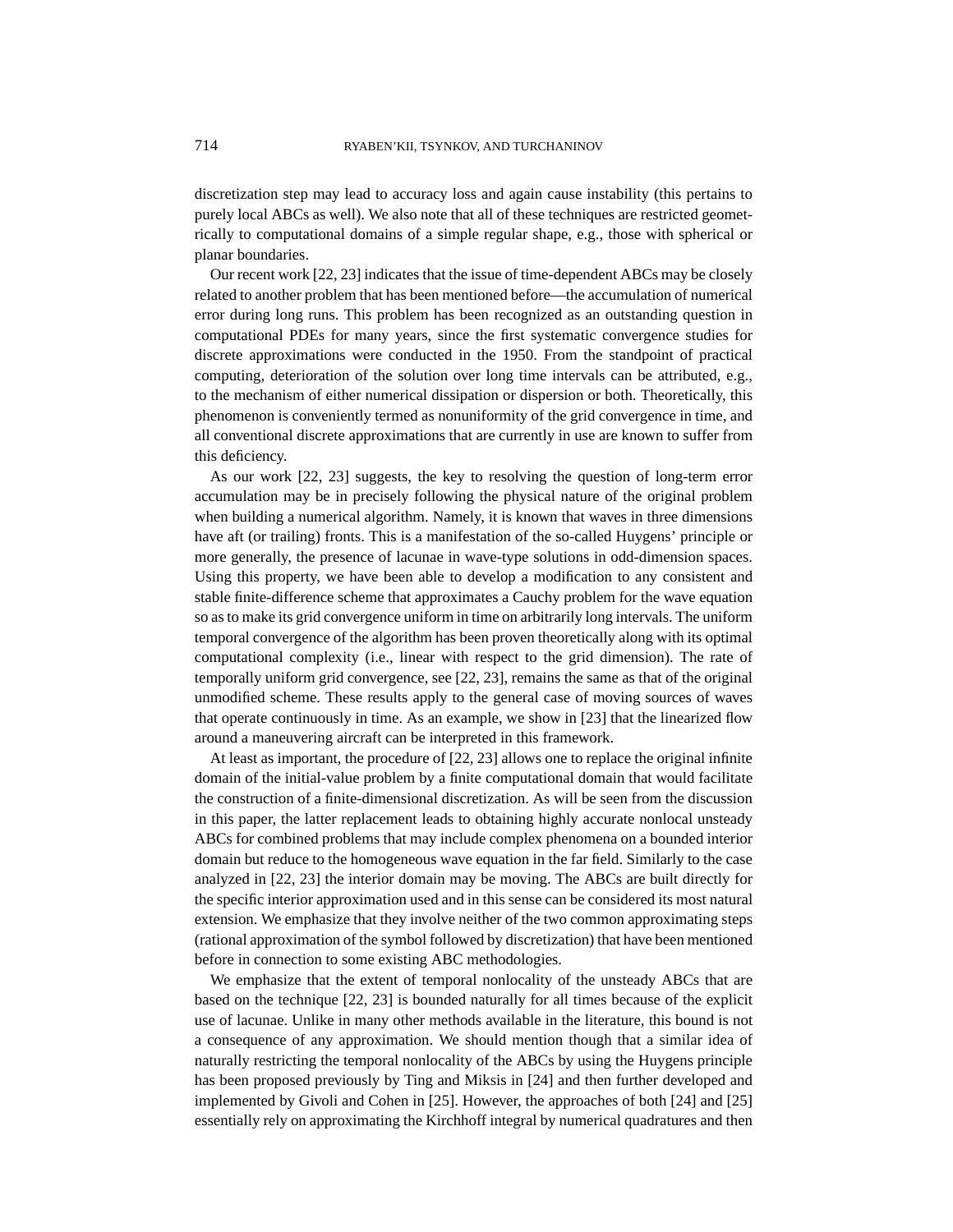coupling the exterior quadrature with the interior solution. (The latter can be obtained, e.g., by finite differences or finite elements.) In contradistinction to that, the approach that we propose is based completely on finite differences, and the notion of the Kirchhoff integral is needed only in theory to track the aft fronts of the waves; see Section 3. Moreover, the genuine approach of [24] has, in fact, never been implemented in a practical setting, whereas the implementation of [25] required introducing additional dissipation into the scheme to suppress numerical instabilities that may arise otherwise. In contradistinction to that, our approach is specifically designed to provide long-term numerical stability. Moreover, as our ABCs are obtained directly for the specific finite-difference scheme, the issue of discretizing the boundary conditions, which has been shown to cause problems before, simply does not arise in this framework. Besides, the new ABCs possess full geometric universality, i.e., can handle any shape of the external artificial boundary with equal ease on a regular Cartesian grid with no fitting/adaptation required and no accuracy loss caused.

The rest of the paper is organized as follows. In Section 2 we give a concise overview of the algorithm. In Section 3, we provide a brief outline of the phenomenon of lacunae in wave radiation solutions and show how one can use those to obtain a nondeteriorating algorithm for long-term numerical integration of the corresponding problems. In addition to the theoretical justification, we include in this section several computational demonstrations of the properties of the aforementioned algorithm. In Section 4, we describe in detail the construction of the global finite-difference lacunae-based ABCs and briefly comment on how the proposed construction fits into the general framework of discrete time-dependent boundary conditions developed by Ryaben'kii in [26]. Section 5 contains an extensive set of numerical experiments with the new ABCs for the wave equation. The experiments are conducted for finite-difference schemes of different orders of accuracy, different laws of motion for the waves' sources (uniform, as well as nonuniform), and different interior models that require closure by the homogeneous wave equation in the far field. These experiments corroborate the theoretical design properties of the ABC algorithm. Section 6 is a summary of conclusions.

#### **2. OVERVIEW**

Let  $S \subset \mathbb{R}^3$  be a finite fixed domain, and consider the following combined initial-value problem on  $\mathbb{R}^3 \times [0, +\infty)$  with respect to the unknown function  $\varphi = \varphi(\mathbf{x}, t)$ :

$$
\Phi(\mathbf{x}, t, \varphi, \nabla \varphi, \varphi_t, \ldots) = 0, \quad \mathbf{x} \in S, t \ge 0,
$$
  

$$
\varphi_{tt} - c^2 \Delta \varphi = 0, \quad \mathbf{x} \in \mathbb{R}^3 \setminus S, t \ge 0,
$$
  

$$
\varphi(\mathbf{x}, 0) = \varphi_t(\mathbf{x}, 0) = 0, \quad \mathbf{x} \in \mathbb{R}^3.
$$
 (1)

Problem (1) represents a typical situation. There is some sufficiently complex process going on inside *S*; this process is described by the differential equation  $\Phi(x, t, \varphi, \nabla \varphi, \nabla \varphi)$  $\varphi_t$ , ...) = 0, which may, for example, be nonlinear. In the far field, i.e., outside *S*, the governing equation simplifies and reduces to the standard linear constant–coefficient wave equation. The initial conditions are assumed homogeneous for simplicity. As the wave equation is also homogeneous everywhere on  $\mathbb{R}^3 \setminus S$ ,  $t \geq 0$ , the formulation (1) essentially means that the waves generated inside *S* shall be radiated in all directions toward infinity, and that there will be no incoming waves with respect to the region *S*. The objective is to build a feasible numerical procedure for computing the solution of problem (1). For that, the overall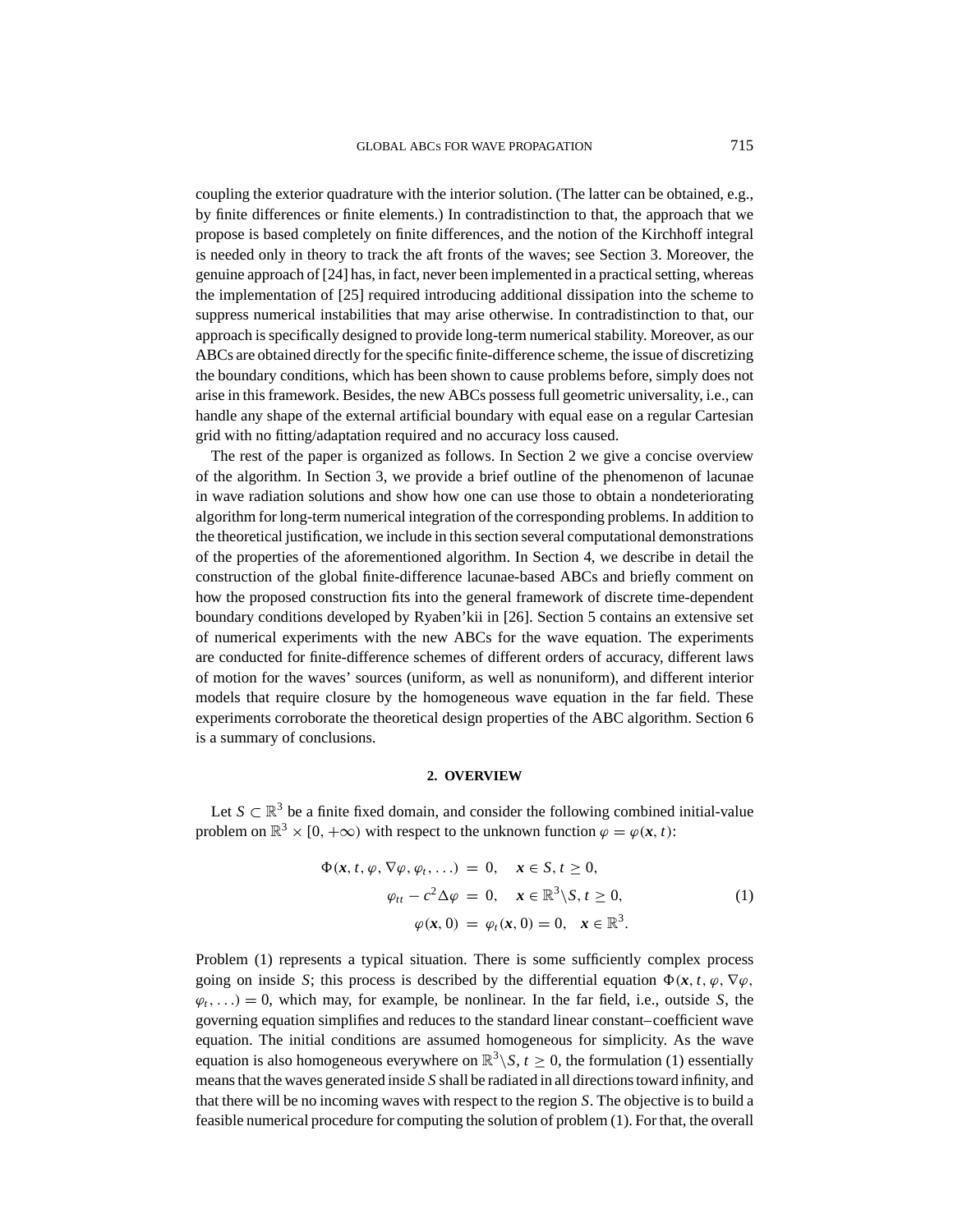infinite domain of the problem,  $\mathbb{R}^3$ , has to be truncated. A natural way of doing that is to try to replace the entire exterior linear part of the problem by equivalent boundary conditions at ∂ *S*, so that the actual computations can be performed only on a finite domain. The corresponding boundary conditions are called the ABCs. The ABCs will equivalently substitute for the wave equation outside *S* and as such, to construct them we will not need to know much about the nature of the problem inside *S*. One thing, however, is important—we will need to assume ahead of time that the overall problem (1) is uniquely solvable and well posed.

Let  $\varphi = \varphi(\mathbf{x}, t)$  be a solution to (1). Introduce an auxiliary function  $\mu = \mu(\mathbf{x})$ , which should be smooth on  $\mathbb{R}^3$  and would satisfy  $\mu(x) \equiv 1$  for  $x \in \mathbb{R}^3 \setminus S$  and  $\mu(x) \equiv 0$  for  $x \in S_{\epsilon}$ , where  $S_{\epsilon}$  is a smaller domain,  $\mathbf{x} \in S_{\epsilon}$  if and only if  $\mathbf{x} \in S$  and dist( $\mathbf{x}, \partial S$ ) >  $\epsilon$ . In other words,  $\mu$  is supposed to have a constant value of zero "well inside" *S*, and a constant value of one everywhere outside *S* and undergo transition from zero to one in a (narrow) region of width  $\epsilon$  next to the boundary  $\partial S$  from the interior side. Let us now multiply  $\varphi(x, t)$  by  $\mu(x)$  and apply the linear constant–coefficient wave operator of (1) to the product everywhere on  $\mathbb{R}^3$  for all *t*'s. We denote the result  $g(\mathbf{x}, t) \equiv (\varphi \mu)_{tt} - c^2 \Delta(\varphi \mu)$ . Obviously,  $g(\mathbf{x}, t) = 0$ for  $x \in S_\epsilon$  and any *t*, because  $\mu = 0$  on  $S_\epsilon$ , and also  $g(x, t) = 0$  for  $x \in \mathbb{R}^3 \setminus S$  and any *t*, because  $\mu = 1$  on  $\mathbb{R}^3 \setminus S$  and consequently, the function  $\varphi\mu$  coincides there with the solution  $\varphi$  of the homogeneous wave equation. The only region where  $g(x, t)$  may differ from zero is the transition region  $S \ S_{\epsilon}$ .

Because of the unique solvability of the Cauchy problem for the wave equation, one can easily see that the solution  $\tilde{\varphi} = \tilde{\varphi}(x, t)$  to the auxiliary problem driven by  $g(x, t)$ ,

$$
\tilde{\varphi}_{tt} - c^2 \Delta \tilde{\varphi} = g(\mathbf{x}, t), \quad \mathbf{x} \in \mathbb{R}^3, t \ge 0,
$$
  
\n
$$
\tilde{\varphi}(\mathbf{x}, 0) = \tilde{\varphi}_t(\mathbf{x}, 0) = 0, \quad \mathbf{x} \in \mathbb{R}^3,
$$
\n(2)

coincides with the solution  $\varphi = \varphi(\mathbf{x}, t)$  to problem (1) everywhere on the exterior domain  $\mathbb{R}^3 \setminus S$  for all *t*:  $\tilde{\varphi}(\mathbf{x}, t) \equiv \varphi(\mathbf{x}, t), \mathbf{x} \in \mathbb{R}^3 \setminus S$ . Consequently, if we knew the solution  $\tilde{\varphi}(\mathbf{x}, t)$ to problem (2), we could use it to supply the required boundary data, i.e., closure, for the equation  $\Phi(x, t, \varphi, \nabla \varphi, \varphi_t, ...) = 0$  on *S*, and as such could obtain the desired ABCs.

Thus, the original problem has been decomposed into a finite-domain interior problem for the equation  $\Phi(x, t, \varphi, \nabla \varphi, \varphi_t, ...) = 0$  on *S* only, which is obviously not complete by itself, and the auxiliary problem (2) that needs to be solved on  $\mathbb{R}^3$  to provide the missing boundary data for the aforementioned interior problem on *S*. In its own turn, the source term of the auxiliary problem (2) is calculated through the solution of the interior problem. At first glance, however, we accomplished nothing by introducing this decomposition, because the auxiliary problem (2) is still formulated on an unbounded domain and therefore cannot be used directly for computing the ABCs.

The key difference though is that the auxiliary problem (2) is linear, and has constant coefficients, throughout the entire space. To solve this problem efficiently, we are going to use the fact that the waves governed by the linear constant–coefficient wave equation on  $\mathbb{R}^3$  have sharp aft fronts (a manifestation of the Huygens' principle or alternatively, the presence of lacunae, in the solutions to the wave equation). Assuming that the source  $g(x, t)$ in (2) operates continuously in time on a compact domain *S*, let us partition  $g(x, t)$  into a collection of elements

$$
g(\mathbf{x}, t) = \sum_{j=0}^{\infty} g_j(\mathbf{x}, t, T)
$$
 (3)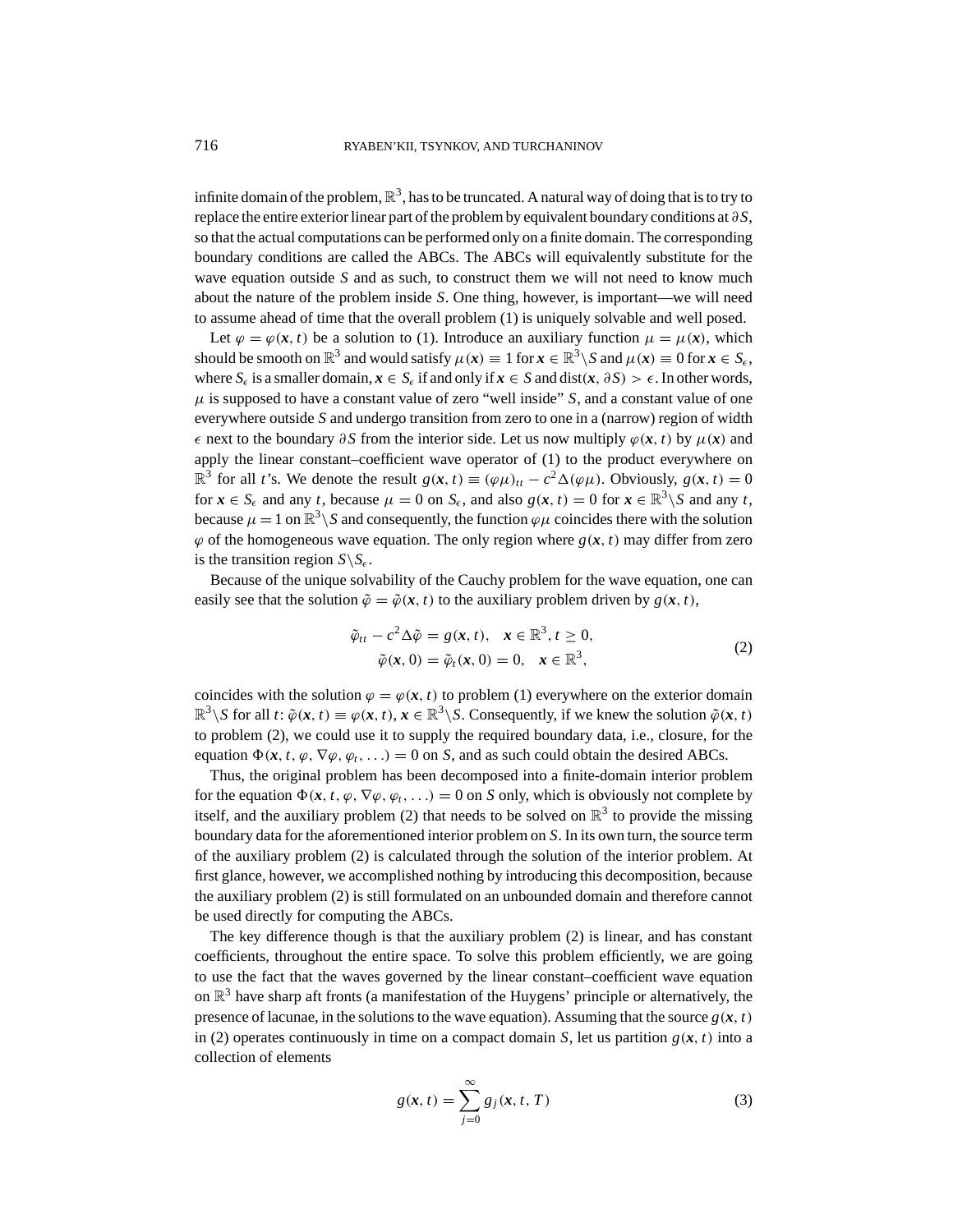so that  $\forall j$ : supp  $g_j(x, t, T) \subseteq S \times [(j - 1 + \sigma j)T, (j + 1 + \sigma j)T]$ . In other words, every  $g_i(\mathbf{x}, t, T)$  is supported only on a finite time interval of fixed length 2*T*, where *T* is a parameter; another parameter  $\sigma$  controls the overlap size of the partition  $(1 - \sigma)T$  so that  $g_i(x, t, T)$  can be taken to be smooth, which will be important from the standpoint of consistency of the discrete scheme. Because of the linear superposition principle, the solution  $\varphi(\mathbf{x}, t)$  to problem (2) can now be reconstructed as a sum

$$
\varphi(\mathbf{x},t) = \sum_{j=0}^{\infty} \varphi_j(\mathbf{x},t,T),
$$
\n(4)

where each  $\varphi_i(\mathbf{x}, t, T)$  solves the Cauchy problem driven by the corresponding  $g_i(\mathbf{x}, t, T)$ from (3).

The series (4) that represents the solution to problem (2) is formally infinite. As, however, we are interested in knowing this solution only on *S*, it is easy to see that for every given moment of time *t*, only a finite fixed number of terms of (4) will contribute to the solution. Indeed, because of the causality for any given  $t$  the contribution of all those  $g_i$  that "kick in" at the moments of time later than *t*, is obviously zero. In addition to that, the contribution of all those  $g_i$  that are sufficiently far behind in time is also zero. To quantify what "sufficiently far behind" means, we note that the waves generated inside  $S$  by any  $g_j$  will travel with the speed  $c$ , and as there will be a sharp aft front initiated at the moment when  $g_i$  ceases to operate, these waves will leave the domain completely no later than after the time interval (diam *S*)/*c* has elapsed since the termination of  $g_i$ . Clearly, the aforementioned time interval determines the "lifespan" of the waves on the domain *S* and depends only on the size of the domain and the speed of wave propagation. Consequently, for a given  $t$ , any source element  $g_i$  that is retarded in time to the extent of more than this lifespan will no longer contribute to the solution. As such, there will only be a finite fixed number of nonzero terms in the series (4) on *S* for any given *t*, and what is most important is that this number will not depend on the actual *t*.

Moreover, the same argument based on the Huygens principle implies that every component  $\varphi_i$  of the overall solution (4) needs to be considered on *S* during a finite, fixed time interval only; this interval is obviously equal to the aforementioned lifespan of the waves on *S* plus the duration 2*T* of the action of the source  $g_j$  itself. Crucial to constructing the ABCs, this argument also implies that during this interval  $(\text{diam } S)/c + 2T$ , the waves generated by a given  $g_i$  can travel in space no further away from  $S$  than a certain distance in any direction. This distance will again be finite and fixed and will be determined only by the geometry of the problem and the speed of wave propagation. Therefore, we can conclude that every component  $\varphi_j$  of the overall solution (4) can be computed on a bounded domain of a constant size. This size, which is the same for all components  $\varphi_j$ , will be larger than the original size of *S*, but it will be fixed from the very beginning and will not increase as the time *t* elapses.

In other words, the auxiliary problem (2) can actually be solved on a finite domain, which means it can be used efficiently to provide the closure for the interior problem  $\Phi(x, \theta)$  $t, \varphi, \nabla \varphi, \varphi_t, \ldots$  = 0, or in other words, obtain the ABCs on ∂ *S*. These ABCs will, generally speaking, be nonlocal in both space and time. The nonlocality essentially means that the boundary conditions on ∂ *S* cannot be expressed by a simple pointwise formula; they should rather be regarded as operator relations that incorporate the values of the solution all over the boundary, and the algorithm proposed in this paper is a way to actually compute the action of the operator involved. A key advantage of our approach is that the temporal nonlocality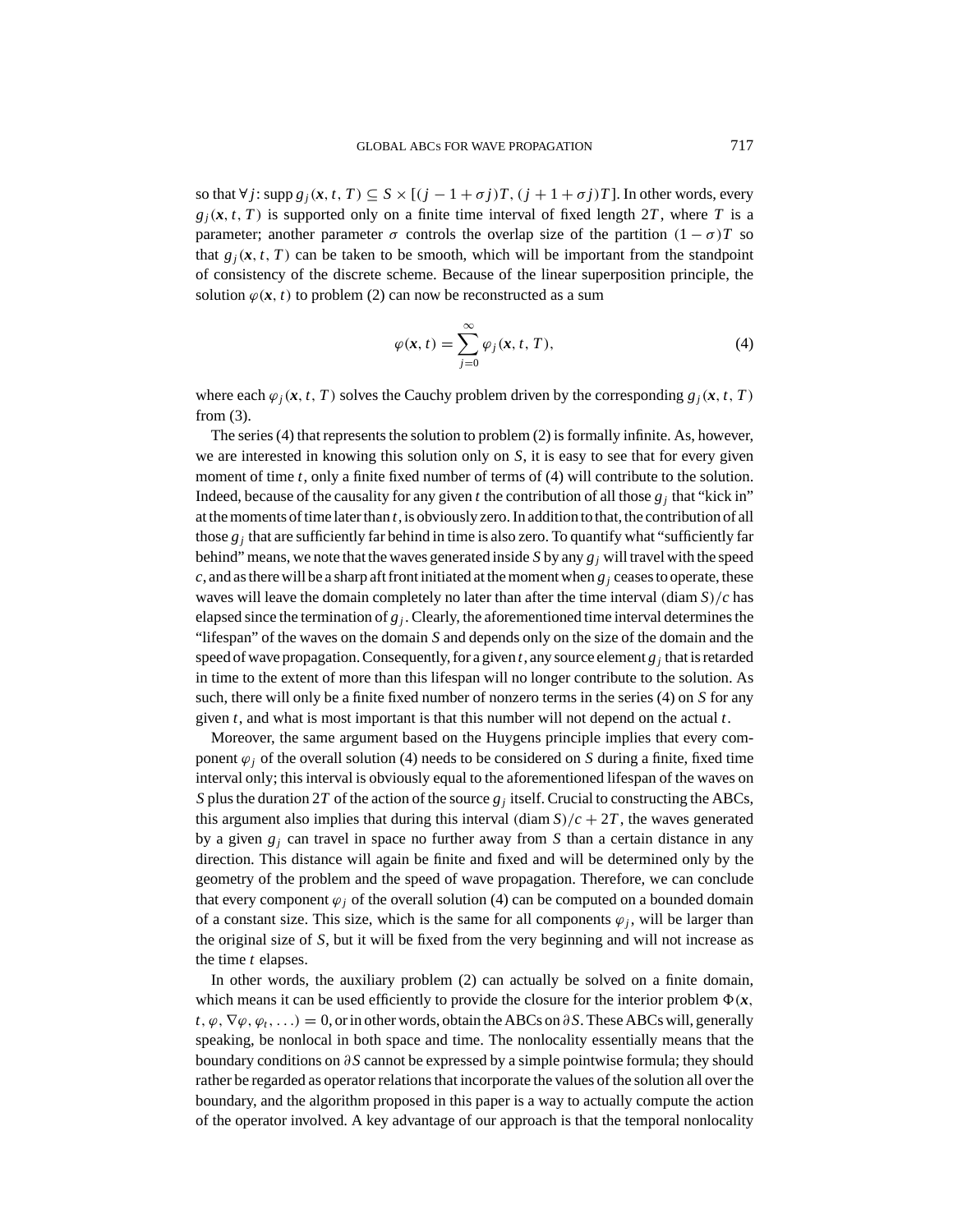of the proposed ABCs will be of a "benign" nature because it will not increase as the time elapses (see below). Moreover, for every given moment of time *t* the solution of the auxiliary problem will be composed of a finite fixed number of components  $\varphi_i$ , and each of the latter will need to be considered as a part of the overall solution only during a finite fixed interval of time. Consequently, when the auxiliary problem is integrated numerically, the stability constant will depend only on this finite fixed time interval, rather than on the overall time of integration, which can be arbitrarily large. As such, we conclude that the numerical integration procedure for problem (2), which is based on the partition (3), (4) and the Huygens principle argument, will converge uniformly in time as the grid size decreases, provided that the scheme used for the integration is consistent and stable in the conventional sense. Therefore, we can expect that the ABCs constructed through the decomposition of the original problem (1) into the interior part  $\Phi(x, t, \varphi, \nabla \varphi, \varphi_t, ...) = 0$  and auxiliary problem (2), with subsequent lacunae-based integration of the latter, will have good stability characteristics. This is indeed corroborated by the numerical experiments of Section 5.

In practice the two problems are, of course, solved concurrently. Both are integrated by a discrete scheme; one time step of the interior procedure is followed by advancing the right-hand side  $g(x, t)$  by one more step, and then by making one lacunae-based integration step of problem (2). Then, the entire cycle repeats itself. We reemphasize that due to the lacunae the extent of temporal nonlocality of the ABCs appears fixed and limited. Indeed, only a finite fixed number of partition elements  $g_i$  need to be taken into account at every given moment of time. Moreover, the resulting ABCs appear universal from the standpoint of geometry. In other words, the grid used for integrating the auxiliary problem (2) can be regular and shall by no means fit the geometry of the interior domain *S*.

We will now proceed to describe the algorithms of lacunae-based integration and the ABCs in detail. In so doing, we will consider a more general case of the moving domain *S*.

# **3. LACUNAE AND NONDETERIORATING NUMERICAL INTEGRATION**

# **3.1. Lacunae of the Wave Equation**

We consider a Cauchy (initial-value) problem for the three-dimensional wave equation,  $x = (x_1, x_2, x_3),$ 

$$
\frac{\partial^2 \varphi}{\partial t^2} - c^2 \left( \frac{\partial^2 \varphi}{\partial x_1^2} + \frac{\partial^2 \varphi}{\partial x_2^2} + \frac{\partial^2 \varphi}{\partial x_3^2} \right) = f(\mathbf{x}, t), t \ge 0,
$$
 (5a)

$$
\varphi|_{t=0} = \frac{\partial \varphi}{\partial t}\bigg|_{t=0} = 0.
$$
\n(5b)

(The limitation of having homogeneous initial conditions (5b) can be alleviated, see [22, 23].) The problem (5a), (5b) is solved on the domain  $S(t) \subset \mathbb{R}^3$ , which has finite diameter *d* for all times  $t \geq 0$ ; other than that the domain  $S(t)$  may travel in space according to an arbitrary law of motion except that its maximum speed *k* is required to be "subsonic,"  $k < c$ . The solution  $\varphi(\mathbf{x}, t)$  is driven by the continuously operating source  $f(\mathbf{x}, t)$ ,  $f(\mathbf{x}, 0) = 0$ , and we require that  $\forall t > 0$ : supp  $f(\mathbf{x}, t) \subseteq S(t)$ . In other words, we study the radiation of waves by a source, which is compactly supported in space for all times. The solution is of interest for us also on a compact domain, which we call  $S(t)$ ; it fully contains the source and follows its motion if there is motion. This is a simplified model for many interesting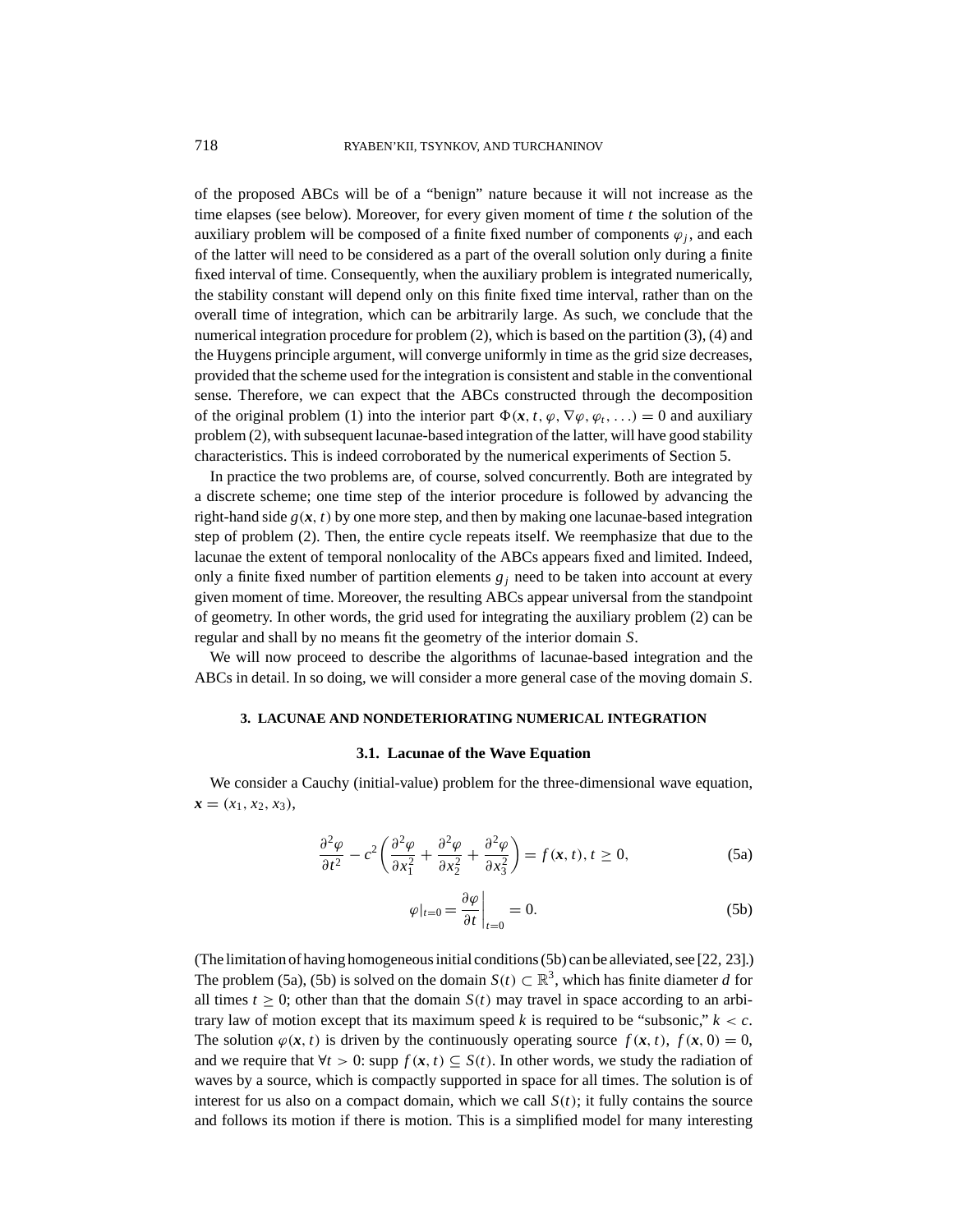physical phenomena that are more complex in their nature. As we shall see, this model is very useful in constructing the ABCs for a variety of problems.

For every  $(x, t)$ , the solution  $\varphi = \varphi(x, t)$  to problem (5a), (5b) is given by the Kirchhoff integral

$$
\varphi(\mathbf{x},t) = \frac{1}{4\pi c^2} \iiint\limits_{\varrho \le ct} \frac{f(\xi, t - \varrho/c)}{\varrho} d\xi,\tag{6}
$$

where  $\boldsymbol{\xi} = (\xi_1, \xi_2, \xi_3), \, \rho = |\boldsymbol{x} - \boldsymbol{\xi}| = \sqrt{(x_1 - \xi_1)^2 + (x_2 - \xi_2)^2 + (x_3 - \xi_3)^2}$ , and  $d\boldsymbol{\xi} =$  $d\xi_1 d\xi_2 d\xi_3$ . If we assume for a moment that the right-hand side (RHS)  $f(\mathbf{x}, t)$  is compactly supported in space–time on the domain  $Q \subset \mathbb{R}^3 \times [0, +\infty)$ , then formula (6) immediately implies that

$$
\varphi(\mathbf{x},t) \equiv 0 \quad \text{for } (\mathbf{x},t) \in \bigcap_{(\xi,\theta)\in\mathcal{Q}} \{(\mathbf{x},t) \mid |\mathbf{x}-\xi| < c(t-\theta), \ t > \theta\}. \tag{7}
$$

The region of space–time defined by formula (7) is called lacuna of the solution  $\varphi = \varphi(\mathbf{x}, t)$ . This region is obviously obtained as the intersection of characteristic cones of Eq. (5a) once the vertex of the cone sweeps the support of the RHS; supp  $f \subseteq Q$ . From the standpoint of physics, the lacuna represents that part of space–time where the waves generated by the sources *f*, supp  $f \subseteq Q$ , have already passed and the solution has become zero again. (Sometimes, the name "secondary lacuna" is used to distinguish it from the primary lacuna, which is the area where the waves have not reached yet.) The phenomenon of lacunae is inherently three-dimensional. The interior surface of the lacuna represents the trajectory of aft (trailing) fronts of the waves. The presence of aft fronts in odd-dimension spaces is known as the Huygens principle, as opposed to the so-called wave diffusion, which takes place in even-dimension spaces.

## **3.2. Computation with a Compactly Supported Source**

Assume now that the moment of inception of the source  $f(\mathbf{x}, t)$  is  $t_0$  (in particular it may be  $t_0 = 0$ ; at this moment the domain *S*( $t_0$ ) of the RHS  $f(x, t)$  occupies a position in space that is schematically represented by the interval  $[A_1, A_2]$  of size *d* on Fig. 1.<sup>3</sup> Assume also that by the time  $t_1 > t_0$  this source ceases to operate, which makes the RHS of Eq. (5a) compactly supported in both space and time; supp  $f \subseteq Q = \{(x, t) | x \in S(t), t_0 < t < t_1\}$ . Clearly, by the time  $t_1$  the domain  $S(t_1)$  can be displaced from its initial location no further than the distance  $k(t_1 - t_0)$  is each direction, which is schematically represented in Fig. 1 by the boundaries of the interval  $[B_1, B_2]$  of size  $d + 2k(t_1 - t_0)$ . Starting from  $t = t_1$  no new waves will be generated, and those generated prior to  $t_1$  will continue traveling in space and thus will eventually leave the domain  $S(t)$  completely, because their speed of propagation  $c$  is higher than that of the domain,  $k$ . The moment  $t_2$  when this happens, i.e., when the solution  $\varphi(\mathbf{x}, t)$  again becomes zero on  $S(t)$ , is easy to calculate; see Fig. 1. By this moment, the domain *S*( $t_2$ ) can travel no further than the interval [ $C_1$ ,  $C_2$ ] of size  $d + 2k(t_2 - t_0)$ , and we need to assume that the aft fronts will also be exactly at the boundaries of this interval

<sup>&</sup>lt;sup>3</sup> Throughout this section we will be using schematic one-dimensional illustrations always keeping in mind, however, that the actual problem is three-dimensional.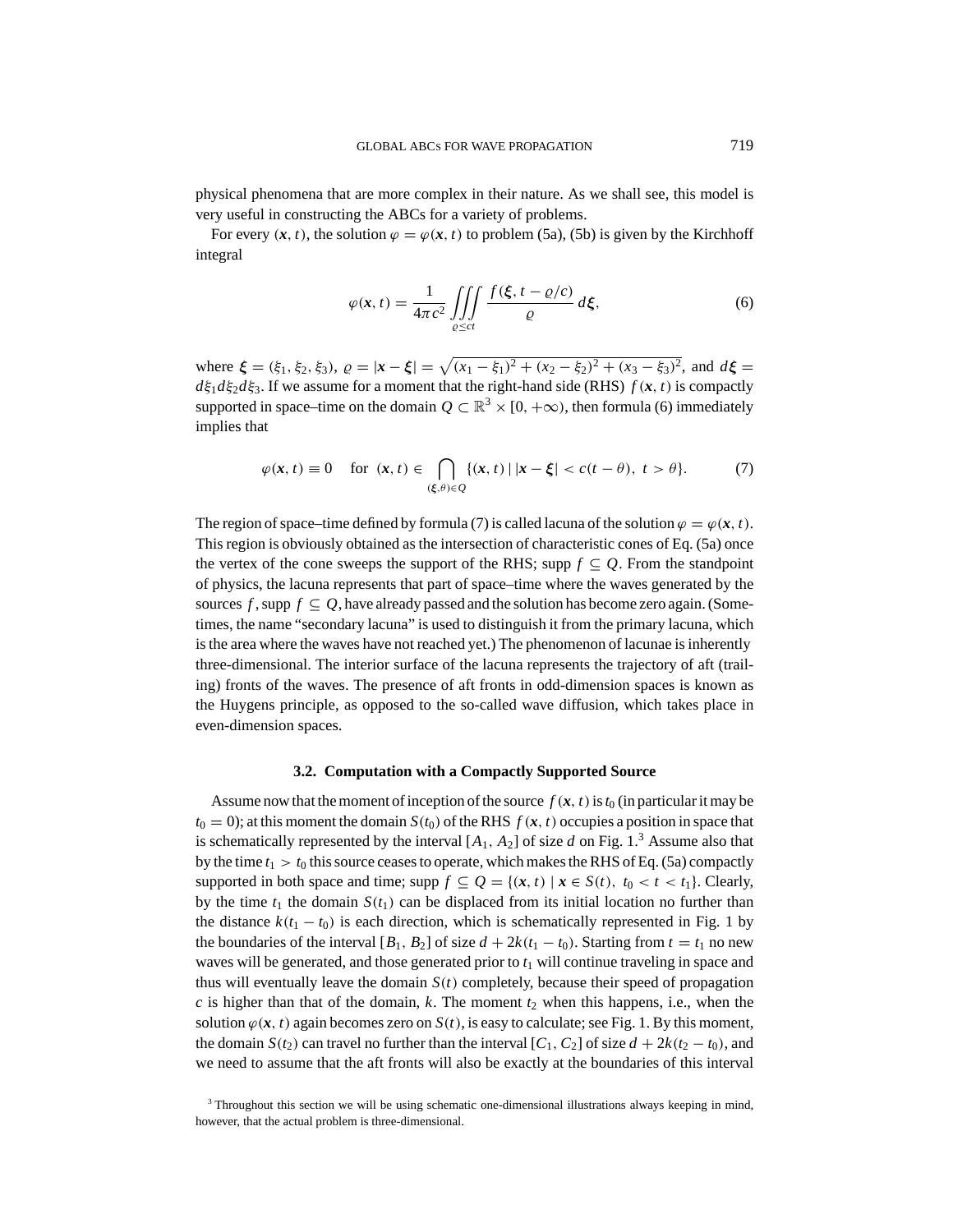

**FIG. 1.** One-dimensional schematic representation for the fronts of the waves generated by a compactly supported source.

at  $t = t_2$ , which immediately yields

$$
\varphi(\mathbf{x}, t) \equiv 0
$$
, for  $\mathbf{x} \in S(t)$ ,  $t \ge t_2 \equiv t_0 + \frac{d + (t_1 - t_0)(c + k)}{c - k}$ . (8)

Estimate (8) is fundamental. It essentially says that once we need to calculate the solution  $\varphi(x, t)$  on  $S(t)$  and the sources are compactly supported in space–time, supp  $f \subset$  $Q(x, t) | x \in S(t)$ ,  $t_0 < t < t_1$ , then we may stop the calculation at  $t = t_2$  because afterward the solution on  $S(t)$  will be zero anyway. This means, in particular, that if the solution is calculated using a discrete method, e.g., a finite-difference scheme, then no new error will be accumulated after  $t = t<sub>2</sub>$ . The constants in both consistency and stability estimates of the scheme (see [22, 23] and below for detail) will now depend on the time interval  $T_{\text{int}} = \frac{d + (t_1 - t_0)(c + k)}{c - k}$  rather than final time  $T_{\text{final}}$ , which for the case of a compactly supported RHS simply becomes immaterial.

Besides, once we stop the calculation at  $t_2 = t_0 + T_{int}$ , we realize that during the time interval  $T_{int}$  that has passed since the beginning  $t = t_0$ , no waves could have traveled in space further than the boundaries of the interval  $[D_1, D_2]$  of size  $d + 2cT_{\text{int}}$ ; see Fig. 1. Beyond this region the solution is zero because this is the area of the primary lacuna. Therefore, even though the original problem was formulated on an infinite domain, we can, in fact, calculate the solution on a finite domain  $[D_1, D_2]$  of size  $d + 2cT_{int}$  with zero external boundary conditions (of the Dirichlet type).

The transition from the infinite domain to a finite domain does not, obviously, come "at no charge." One can rather say that it comes at the expense of having the computational domain  $[D_1, D_2]$  larger than the actual domain of interest  $S(t)$ . However, the size of the "redundant" portion of  $[D_1, D_2]$  can be further reduced by observing that all we have to do is make sure that by  $t = t_2$ , i.e., by the moment the last waves generated by  $f(\mathbf{x}, t)$ ,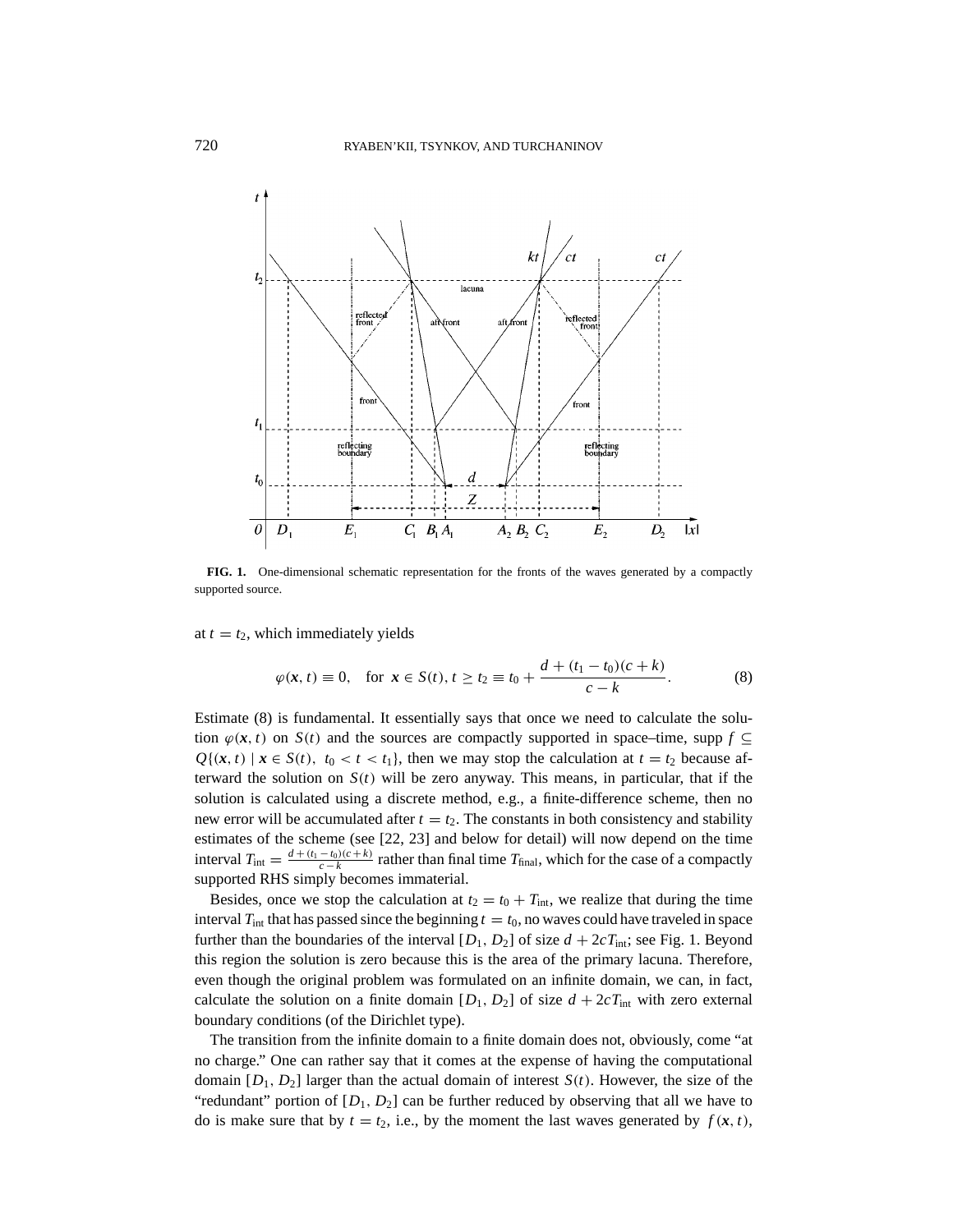supp  $f \subseteq Q$ , leave  $S(t)$ , no new waves can enter  $S(t)$ . This can be guaranteed either as indicated previously, by placing the outer boundary sufficiently far away so that no waves from  $f(\mathbf{x}, t)$ , supp  $f \subseteq Q$ , can even reach it until  $t = t_2 = t_0 + T_{int}$  or alternatively, by placing it closer and thus allowing for reflections, but still not too close so that no reflected waves can come back, i.e., reach  $S(t)$ , by  $t = t_2$ . The size of the new, smaller, computational domain  $[E_1, E_2]$  with reflecting outer boundary, see Fig. 1, can be estimated easily. The minimum size *Z*, see Fig. 1, is found by requiring that the reflected waves, which travel with the same speed *c* but in the opposite direction, reach the boundary of  $[C_1, C_2]$ , i.e., the utmost possible location of  $S(t_2)$ , by the exact same moment of time  $t = t_2$  when the aft fronts leave  $S(t)$ . This immediately yields

$$
Z = d + (k + c)T_{\text{int}}.\tag{9}
$$

By comparing the value of *Z* from (9) with the size of  $[D_1, D_2]$ , which is  $d + 2cT_{\text{int}}$ , we conclude that the extra size of the computational domain beyond *d* can be reduced by up to a factor of 2 (when  $k = 0$ ) in each coordinate direction.

We also note that in fact any well-posed boundary condition can be specified at the reflecting outer boundary of  $[E_1, E_2]$ . The reason is that this boundary is intentionally positioned so that the reflections are not going to have any effect on the solution inside  $S(t)$  anyway. A particularly convenient way to treat the boundary of  $[E_1, E_2]$  will be to set the periodic boundary conditions there. In so doing the three-dimensional rectangular domain becomes a three-dimensional toroidal surface (the opposite faces of the rectangle are identified with one another) and we only have to keep in mind that the reflected waves will now need to be interpreted as those that leave the domain on one side and enter it from the opposite side. This new interpretation obviously brings no change to the foregoing considerations that led to the size estimate (9). However, for the case of a continuously operating traveling source that we analyze below, periodicity implies that the motion of the source can also be formally considered on the toroidal surface, which makes the computational setup much simpler.

## **3.3. Computation with a Continuously Operating Source**

Both foregoing observations—finite time interval  $T_{int}$  and finite spatial domain  $[E_1, E_2]$ needed for calculating the solution driven by the sources  $f(\mathbf{x}, t)$ : supp  $f \subseteq Q = \{(\mathbf{x}, t) \mid \mathbf{x} \in \mathbb{R}^d : |f| \leq \epsilon \}$  $x \in S(t)$ ,  $t_0 < t < t_1$ , on the domain  $S(t)$ —are crucial for the original case of a continuously operating source  $f(\mathbf{x}, t)$ : supp  $f \subseteq \{(\mathbf{x}, t) \mid \mathbf{x} \in S(t), t \ge 0\}$ . In this case we first take a parameter  $T > 0$  and introduce a smooth, even, compactly supported function  $\Theta(t)$ ,  $t \in \mathbb{R}$ , of a "hat" type,

$$
\Theta(t) \equiv 0, \quad |t| \ge T,
$$
  
\n
$$
\Theta(t) = \Theta(-t),
$$
  
\n
$$
\Theta(t) \equiv 1, \quad t \in [-\sigma T, \sigma T], \quad 0 \le \sigma < 1,
$$
  
\n
$$
\Theta\left(\frac{1+\sigma}{2}T+t\right) = 1 - \Theta\left(\frac{1+\sigma}{2}T-t\right), \quad t \in [\sigma T, T],
$$
\n(10)

which obviously generates a partition of unity,

$$
1 \equiv \sum_{j=0}^{\infty} \Theta(t - (1 + \sigma)Tj), \quad t \ge 0,
$$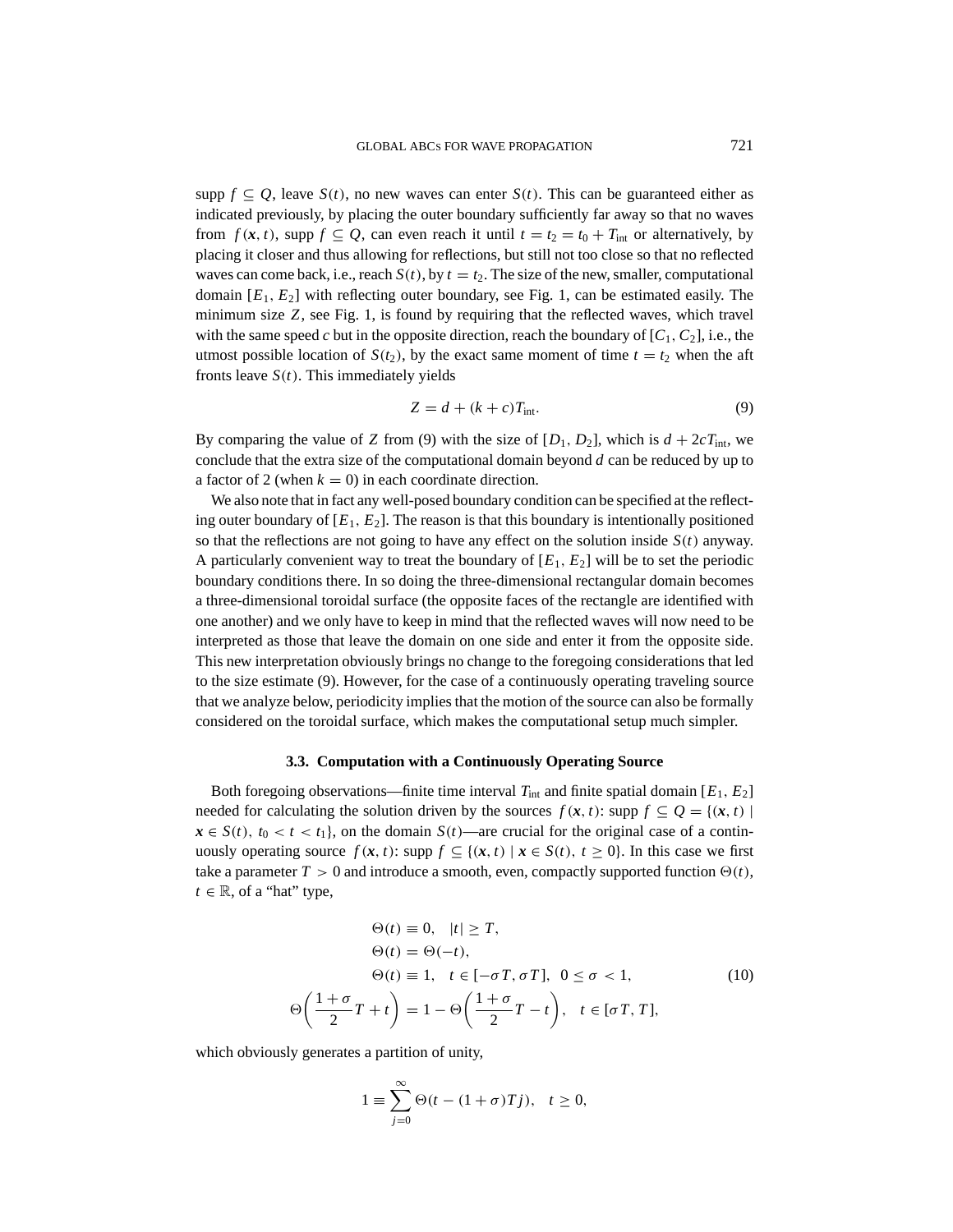with the overlap size  $(1 - \sigma)T$ . Then, we represent the right-hand side  $f(\mathbf{x}, t)$  of Eq. (5a) in the form

$$
f(\mathbf{x}, t) = f(\mathbf{x}, t) \sum_{j=0}^{\infty} \Theta(t - (1 + \sigma)Tj)
$$
  
= 
$$
\sum_{j=0}^{\infty} \Theta(t - (1 + \sigma)Tj) f(\mathbf{x}, t) = \sum_{j=0}^{\infty} f_j(\mathbf{x}, t, T).
$$
 (11)

Clearly, for each  $f_i(\mathbf{x}, t, T) \equiv \Theta(t - (1 + \sigma)Tj) f(\mathbf{x}, t), j = 0, 1, \ldots$ , we have

$$
\mathrm{supp} f_j(x, t, T) \subseteq \{ (x, t) \mid x \in S(t), (j - 1 + \sigma j)T \le t \le (j + 1 + \sigma j)T \}. \tag{12}
$$

Due to the linear superposition, the overall solution  $\varphi(\mathbf{x}, t)$  of Eq. (5a) will be given by the sum of individual contributions from  $f_i(\mathbf{x}, t, T)$ ,  $j = 0, 1, \ldots$ ,

$$
\varphi(\mathbf{x},t) = \sum_{j=0}^{\infty} \varphi_j(\mathbf{x},t,T),
$$
\n(13)

where each contribution  $\varphi_i(x, t, T)$  solves the subproblem

$$
\frac{\partial^2 \varphi_j}{\partial t^2} - c^2 \left( \frac{\partial^2 \varphi_j}{\partial x_1^2} + \frac{\partial^2 \varphi_j}{\partial x_2^2} + \frac{\partial^2 \varphi_j}{\partial x_3^2} \right) = f_j(\mathbf{x}, t, T),
$$
  
\n
$$
\varphi_j|_{t=(j-1+\sigma)T} = \frac{\partial \varphi_j}{\partial t} \bigg|_{t=(j-1+\sigma)T} = 0, \quad j = 0, 1, 2, ....
$$
\n(14)

Notice that each  $\varphi_i(\mathbf{x}, t, T)$ ,  $j = 0, 1, \ldots$ , can be calculated absolutely independently of the others and that the corresponding source term  $f_i(x, t, T)$  is a function compactly supported in both space and time; see  $(12)$ . Consequently, according to  $(8)$ , if we interpret  $t_0$  and  $t_1$  as  $(j - 1 + \sigma j)T$  and  $(j + 1 + \sigma j)T$ , respectively (see Fig. 1), then we can conclude that every  $\varphi_j(x, t, T)$  of (13) needs to be calculated only during a finite interval of time  $T_{\text{int}} = \frac{d + 2T(c+k)}{c-k}$ . It is important to realize that this interval does not depend on the actual moment of time *t*.

Moreover, even though the series (13) is formally infinite, it is easy to see that for any  $t > 0, x \in S(t)$ , it contains only a finite fixed number of nonzero terms. First of all, because of the causality,  $\varphi_i(\mathbf{x}, t, T) = 0$  for  $\mathbf{x} \in S(t)$  if  $t < (j - 1 + \sigma j)T$ . In other words, for a given moment of time *t*, the contribution of all those  $f_i(x, t, T)$  that are active only at subsequent moments of time is obviously zero. A somewhat less trivial observation is that because of the lacunae the contribution of the "sufficiently retarded" terms  $f_i(\mathbf{x}, t, T)$  to the overall solution at a given time level *t* will be zero as well. More precisely,  $\varphi_i(\mathbf{x}, t, T) = 0$ for  $x \in S(t)$  if  $(j - 1 + \sigma j)T < t - T_{int}$ . This follows immediately from (8) assuming that  $t_0 = (j - 1 + \sigma j)T$  and  $t_1 = (j + 1 + \sigma j)T$ . Consequently, instead of (13) we can write

$$
\varphi(\mathbf{x},t) = \sum_{j=p_1}^{p_2} \varphi_j(\mathbf{x},t,T), \quad \mathbf{x} \in S(t), \tag{15}
$$

where  $p_1 = \left[\frac{1}{1+\sigma}(\frac{t-T_{\text{int}}}{T}+1)\right]$ ,  $p_2 = \left[\frac{1}{1+\sigma}(\frac{t}{T}+1)\right]$ , and  $\left[\cdot\right]$  stands for the integer part. The expressions for  $p_1$  and  $p_2$  indicate that we will always have either  $p_1 = p_2 - \left[\frac{T_{\text{int}}}{(1 + \sigma)T}\right]$  or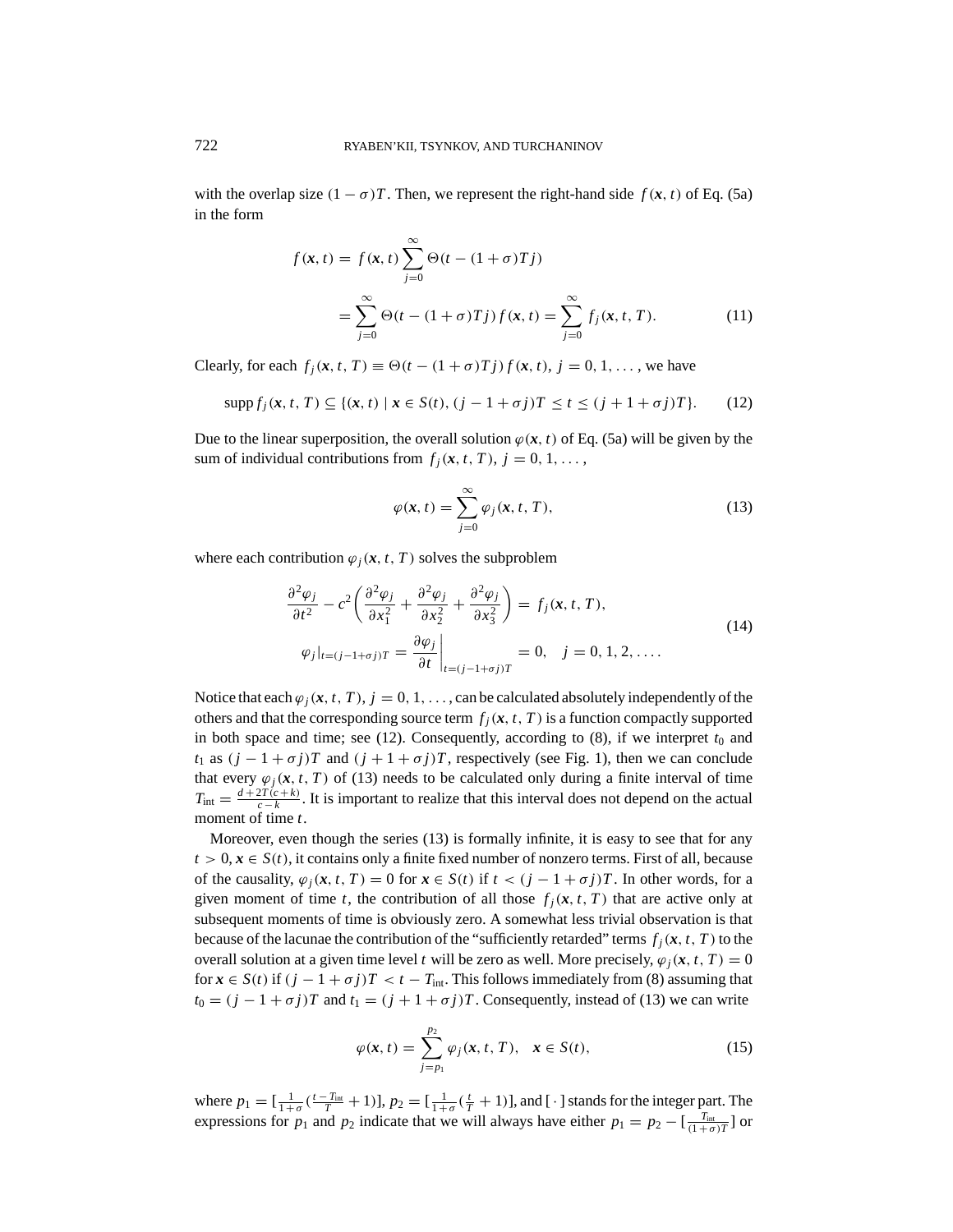$p_1 = p_2 - \left[\frac{T_{\text{int}}}{(1+\sigma)T}\right] - 1$ . Therefore, the number of terms  $p = p_2 - (p_1 - 1)$  in the sum (15) will never exceed  $\left[\frac{T_{\text{int}}}{(1+\sigma)T}\right] + 2$ . As  $T_{\text{int}}$  does not depend on *t* we conclude that neither does the foregoing upper bound for *p*. As such, the number of terms in the sum (15) can always be considered finite and fixed. Altogether we obtain that  $\forall t > 0$  the solution  $\varphi(\mathbf{x}, t)$ ,  $x \in S(t)$ , is composed of a finite nonincreasing number p or additive terms, and each of the latter needs to be taken into account only during a finite nonincreasing interval of time *T*int.

From the perspective of numerical computation, the latter consideration translates into temporally uniform grid convergence of the discrete algorithm. Indeed, assume that we are integrating Eq. (5a) by means of a finite-difference scheme with the order of accuracy  $\mathcal{O}(h^{\alpha})$ , where *h* is a general notion for the grid size and  $\alpha > 0$ . Then, the discrete solution  $\varphi^{(h)}(x, t)$  converges to the continuous solution  $\varphi(x, t)$  as the grid size decreases,

$$
\left\|\varphi^{(h)}(\mathbf{x},t)-\varphi(\mathbf{x},t)\right\| \leq K \cdot h^{\alpha}, \quad t \in [0,T_{\text{final}}],\tag{16}
$$

where  $T_{final}$  is the total integration time. Inequality (16) is a generic convergence estimate; it holds provided that the RHS  $f(x, t)$  of Eq. (5a) is sufficiently smooth. A detailed discussion on the smoothness requirements for  $f(x, t)$  can be found in [23], along with the specific consistency/stability/convergence estimates in the norms that would take into account a particular smoothness level.4

The constant  $K$  in inequality  $(16)$  does not depend on the grid. It is, however, known to depend on the actual RHS  $f(x, t)$ , as well as the final time  $T_{final}$ :  $K = K(f, T_{final})$ . The dependency of  $K$  on  $T_{final}$  is typically a growth, and sometimes this growth may be rapid. This means that even though on any fixed interval [0,  $T_{final}$ ] the scheme converges as  $h \rightarrow 0$ ; to obtain the same level of accuracy on a larger  $[0, T<sub>final</sub>]$  one may need to take a finer overall grid ahead of time. Thus, the convergence appears temporally nonuniform. On the language of practical computing, this phenomenon can be interpreted as the accumulation of numerical error over long runs. This issue has been long acknowledged in the literature as unresolved.

The situation changes dramatically if, instead of the straightforward time-dependent integration, we first use the foregoing lacunae-based representation (15) of the solution  $\varphi(\mathbf{x}, t)$ . In so doing, for each  $j = p_1, \ldots, p_2$ , we still integrate the corresponding subproblem (14) using the same finite-difference scheme as before. However, the convergence estimate for the scheme then becomes

$$
\|\varphi_j^{(h)}(\mathbf{x}, t, T) - \varphi_j(\mathbf{x}, t, T)\| \le K_j \cdot h^{\alpha},
$$
  

$$
\mathbf{x} \in S(t), \quad t \in [(j - 1 + \sigma j)T, (j - 1 + \sigma j)T + T_{int}].
$$
 (17)

A very important circumstance is that unlike *K* in estimate (16), the constant  $K_i$  in (17) for each *j* depends on  $T_{\text{int}}$  rather than  $T_{\text{final}}$ :  $K_j = K_j(f_j, T_{\text{int}})$ . Keeping in mind that each  $\varphi_j^{(h)}(\mathbf{x}, t, T)$  can be computed independently of the others, and using linear superposition (formula (14)), we then easily obtain instead of (16)

$$
\left\|\varphi^{(h)}(\mathbf{x},t)-\varphi(\mathbf{x},t)\right\| \leq p \cdot \tilde{K} \cdot h^{\alpha}, \quad \mathbf{x} \in S(t), \quad t \geq 0,
$$
\n(18)

<sup>4</sup> Smoothness of the source terms will also be important in constructing the lacunae-based ABCs; see Sections 4 and 5.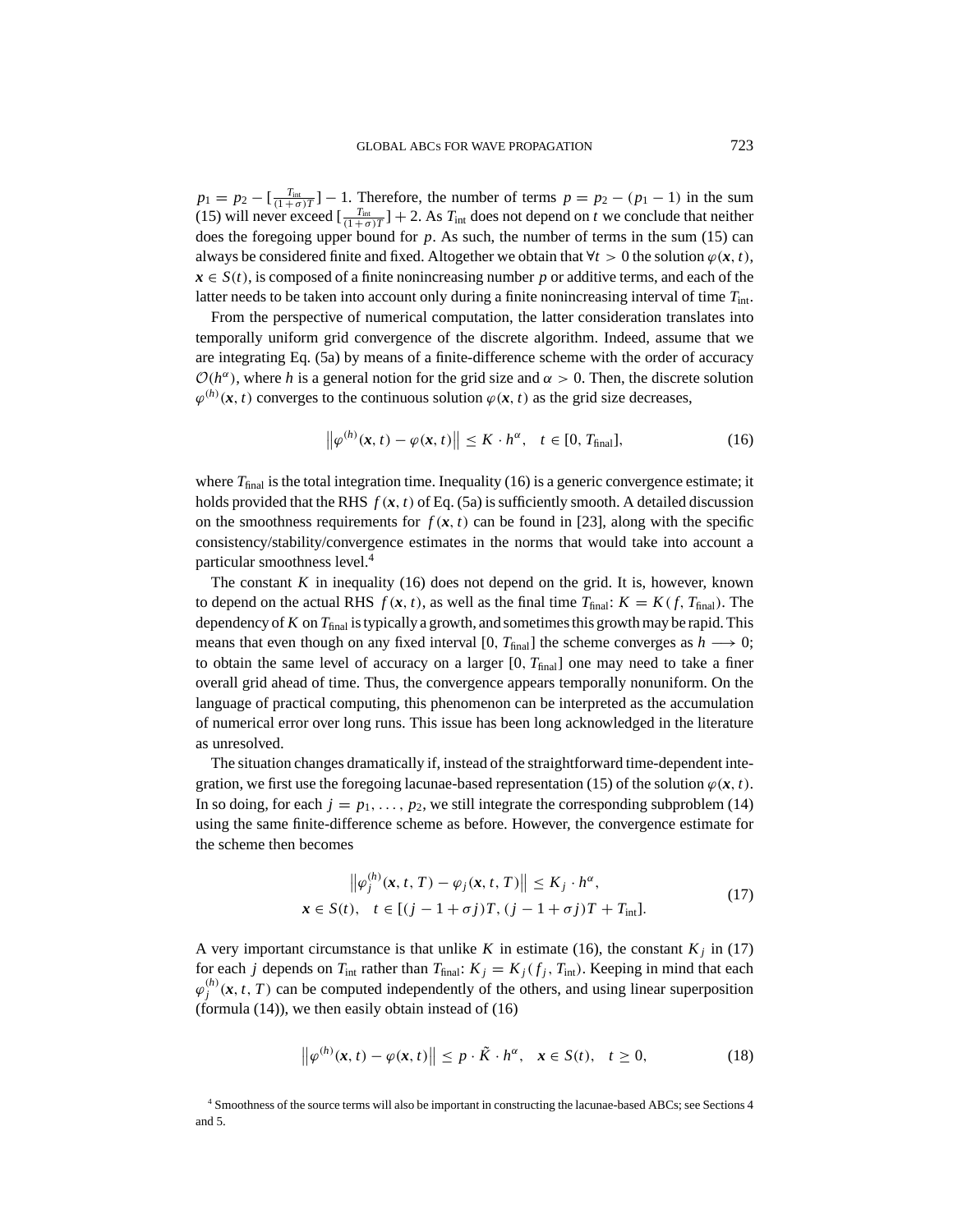where  $\tilde{K} = \tilde{K}(f, T_{\text{int}})$ . Note that p is fixed and does not increase with t, and  $\tilde{K}$  now depends on  $T_{\text{int}}$  rather than  $T_{\text{final}}$ , where  $T_{\text{int}}$  is also fixed and does not increase with *t*. Therefore, estimate (18) implies temporally uniform grid convergence of the discrete lacunae-based algorithm on arbitrarily long time intervals or in other words, for  $t \geq 0$ . A detailed formal proof of this result that, again, involves specific norms, can be found in [23]. Here we only need to add that for each inequality (17) to hold, the corresponding  $f_i(\mathbf{x}, t, T)$ ,  $j =$  $p_1, \ldots, p_2$ , has to possess the same regularity as that required for the original scheme to converge. This explains why choosing the partition (11) smooth with overlaps was very important.

From the standpoint of practical computing, temporally uniform grid convergence implies that the numerical error will not get accumulated beyond some predetermined bound for as long as the computation needs to be performed, and once the grid is refined the aforementioned bound will also drop in accordance with the specific rate  $O(h^{\alpha})$ . This is clear because when the calculation is stopped for a given term  $\varphi_j^{(h)}(\bm x,t,T)$  after the interval *T*int has elapsed, the error will not be accumulated any further, and the number of terms *p* that need to be taken into account is fixed and nonincreasing. Thus, we have obtained a nondeteriorating numerical algorithm for integration of the wave equation over arbitrarily long times. Let us emphasize that it can be built as a modification of any consistent and stable finite-difference scheme, and that it preserves the original rate of convergence of the scheme while making the convergence uniform in time.

Besides, let us assume, for example, that the original finite-difference scheme has linear computational complexity with respect to the grid dimension, which is typical for explicit schemes. Then, it is easy to see that the modified lacunae-based algorithm will also have linear computational complexity with respect to the grid dimension. Indeed, this immediately follows from the fact that each term  $\varphi_j^{(h)}(\mathbf{x}, t, T)$  is computed using the original scheme on a compact domain of size *Z* (see Fig. 1) during a finite fixed interval of time  $T_{\text{int}}$ , and the number of terms *p* is, again, fixed and nonincreasing. We should note that for the type of problems that we are studying linear complexity with respect to the grid is, in fact, optimal, i.e., unimprovable.

## **3.4. Computation Using Continuous Time Marching**

The following, and last, step in building the lacunae-based algorithm for long-term numerical integration of the wave equation is to realize that for implementing formula (15) we do not necessarily need to compute each term  $\varphi_i(\mathbf{x}, t, T)$  independent of the others. Instead, we can implement the algorithm in a way similar to the standard time marching by means of a finite-difference scheme. For that, we will need to use the aforementioned periodic boundary conditions on the outer boundaries of the auxiliary domain  $[E_1, E_2]$ ; see the end of Section 3.2 and Fig. 1.

The first key observation that we make here is that once the motion of the wave sources, as well as the propagation of waves themselves, is considered on a three-dimensional toroidal surface, rather than on the genuine  $\mathbb{R}^3$ , then for every portion of the RHS  $f_j(x, t, T)$  it does not really matter where on the period this source is located, or where it starts its motion from, at  $t_0 = (j - 1 + \sigma j)T$ . It does not have to be exactly "in the middle" as shown in Fig. 1, because all locations on the period (i.e., toroidal surface) are equivalent. All we have to worry about is that by the time  $t_2 = (j - 1 + \sigma j)T + T_{int}$  the waves generated by  $f_i(x, t, T)$ , see (12), will have left the domain  $S(t)$ , and that no waves could have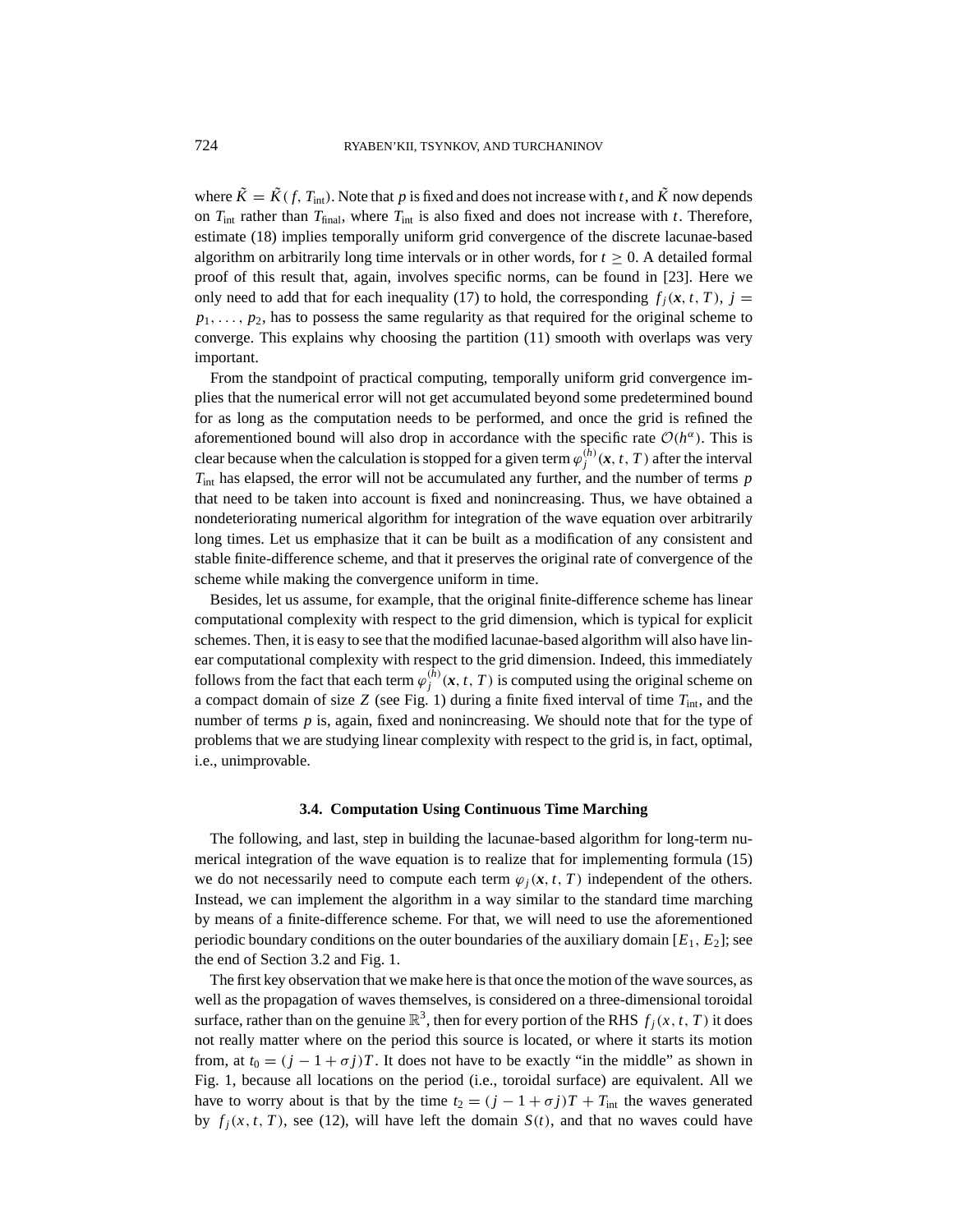reentered this domain during  $[t_0, t_2]$ . And this will be exactly the case because the size  $Z = d + (k + c)T_{\text{int}}$ , see (9), has been chosen sufficiently large to provide for that. Since we always assume (for simplicity) that the period  $Z$  is the same in all coordinate directions, then we only need to formally consider  $f_i(\tilde{\mathbf{x}}, t, T)$  instead of  $f_i(\mathbf{x}, t, T)$  and accordingly,  $\varphi_j(\tilde{x}, t, T)$  instead of  $\varphi_j(x, t, T)$ , where  $\tilde{x} = (\tilde{x}_1, \tilde{x}_2, \tilde{x}_3)$ , and  $\tilde{x}_i = x_i - [\frac{x_i}{Z}]Z$ ,  $i =$ 1, 2, 3.

Next, we shall analyze formula (15) from a slightly different point of view. To begin with, we notice that in the initial stage of computation, i.e., when *t* is small, the lower summation limit  $p_1$  may turn out negative. Basically, it does not create any inconsistency and does not cause any problem because  $f(x, t) = 0$  for  $t < 0$  anyway. In fact, we can simply disregard all negative *j*'s in the sum (15) for small *t*'s and initially consider the summation  $\sum_{j=0}^{p_2} \varphi_j(x, t, T)$  instead of (15). "Initially" here means till the actual expression  $p_1 = \left[\frac{1}{1+\sigma}\left(\frac{t-T_{\text{int}}}{T}+1\right)\right]$  becomes positive. It is easy to see that the computation in this initial stage is equivalent to the conventional time marching of the wave equation (5a) on the domain  $[E_1, E_2]$  of size *Z* (see Fig. 1) with periodic boundary conditions. Indeed, all we do here is simply take into account one component of the source  $f_i$  after another. Due to linear superposition, this amounts to the continuous integration of the wave equation driven by  $f = \sum_{j=0}^{p_2} f_j$  from  $t = 0$  till the actual time *t*. We also note that the duration of the initial stage is, obviously,  $T_{int}$ . And the period *Z*, see (9), has been chosen sufficiently large so that for the time interval of length *T*int there will be no difference in the domain  $S(t)$  between the solution  $\varphi(\mathbf{x}, t)$  computed in the periodic setting and the solution that one could have possibly computed with no periodization (see Section 3.2).

As soon as the time interval  $T_{int} = \frac{d + 2T(c + k)}{c - k}$  has elapsed since the inception moment  $t = 0$ , the computation enters its regular (as opposed to initial) stage. This regular stage, which can, in fact, be continued for as long as necessary, is characterized by the positive values of  $p_1$  (the first positive value is obviously  $p_1 = 1$ ) and finite nongrowing number  $p = p_2 - (p_1 - 1)$  of terms in the sum (15).

On the regular stage of the algorithm, we continue marching Eq. (5a) with periodic boundary conditions in space. Obviously, as the time *t* elapses both  $p_1$  and  $p_2$  in formula (15) increase. The increase of  $p_1$  and  $p_2$  is almost synchronous. Namely, as soon as *t* reaches the value  $(j - 1 + \sigma j)T$  for a particular integer *j*, a new term  $\varphi_j$  gets included in the sum (15); i.e., the upper summation bound  $p_2$  changes from its previous value  $j - 1$  to the new value *j*. Similarly, as soon as *t* reaches the value  $(j - 1 + \sigma j)T + T_{int}$  for a given *j*, the term  $\varphi_i$  drops from the sum (15); i.e., the lower summation bound changes from its previous value *j* to the new value  $j + 1$ . As mentioned in Section 3.3, in so doing the variation of the difference between  $p_2$  and  $p_1$  never exceeds one. Moreover, the temporal interval that precedes the actual moment *t* and is taken into consideration by formula (15) is again  $T_{\text{int}}$ . Consequently, we can still compute everything in the periodic framework, because the period  $Z$  (see  $(9)$ ) is sufficiently large to accommodate the extent of retardation  $T_{\text{int}}$ , and as also mentioned it does not matter where in the period the computation of every given term starts.

From the standpoint of implementation, when the upper bound  $p_2$  increases by one at  $t = (j - 1 + \sigma j)T$  nothing special needs to be done. If we simply continue marching Eq. (5a) in the aforementioned periodic framework, then we will automatically start taking into account the new component of the RHS  $f_i$  after  $t = (j - 1 + \sigma j)T$ . The situation with the lower bound  $p_1$  is somewhat different. Once it has increased by one (from *j* to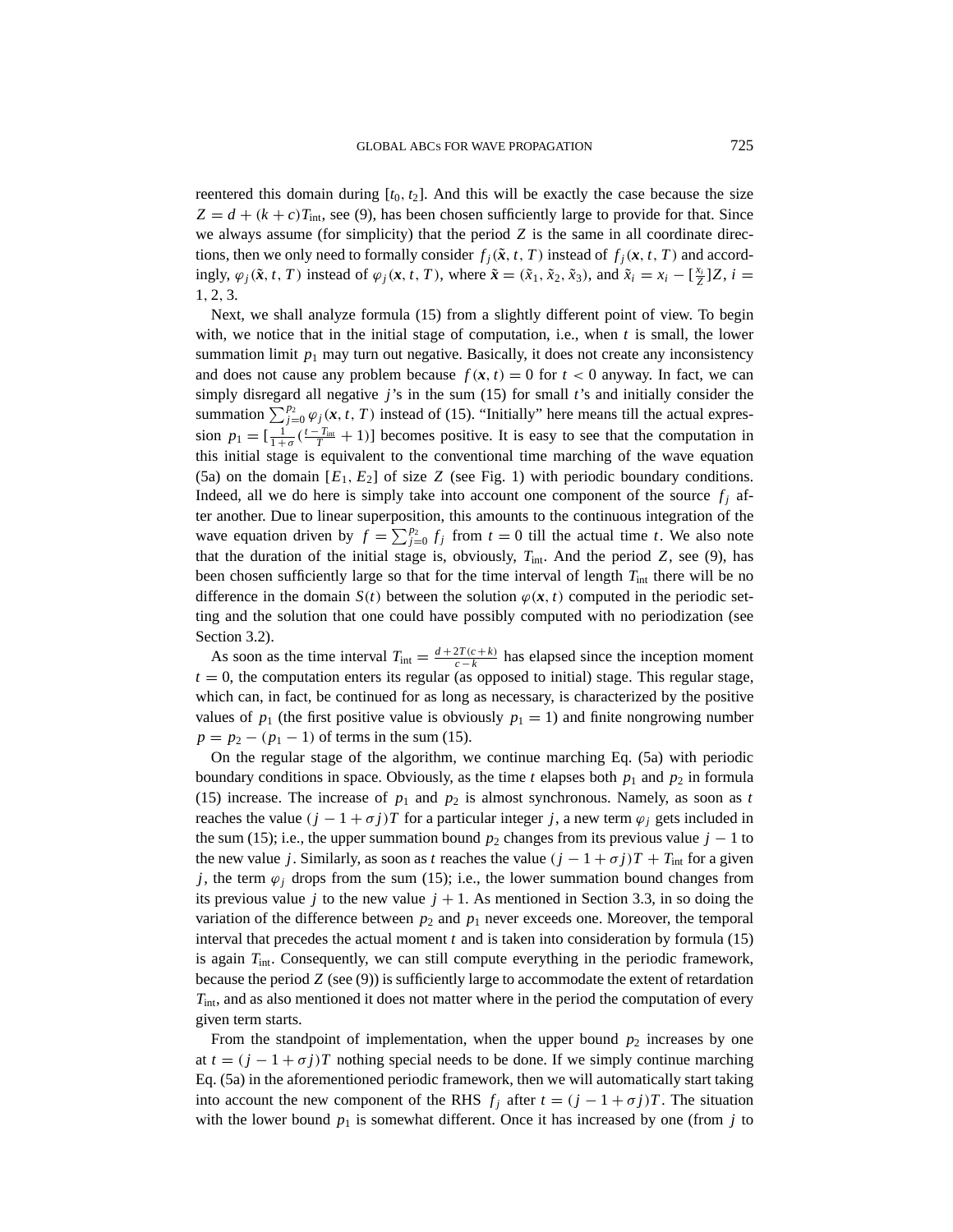$j + 1$ ) at  $t = (j - 1 + \sigma j)T + T_{int}$ , the term  $\varphi_j$  no longer needs to be included in the sum (15). However, in contradistinction to the case in Section 3.3 where all  $\varphi_i$  were supposed to be computed independently of one another, here we cannot just stop the computation of a given  $\varphi_i$  at  $t = (i - 1 + \sigma i)T + T_{int}$  and subsequently say that  $\varphi_i(\mathbf{x}, t, T) = 0$  for  $x \in S(t)$  and for  $t \ge (j - 1 + \sigma j)T + T_{int}$ . Indeed, the time marching of Eq. (5a) implies that all fragments of the solution  $\varphi_i(x, t, T)$  are calculated together as a sum and cannot be explicitly distinguished. On the other hand, if we do nothing at  $t = (j - 1 + \sigma j)T + T_{\text{int}}$ and continue with the time marching, i.e., if we do not discontinue the computation of  $\varphi_i(\mathbf{x}, t, T)$  at  $t = (j - 1 + \sigma j)T + T_{\text{int}}$  and leave this term in the solution  $\varphi(\mathbf{x}, t)$ , then right after this moment of time the first waves generated by  $f_i$  at  $t = (j - 1 + \sigma j)T$  will start reentering the domain  $S(t)$  having traveled all the way across the auxiliary domain  $[E_1, E_2]$ . In other words, in the framework of the continuous time marching with periodic boundary conditions, the term  $\varphi_i(x, t, T)$  cannot be left in the solution as it will "contaminate" the results on *S*(*t*).

To avoid the aforementioned contamination, i.e., to prevent the reentry of waves into  $S(t)$ , each term  $\varphi_i(\mathbf{x}, t, T)$  needs to be eliminated from the overall solution on the auxiliary domain  $[E_1, E_2]$  when the extent of its retardation (counted from inception) becomes exactly *T*<sub>int</sub>. For a given *j* the proper moment of time for elimination of  $\varphi_i(\mathbf{x}, t, T)$  is  $t = (j (1 + \sigma j)T + T_{\text{int}}$ . Once we take out  $\varphi_i(\mathbf{x}, t, T)$  at  $t = (j - 1 + \sigma j)T + T_{\text{int}}$ , this term may obviously be considered zero everywhere on [*E*1, *E*2] for all subsequent moments as well. To take out the term  $\varphi_i(\mathbf{x}, t, T)$  we need to interrupt the time marching at  $t = (j - 1 + \sigma j)T +$ *T*<sub>int</sub>, then go back to the inception moment of  $f_i(x, t, T)$ , which is  $t = (j - 1 + \sigma j)T$ , and independently integrate problem (14) for a particular *j* on [ $E_1$ ,  $E_2$ ] from  $t_0 = (j - 1 + j)$  $\sigma j$ )*T* to  $t_2 = (j - 1 + \sigma j)T + T_{\text{int}}$ . The result should then be subtracted from the timemarching solution at  $t = t_2$  in the correct sense; i.e., both  $\varphi$  and  $\frac{\partial \varphi}{\partial t}$  (rather their discrete counterparts) should be affected. Alternatively, we may notice that when problem (14) is integrated from  $t_0 = (j - 1 + \sigma j)T$  till  $t_2 = (j - 1 + \sigma j)T + T_{int}$ , the wave equation will, in fact, be homogeneous on a substantial portion of this time interval because  $f_i(\mathbf{x}, t, T) = 0$ for  $t > t_1 = (j + 1 + \sigma j)T$ . Consequently, instead of marching Eq. (14) over the entire time interval of length  $T_{\text{int}}$ , we may actually march it only from  $t_0 = (j - 1 + \sigma j)T$  till  $t_1 = (i + 1 + \sigma i)T$ , then take Fourier transform of the discrete solution and advance it till  $t_2 = (j - 1 + \sigma j)T + T_{int}$  by raising the corresponding amplification factors to the appropriate power. Numerically, this approach appears much cheaper, especially if it relies on highly efficient fast Fourier transform (FFT) subroutines.

The new version of the lacunae-based algorithm has obviously been designed to exactly reproduce the solution obtained with the original version in Section 3.3. The only difference is in the method of computation: Continuous time marching in the periodic setup with cyclic subtractions of the retarded contributions versus separate computation of partial solutions driven by different components of the RHS. Consequently, the new version will possess the same properties as the original version. Foremost, it will provide for the temporally uniform grid convergence. Besides, it will obviously have linear computational complexity with respect to the grid dimension. (The cost of the FFT-based evolution in time distributed over the corresponding number of time steps is even less than linear if calculated per time step.) Finally, the algorithm will be universal in the sense that one will be able to build it as a modification of any consistent and stable finite-difference scheme. It will preserve the convergence rate of the original scheme while making the convergence uniform in time.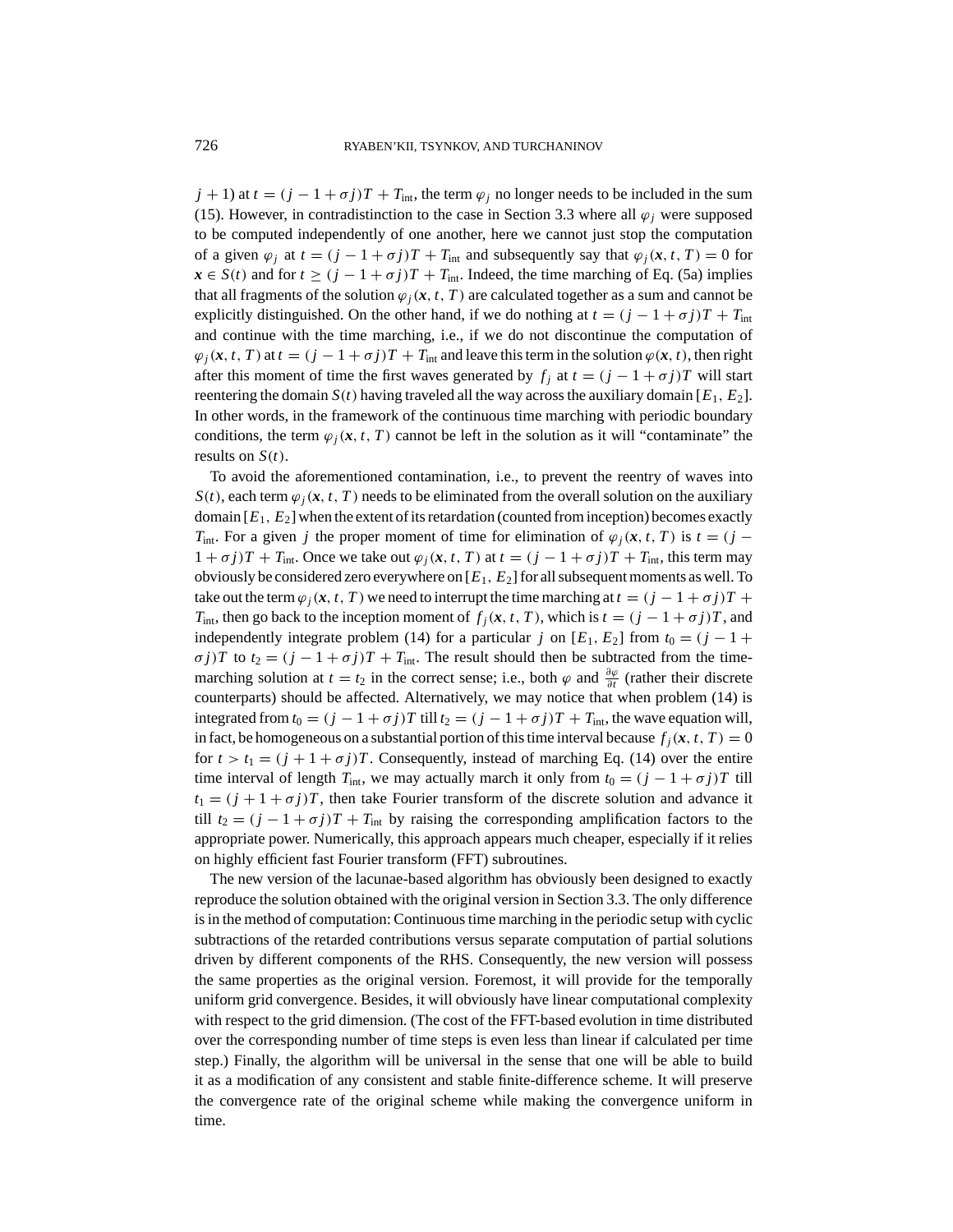# **3.5. Numerical Demonstrations**

To actually demonstrate that the lacunae-based algorithm is an appropriate procedure that does deliver according to its theoretical design properties, we present some numerical results for the wave equation.

### 3.5.1. *Continuous Formulation of the Problem*

For our simulations, we assume axial symmetry and employ the  $(r, z)$  cylindrical coordinates to account for the three-dimensional effects using two-dimensional geometry. Accordingly, Eq. (5a) that we will be solving becomes

$$
\frac{\partial^2 \varphi}{\partial t^2} - c^2 \left( \frac{1}{r} \frac{\partial}{\partial r} \left( r \frac{\partial \varphi}{\partial r} \right) + \frac{\partial^2 \varphi}{\partial z^2} \right) = f(r, z, t), \quad t \ge 0.
$$
 (19a)

The solution  $\varphi$  to Eq. (19a), as well as the RHS  $f$ , are functions of  $r$ ,  $z$ , and  $t$ . The initial conditions for Eq. (19a) remain homogeneous as before (see (5b)):

$$
\varphi(r, z, t)|_{t=0} = 0, \quad \frac{\partial \varphi}{\partial t}(r, z, t)|_{t=0} = 0.
$$
 (19b)

The actual domain of interest  $S(t)$ , on which we will need to compute the solution to the initial-value problem (19a), (19b), is a sphere of diameter *d*. The center of the sphere is located on the *z*-axis of the cylindrical coordinate system (i.e., at  $r = 0$ ). This center (along with the entire  $S(t)$ , of course) is allowed to move along the *z*-axis, which still keeps the axial symmetry intact. The speed of this motion should always be "subsonic,"  $k < c$ , which conforms to one of the key requirements for building the lacunae-based algorithm (see Section 3.2). The actual values of the parameters that we chose are  $d = 1.8$ ,  $c = 1$ ,  $k =$  const  $= 0.2$ ; the last means that the center of the sphere  $S(t)$  performs a straightforward uniform motion in the positive *z*-direction.

The larger auxiliary computational domain (a counterpart to the interval  $[E_1, E_2]$  shown in Fig. 1) is a rectangle [0,  $R \times [-Z/2, Z/2]$  of variables  $(r, z)$ , with the actual sizes  $R = \pi$ and  $Z = 2\pi$ . The boundary conditions are periodic with the period Z in the *z*-direction, and zero Dirichlet at  $r = R$ :

$$
\varphi(r, z \pm Z, t) = \varphi(r, z, t),
$$
  
\n
$$
\varphi(R, z, t) = 0.
$$
\n(20)

We reiterate that boundary conditions (20) are needed only for the auxiliary problem, on the domain  $S(t)$  we will still be calculating the solution to the Cauchy problem (19a), (19b). The mathematical formulation of the problem obviously requires no boundary condition at  $r = 0$ . However, for the purpose of subsequently building a discrete scheme (see below) we notice that the natural assumption of  $\varphi(r, z, t)$  being a bounded smooth function, along with the axial symmetry, immediately implies that  $\frac{\partial \varphi}{\partial r}|_{r=0} = 0$ . Consequently, the Taylor expansion for  $\varphi$  near  $r = 0$  yields

$$
\varphi(r,\cdot) = \varphi(0,\cdot) + \frac{1}{2} \frac{\partial^2 \varphi}{\partial r^2}\bigg|_{r=0} \cdot r^2 + \mathcal{O}(r^3),
$$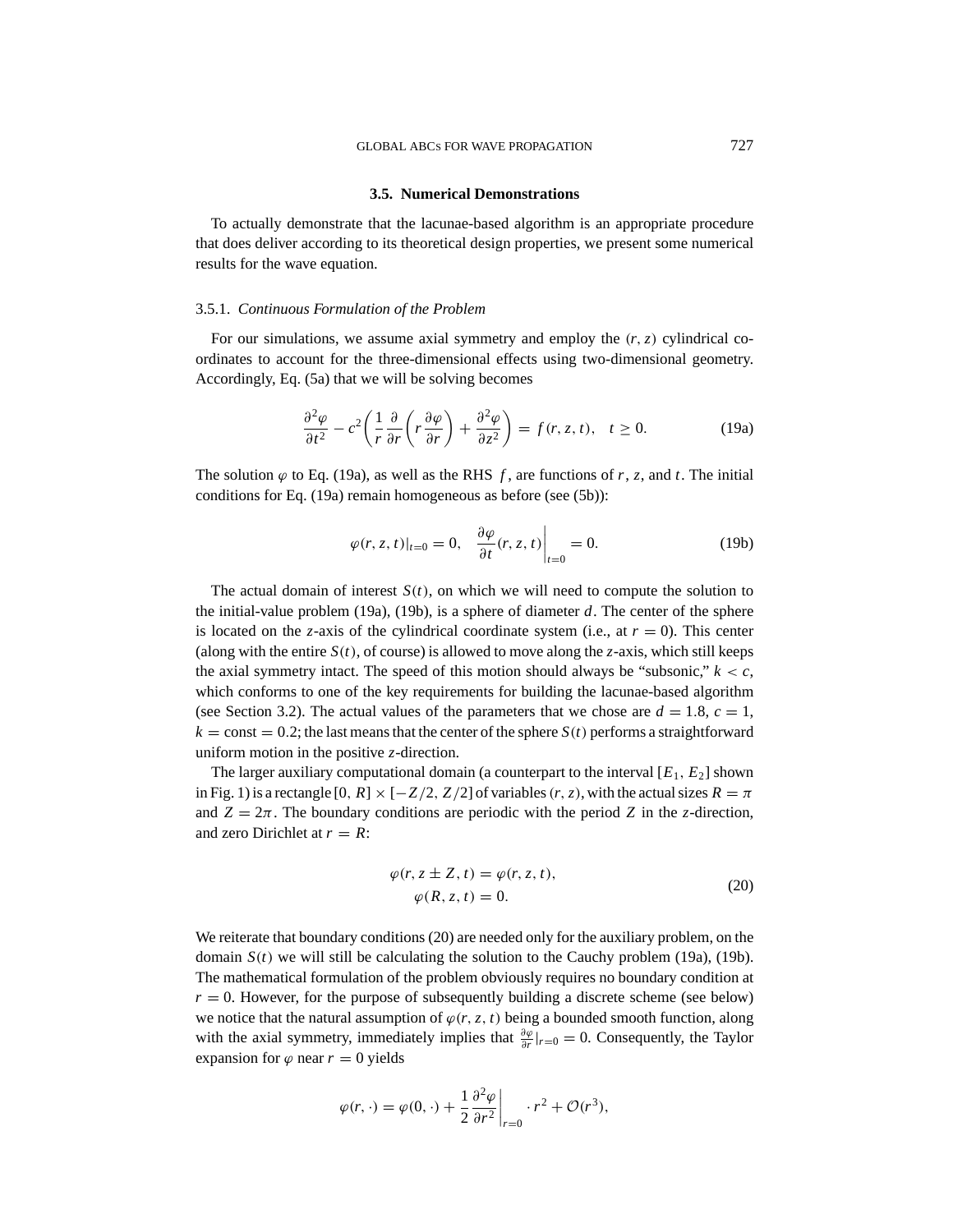which means that

$$
\frac{\partial \varphi}{\partial r} = \frac{\partial^2 \varphi}{\partial r^2}\bigg|_{r=0} \cdot r + \mathcal{O}(r^2).
$$

Substituting the latter expression into (19a) and considering the limit  $r \to 0$ , we obtain that on the *z*-axis, i.e., at  $r = 0$ , Eq. (19a) reduces to

$$
\frac{\partial^2 \varphi}{\partial t^2} - c^2 \left( 2 \frac{\partial^2 \varphi}{\partial r^2} + \frac{\partial^2 \varphi}{\partial z^2} \right) = f(r, z, t), \quad r = 0, \quad t \ge 0.
$$
 (21)

# 3.5.2. *Exact Solution*

To assess the quality of our numerical method we need to build a reference exact solution to problem (19a), (19b). This solution is obtained using the Lorentz transform:

$$
\theta = \frac{1}{\sqrt{1 - k^2/c^2}} \cdot t - \frac{k/c}{\sqrt{1 - k^2/c^2}} \cdot \frac{z}{c},
$$
  

$$
\zeta = -\frac{k/c}{\sqrt{1 - k^2/c^2}} \cdot ct + \frac{1}{\sqrt{1 - k^2/c^2}} \cdot z.
$$
 (22)

Transformation (22) introduces the new coordinate system  $(r, \zeta, \theta)$ . The origin of this new coordinate system coincides with the center of the sphere  $S(t)$  and moves with the speed *k* along the *z*-axis of the original coordinate system. In other words, at every given *t* it is positioned at  $z = kt$  in the original frame of reference. In implementing transformation (22), we will always need to assume that  $k =$  const. and  $k < c$ , as has also been suggested in Section 3.2. Specific parameters that we have selected in Section 3.5.1 conform to these assumptions.

The key property of the Lorentz' transform (22) is that it does not change the form of the wave equation (5a) (and consequently, (19a) and (21)); see, e.g., [27]. As such, let us introduce an arbitrary function of time  $\chi = \chi(t)$ ,  $\chi(t) = 0$  for  $t \le 0$ , that is also smooth  $\forall t \in (-\infty, +\infty)$ . Next, we define  $\rho^2 = r^2 + \zeta^2$ , and then

$$
\psi(r,\zeta,\theta) = \frac{\chi\left(\theta - \frac{\rho}{c}\right)}{\rho} \tag{23a}
$$

becomes a solution to the wave equation in the new coordinates  $(r, \zeta, \theta)$ . Solution (23a) is driven by a point δ-type source, which is located at the origin  $\{r = 0, \zeta = 0\}$  of the new coordinate system and modulated in time by the function  $\chi(\theta)$ . As  $\chi'(0) = 0$ , this solution also satisfies the homogeneous initial conditions. Consequently, the function

$$
\psi(r, z, t) = \frac{\chi\left(\theta(z, t) - \frac{\rho(r, z, t)}{c}\right)}{\rho(r, z, t)}
$$
\n(23b)

obtained by substituting (22) into (23a) is a solution to Eq. (19a) with the RHS  $f(r, z, t) =$  $\chi(t) \cdot \delta(r, z - kt)$ . In other words,  $\psi(r, z, t)$  of (23b) is a solution to the wave equation excited by a δ-source that performs a straightforward uniform motion and is modulated in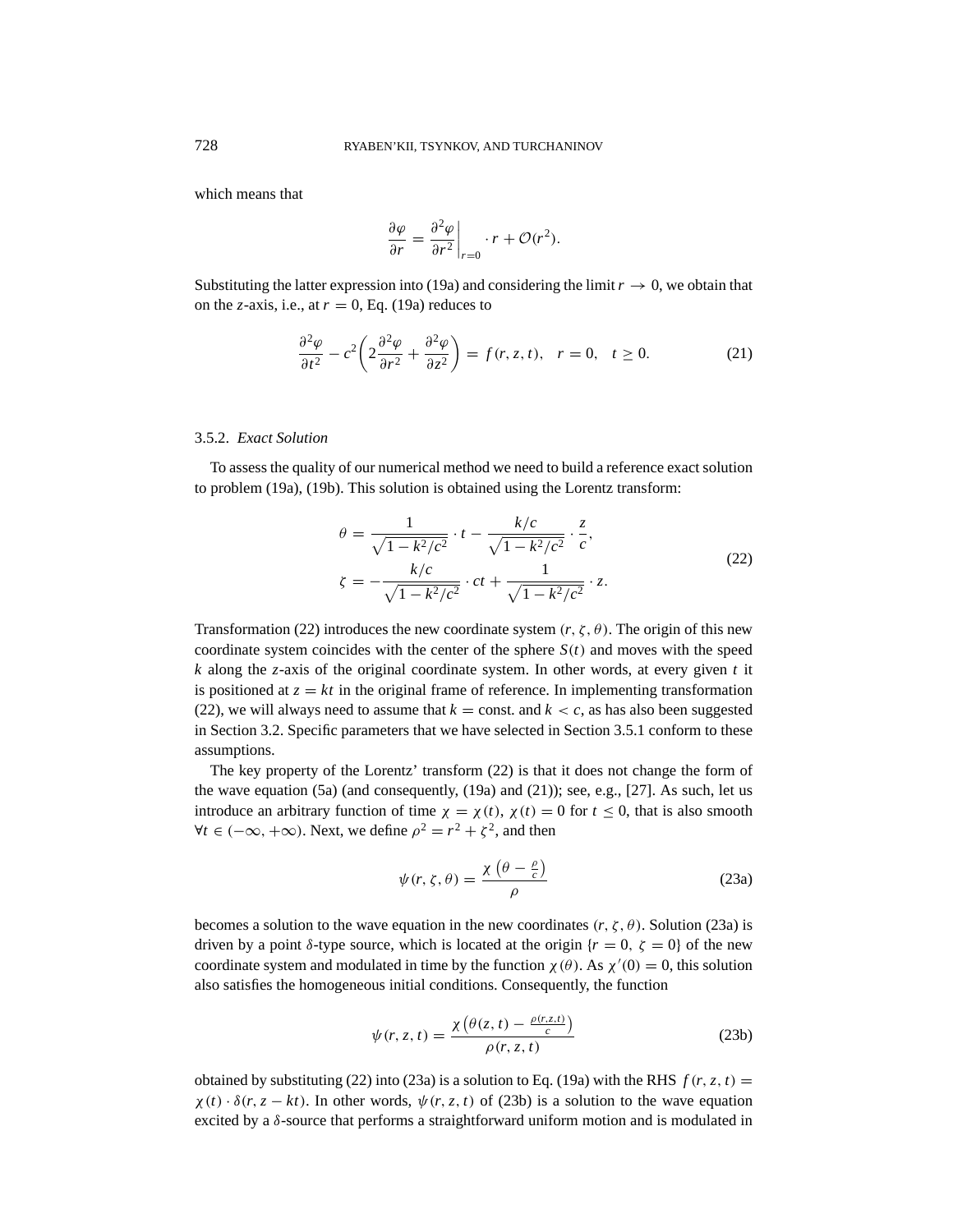time by a given smooth function. Solution (23b) also satisfies homogeneous initial conditions (19b). From the standpoint of physics, solution (23b) can be characterized as radiation of spherical waves by a moving point source.

Solution (23b) is obviously singular. To use it for testing the numerical algorithm we need to remove the singularity. For that, let us define  $\tilde{r}^2 = r^2 + (z - kt)^2$  and introduce the function  $Q = Q(\tilde{r})$ ,  $\tilde{r} \ge 0$ , such that  $Q(0) = 0$ ,  $Q(\tilde{r}) \equiv 1$  for  $\tilde{r} \ge \kappa d/2$ , where  $\kappa < 1$  is a parameter, and also  $\frac{d^m Q(0)}{dt^m} = \frac{d^m Q(kd/2)}{dt^m} = 0$  for  $m = 1, 2, ...$  till at least  $m = 4$ . Then, it is easy to see that the function  $\varphi(r, z, t) = \psi(r, z, t) \cdot Q(\tilde{r})$  is regular (i.e., continuous and bounded) everywhere. Moreover, it is easy to verify by direct differentiation that the same is true for the function

$$
f(r, z, t) \stackrel{\text{def}}{=} \Box \varphi(r, z, t) \equiv \Box (\psi(r, z, t) \cdot Q(\tilde{r})), \tag{24}
$$

where  $\Box$  denotes the wave operator, i.e., the left-hand side of Eq. (19a). We will use  $f(r, z, t)$ defined by (24) as the source function for Eq. (19a). Clearly,  $f(r, z, t)$  may, generally speaking, differ from zero only on the ball of a smaller diameter κ*d* concentric with *S*(*t*). Everywhere else, i.e., for  $\tilde{r} > \kappa d/2$ ,  $f(r, z, t) = 0$ .

For the numerical experiments in this section, we chose the following specific parameters and functions:  $\kappa = 0.8$ ,  $\chi(t) = (1 + \frac{1}{4} \sin t)P(1 - \frac{t}{2\pi})$ , where  $P(t) \equiv 1$  for  $t \le 0$ ,  $P(t) =$ 0 for  $t \ge 1$ , and on the interval [0, 1]  $P(t)$  is a polynomial of degree 9 such that  $P(1/2 + t) =$  $1 - P(1/2 - t)$ , and  $P'(0) = P''(0) = P'''(0) = P^{(IV)}(0) = 0$ . Obviously, this polynomial is uniquely defined and contains only odd powers of *t*. In so doing, the overall function *P*(*t*) has four continuous derivatives ∀*t* ∈ (−∞, +∞). The function  $Q(\tilde{r})$  is defined with the help of the same ninth-degree polynomial; namely,  $Q(\tilde{r}) = 1 - P(\frac{2\tilde{r}}{kd})$ ,  $\tilde{r} \ge 0$ . We do not present here the actual expression for  $f(r, z, t)$  of (24) that corresponds to the selected  $\chi(t)$  and  $Q(\tilde{r})$  because it is cumbersome; the computation of  $f(r, z, t)$  is, however, straightforward.

Obviously, the exact solution to problem (19a), (19b) driven by the RHS  $f(r, z, t)$  of (24) is the foregoing

$$
\varphi(r, z, t) = \psi(r, z, t) \cdot Q(\tilde{r}). \tag{25}
$$

This function satisfies the nonhomogeneous wave equation with the source terms concentrated on a smaller ball of diameter  $\kappa d$  concentric with  $S(t)$  because  $f(r, z, t) \equiv 0$  for  $\tilde{r} \geq \frac{\kappa d}{2}$ . Everywhere else  $\varphi(r, z, t)$  of (25) is a solution to the homogeneous wave equation because it coincides with  $\psi(r, z, t)$  of (23b) for  $\tilde{r} \ge \kappa d/2$ . Consequently,  $\varphi(r, z, t)$  of (25) can be interpreted as the radiation of waves by a compactly supported moving source *f* (*r*, *z*, *t*). Numerically, we will be reproducing solution  $\varphi$  (*r*, *z*, *t*) given by (25) on the domain *S*(*t*) using finite-difference methods.

#### 3.5.3. *Grids and Finite-Difference Schemes*

We employ three different explicit central-difference schemes in our simulations. In all three cases we construct a uniform rectangular grid on the plane  $(r, z)$ :  $r_l = lh_r$ ,  $l =$  $0, 1, \ldots, N_r, h_r = R/N_r$ , and  $z_m = mh_z, m = 0, \pm 1, \ldots, \pm N_z, h_z = Z/2N_z$ . The discrete time levels are  $t_n = n\tau$ ,  $n = 0, 1, \ldots$  For the cell-centered second-order scheme, we keep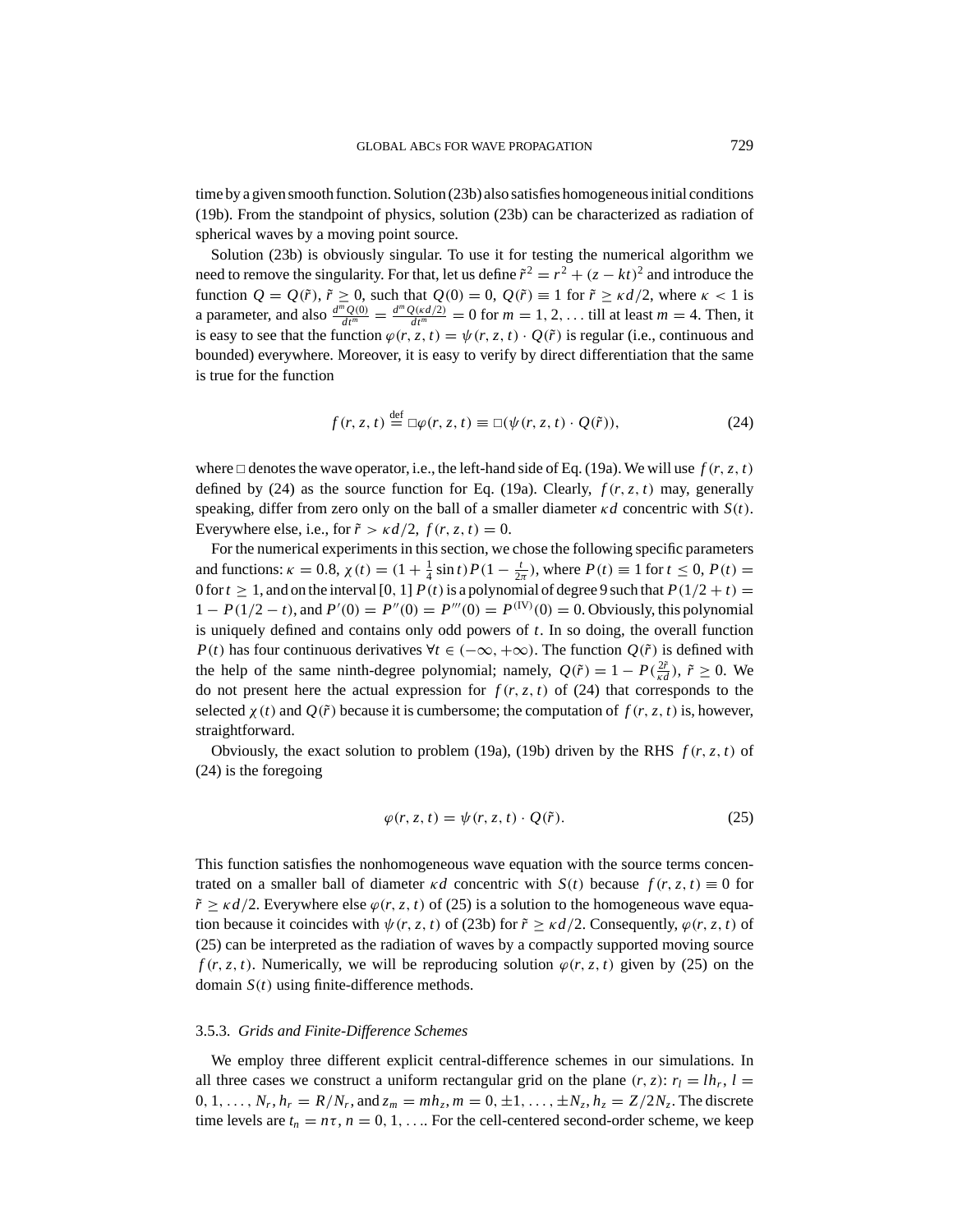the values of the unknown function  $\varphi$  at the grid nodes in the *z*-direction and at midpoints in the *r*-direction:

$$
\frac{\varphi_{l+1/2,m}^{n+1} - 2\varphi_{l+1/2,m}^{n}}{\tau^2} - c^2 \left( \frac{1}{r_{l+1/2}} \frac{1}{h_r} \left[ r_{l+1} \frac{\varphi_{l+3/2,m}^{n} - \varphi_{l+1/2,m}^{n}}{h_r} - r_l \frac{\varphi_{l+1/2,m}^{n} - \varphi_{l-1/2,m}^{n}}{h_r} \right] + \frac{\varphi_{l+1/2,m+1}^{n} - 2\varphi_{l+1/2,m}^{n} + \varphi_{l+1/2,m-1}^{n}}{h_z^2} \right) = f_{l+1/2,m}^{n}.
$$
 (26a)

Equations (26a) hold for all  $l > 0$ . As in this case we do not have the unknown function defined on the axis of symmetry, and the closest values that correspond to  $l = 0$  are half a grid size away,  $\varphi_{1/2,m}^n$ ; then the scheme for  $l = 0$  is obtained by simply assuming that  $\frac{\varphi_{l+1/2,m}^n - \varphi_{l-1/2,m}^n}{h_r}$   $|_{l=0} = 0$ , which can be interpreted as a second-order approximation of the natural condition  $\frac{\partial \varphi}{\partial r}|_{r=0} = 0$ . This immediately yields for  $l = 0$ 

$$
\frac{\varphi_{1/2,m}^{n+1} - 2\varphi_{1/2,m}^{n}}{\tau^2} + \frac{\varphi_{1/2,m}^{n-1}}{h_r} + \frac{\varphi_{1/2,m}^{n}}{h_r} + \frac{\varphi_{1/2,m+1}^{n} - 2\varphi_{1/2,m}^{n}}{h_z^2} + \frac{\varphi_{1/2,m+1}^{n} - 2\varphi_{1/2,m}^{n}}{h_z^2} = f_{1/2,m}^{n}.
$$
 (26b)

For the node-centered second-order scheme,  $\varphi$  is taken at the actual grid nodes, and for  $l > 0$  we have

$$
\frac{\varphi_{l,m}^{n+1} - 2\varphi_{l,m}^n + \varphi_{l,m}^{n-1}}{\tau^2} - c^2 \left( \frac{1}{r_l} \frac{1}{h_r} \left[ r_{l+1/2} \frac{\varphi_{l+1,m}^n - \varphi_{l,m}^n}{h_r} - r_{l-1/2} \frac{\varphi_{l,m}^n - \varphi_{l-1,m}^n}{h_r} \right] + \frac{\varphi_{l,m+1}^n - 2\varphi_{l,m}^n + \varphi_{l,m-1}^n}{h_z^2} \right) = f_{l,m}^n.
$$
\n(27a)

To obtain the scheme on the axis of symmetry  $l = 0$  in this case, we need to approximate Eq. (21). For the  $\frac{\partial^2}{\partial r^2}$  derivative in this equation we can first formally write  $\frac{\partial^2 \varphi}{\partial r^2}|_{r=0} \approx \frac{\varphi_{1,m}-2\varphi_{0,m}+\varphi_{-1,m}}{h_r^2}$ . This expression obviously reduces to  $\frac{\partial^2 \varphi}{\partial r^2}|_{r=0} \approx 2 \frac{\varphi_{1,m}-\$ symmetry,  $\varphi_{-1,m} = \varphi_{1,m}$ , and consequently; we obtain

$$
\frac{\varphi_{l,m}^{n+1} - 2\varphi_{l,m}^n + \varphi_{l,m}^{n-1}}{\tau^2} - c^2 \left( 4 \frac{\varphi_{1,m}^n - \varphi_{0,m}^n}{h_r^2} + \frac{\varphi_{0,m+1}^n - 2\varphi_{0,m}^n + \varphi_{0,m-1}^n}{h_z^2} \right) = f_{0,m}^n. \quad (27b)
$$

The last scheme is the node-centered fourth-order scheme. More precisely, it approximates spatial derivatives with the accuracy  $O(h_r^4 + h_z^4)$  and temporal derivatives with the accuracy  $\mathcal{O}(\tau^2)$ . For  $l > 1$  we have

$$
\frac{\varphi_{l,m}^{n+1} - 2\varphi_{l,m}^n + \varphi_{l,m}^{n-1}}{\tau^2} - c^2 \left( \frac{4}{3} \frac{1}{r_l} \frac{1}{h_r} \left[ r_{l+1/2} \frac{\varphi_{l+1,m}^n - \varphi_{l,m}^n}{h_r} - r_{l-1/2} \frac{\varphi_{l,m}^n - \varphi_{l-1,m}^n}{h_r} \right] - \frac{1}{3} \frac{1}{r_l} \frac{1}{2h_r} \left[ r_{l+1} \frac{\varphi_{l+2,m}^n - \varphi_{l,m}^n}{2h_r} - r_{l-1} \frac{\varphi_{l,m}^n - \varphi_{l-2,m}^n}{2h_r} \right] + \frac{-\varphi_{l,m+2}^n + 16\varphi_{l,m+1}^n - 30\varphi_{l,m}^n + 16\varphi_{l,m-1}^n - \varphi_{l,m-2}^n}{12h_z^2} = f_{l,m}^n.
$$
\n(28a)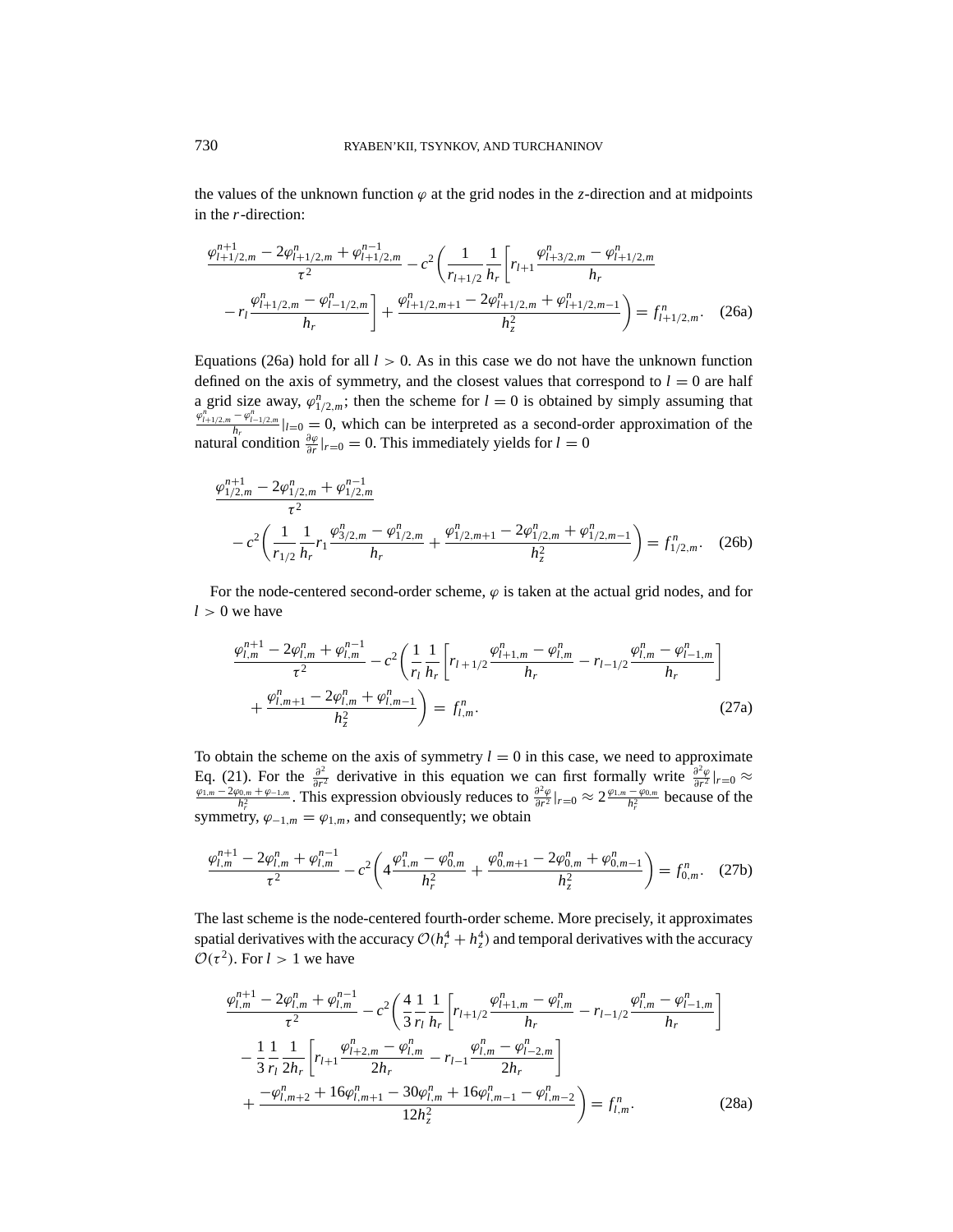For  $l = 1$  we have  $r_{l-1} = r_0 = 0$  and consequently

$$
\frac{\varphi_{1,m}^{n+1} - 2\varphi_{1,m}^{n} + \varphi_{1,m}^{n-1}}{\tau^2} - c^2 \left( \frac{4}{3} \frac{1}{r_1} \frac{1}{h_r} \left[ r_{3/2} \frac{\varphi_{2,m}^n - \varphi_{1,m}^n}{h_r} - r_{1/2} \frac{\varphi_{1,m}^n - \varphi_{0,m}^n}{h_r} \right] - \frac{1}{3} \frac{1}{r_1} \frac{1}{2h_r} \times \left[ r_2 \frac{\varphi_{3,m}^n - \varphi_{1,m}^n}{2h_r} \right] + \frac{-\varphi_{1,m+2}^n + 16\varphi_{1,m+1}^n - 30\varphi_{1,m}^n + 16\varphi_{1,m-1}^n - \varphi_{1,m-2}^n}{12h_z^2} \right) = f_{1,m}^n.
$$
\n(28b)

Finally, for  $l = 0$  we again have to approximate Eq. (21). Using symmetry like in the previous case, we arrive at

$$
\frac{\varphi_{0,m}^{n+1} - 2\varphi_{0,m}^{n} + \varphi_{0,m}^{n-1}}{\tau^2} - c^2 \left( 2 \frac{-2\varphi_{2,m}^n + 32\varphi_{1,m}^n - 30\varphi_{0,m}^n}{12h_r^2} + \frac{-\varphi_{0,m+2}^n + 16\varphi_{0,m+1}^n - 30\varphi_{0,m}^n + 16\varphi_{0,m-1}^n - \varphi_{0,m-2}^n}{12h_z^2} \right) = f_{0,m}^n.
$$
 (28c)

For all three schemes, (26)–(28), setting the discrete counterparts to boundary conditions (20) on the outer boundary of the auxiliary domain  $[0, R] \times [-Z/2, Z/2]$  is straightforward. An extra boundary condition is needed for the fourth-order approximation. As it basically does not matter what boundary conditions we use on the outer boundary of the auxiliary domain (see Section 3.2), we simply set  $\varphi_{N_r-1,m}^n = 0$  in addition to  $\varphi_{N_r,m}^n = 0$ .

In all the computations conducted, we have used the grids with square cells:  $N_r = N_z$ or equivalently,  $h_r = h_z = h$ . The actual grid dimensions  $N_r \times 2N_z$  were 64  $\times$  128, 128  $\times$ 256, and 256  $\times$  512. Considering a sequence of subsequently more fine grids allowed us to conduct a grid convergence study for our algorithm; see below. Regarding the time step  $\tau$ , all three schemes (26), (27), and (28) are explicit and as such, there is a Courant-type stability constraint. The selection of the actual time steps is discussed below.

As mentioned, the purpose of presenting the numerical results in this section is to corroborate the theoretical design properties of the lacunae-based algorithm, i.e., to show the temporally uniform grid convergence on long time intervals. To achieve that, we conduct a grid refinement study; i.e., we approximate the exact solution (25) on the aforementioned sequence of successively finer grids. In so doing, the time step  $\tau$  for the two second-order schemes (26) and (27) is always reduced with the same rate as the corresponding spatial sizes *h<sub>r</sub>* and *h<sub>z</sub>*; namely, we always take  $τ = h/c/\sqrt{3}$  (remember,  $h_r = h_z = h$ ) in this case. For the fourth-order scheme (28) the time step  $\tau$  should be reduced twice as fast (i.e., by a factor of 4 every time  $h_r$  and  $h_z$  are reduced by a factor of 2) to demonstrate the fourth-order overall grid convergence in the end. In practice, we took  $\tau = h/c/2$  for scheme (28) on the 64  $\times$  128 grid, and then  $\tau = h/c/4$  and  $\tau = h/c/8$  for the 128  $\times$  256 and 256  $\times$  512 grids, respectively. The computations in each case were run till the dimensionless time *t* reached the value of  $200 \cdot d/c$ , i.e., for 200 times the time interval required for a wave to cross the domain. This certainly qualifies as "long-term" from the standpoint of any conceivable application.

Other parameters and characteristics of the computational setup have been taken as follows. The temporal partition size  $2T$ , see (12), was found from formula (9) assuming that  $T_{\text{int}} = \frac{d + 2T(c+k)}{c-k}$ . The value of the overlap parameter was  $\sigma = 1/2$ . The function  $\Theta(t)$ of (10) that defines the partition of the right-hand side (11) was built with the help of the function  $P(t)$  introduced previously in Section 3.5.2. Namely, for  $t \in [\sigma T, T]$  (see formula (10)) we defined  $\Theta(t) = P(\frac{t-\sigma T}{T(1-\sigma)})$ . Finally, to subtract every  $\varphi_j$  from the overall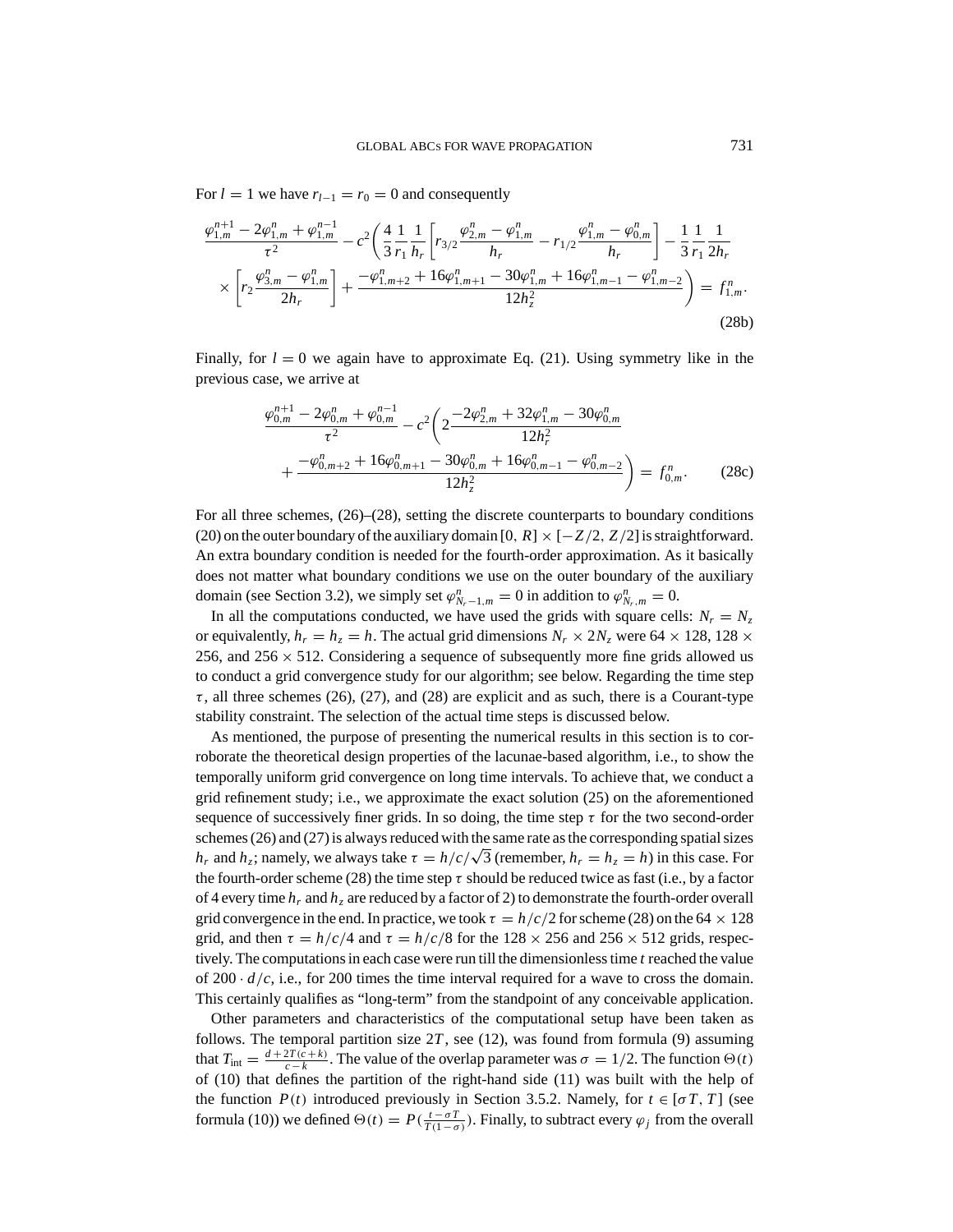

**FIG. 2.** Grid convergence study for the long-term lacunae-based integration of the wave equation using the second-order scheme (26).

solution at the proper moment  $t = (j - 1 + \sigma j)T + T_{int}$ , we would first march Eq. (14) from  $t = (j - 1 + \sigma j)T$  till  $t = (j + 1 + \sigma j)T$  and then use a Fourier expansion in z and an expansion with respect to the corresponding discrete eigenfunctions (calculated numerically) in *r* to advance it further till  $t = (j - 1 + \sigma j)T + T_{int}$ .

# 3.5.4. *Discussion of the Results*

In Figs. 2 and 3 we show error profiles (more precisely, natural logarithm of the relative error on the domain  $S(t)$  in the maximum norm as it depends on the dimensionless time) on all three grids for both second-order schemes (26) and (27). In Fig. 4, similar curves are



**FIG. 3.** Same as Fig. 2 for the second-order scheme (27).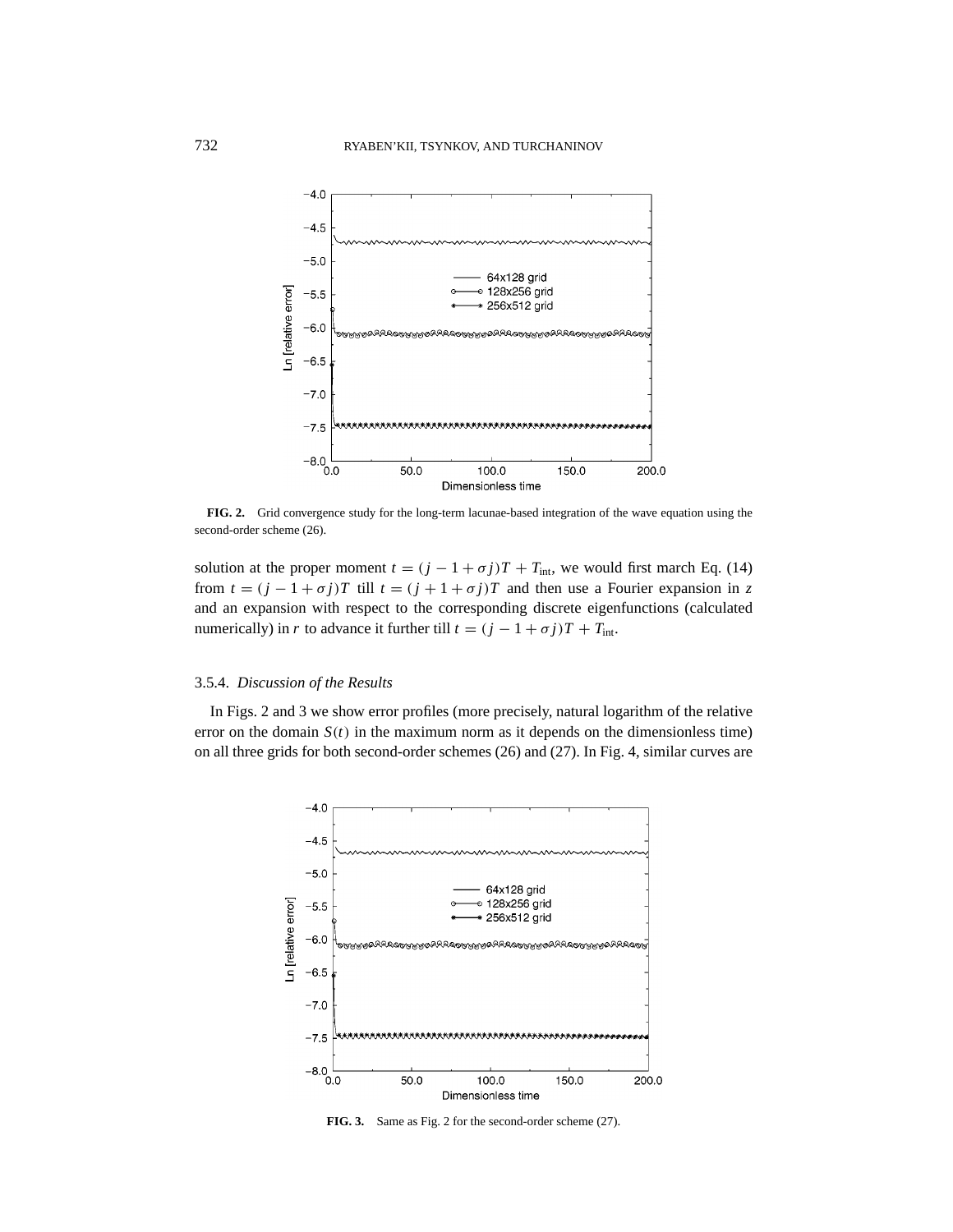

**FIG. 4.** Same as Fig. 2 for the fourth-order scheme (28).

shown for the fourth-order scheme (28). From these figures we conclude that indeed no error is accumulated in the course of computations because all error profiles are flat throughout the entire  $200 \cdot d/c$  time interval. Thus, the solution does not deteriorate as time elapses. Figures 2 and 3 also show that every time the grid is refined by a factor of 2 the error drops by approximately a factor of 4, which indicates second-order convergence. Similarly, Fig. 4 shows that every time the grid is refined by a factor of 2 the error drops by approximately a factor of 16, which is an indication of the fourth-order convergence. Consequently, we can conclude that numerical experiments fully corroborate the theoretical design properties of the algorithm.

#### **4. LACUNAE-BASED ABCS FOR THE WAVE EQUATION**

The lacunae-based algorithm of Section 3 provides a venue for constructing the ABCs for a class of problems that reduce to the homogeneous wave equation in the far field. We schematically depict the geometric setup for one such problem in Fig. 5, assuming for simplicity that there is no source motion,  $k = 0$ , and the computational domain is stationary. We emphasize though that this is not a limitation, and that the actual ABCs will be constructed and tested for the general case of a moving computational domain, while the law of motion can be arbitrary; see Section 3.1, The problem to be solved on the bounded interior domain, i.e., in the near field (see Fig. 5) may involve some complex phenomena whose nature, however, is not essential to the current discussion.<sup>5</sup> We only require that the overall combined formulation of the problem be uniquely solvable and well posed under the assumption of radiation of waves in the far field (from  $S(t)$  toward infinity), where the problem is assumed to be governed by the homogeneous wave equation. The role of the ABCs (as mentioned in Section 1) is to provide a closure for the truncated problem solved on the actual computational domain  $S(t)$ . This closure has to ensure that the corresponding

<sup>&</sup>lt;sup>5</sup> The interior domain is, of course, the same as  $S(t)$  of Section 3; for the stationary case we obviously have  $S(t) \equiv S(0)$ .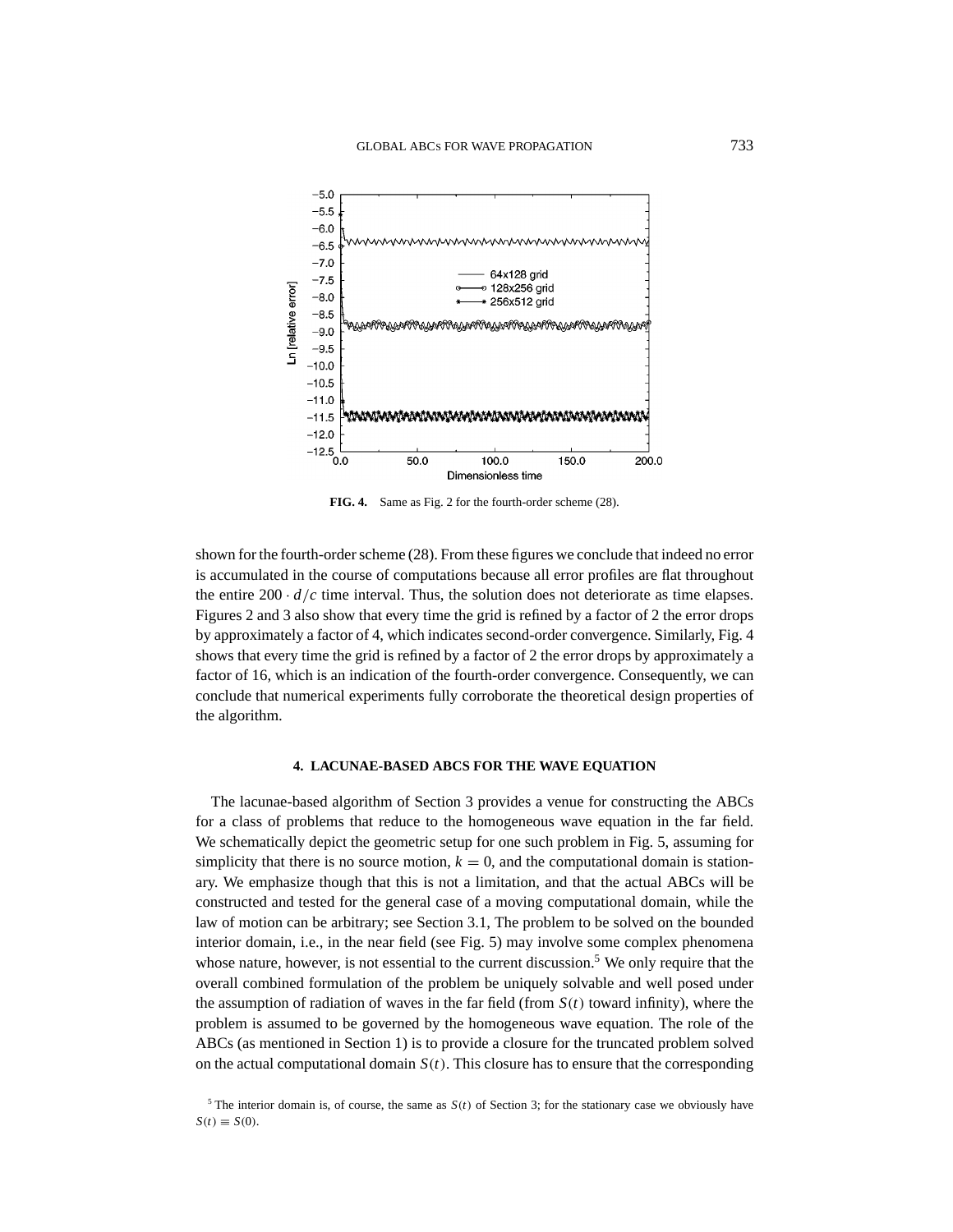

**FIG. 5.** Schematic geometric setup for the ABCs.

finite-domain solution recovered with the help of the ABCs be close to (ideally, exactly the same as) the solution of the original nontruncated problem restricted to the bounded domain; see [2].

In the wave propagation framework adopted in this paper, one can say that the ABCs have to replace the entire far field, i.e., everything beyond the bounded interior domain  $S(t)$ , so that the resulting artificial boundary is completely transparent for all the outgoing (i.e., radiated) waves. We also note that the incoming waves, provided that they are meaningful for a particular setup, can, in fact, be taken into account through the boundary conditions as well, but we do not discuss this issue here for the reason of simplicity.

## **4.1. Preliminary Considerations in the Continuous Framework**

Let  $\varphi_c = \varphi_c(\mathbf{x}, t)$  be a solution to the aforementioned combined problem. In the far field, i.e., outside  $S(t)$ , the function  $\varphi_c(\mathbf{x}, t)$  satisfies the homogeneous wave equation. We also assume for simplicity that the solution  $\varphi_c(\mathbf{x}, t)$  "smoothly originates from zero" at  $t = 0$  (i.e., turns into zero along with its first derivative) in much the same way as the solution  $\varphi(\mathbf{x}, t)$ to (5a), (5b) does. This assumption, in fact, will present no limitation when constructing the ABCs. The argument is the same as the argument that allows us to relax the assumption of homogeneity of initial conditions when building the original lacunae-based algorithm; see [23].

Let us now introduce a special multiplier function that is again schematically shown in Fig. 5. This function  $\mu = \mu(x, t)$  is defined for all those x and t, for which the solution  $\varphi_c(\mathbf{x}, t)$  makes sense. We first require that  $\forall t > 0$ ,  $\forall \mathbf{x} \notin S(t)$  :  $\mu(\mathbf{x}, t) \equiv 1$ , or in other words, that the multiplier be identically equal to one everywhere outside the computational domain  $S(t)$  for all times. We also require that the multiplier be identically equal to zero,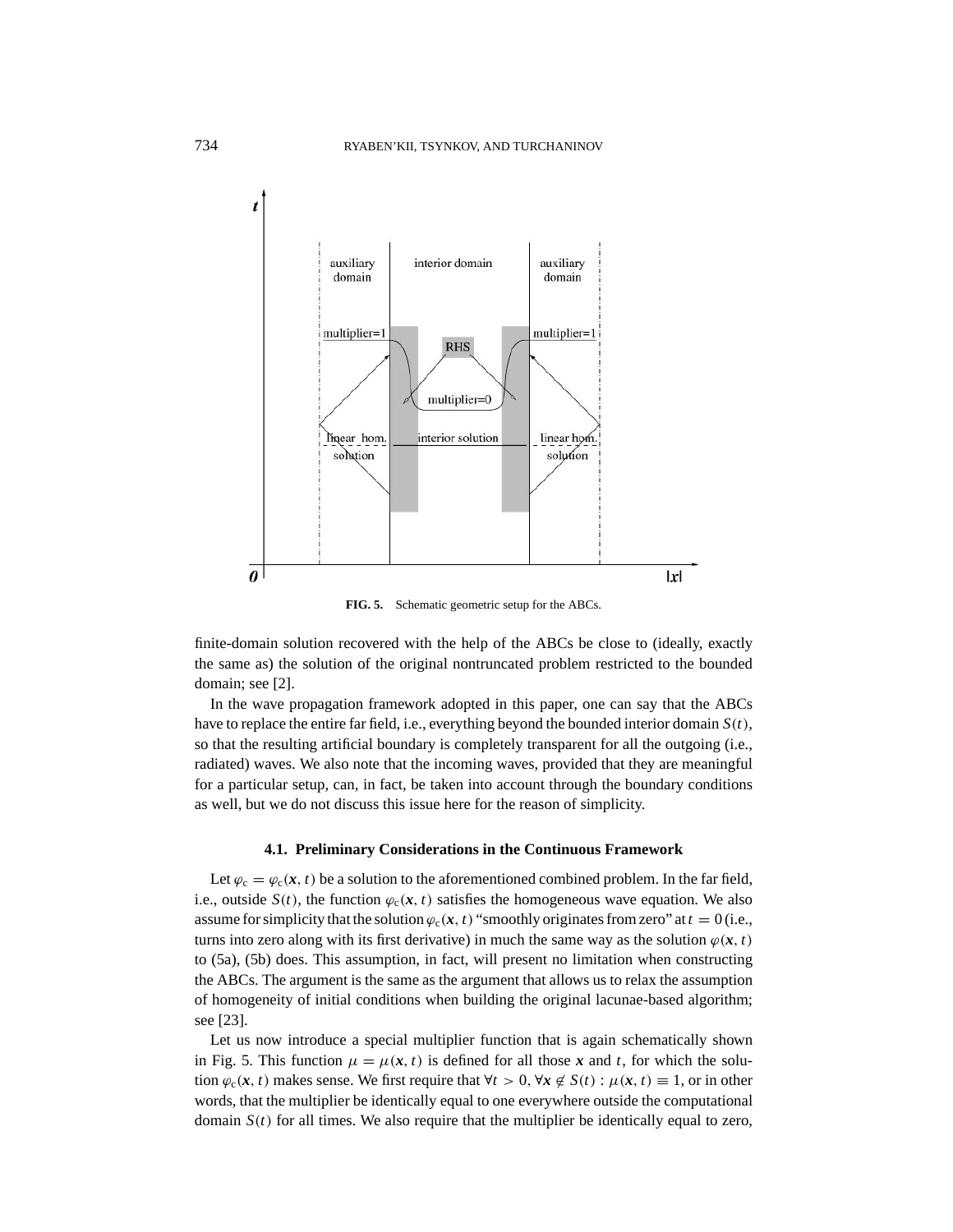$\mu(\mathbf{x}, t) \equiv 0$ , on most of the domain  $S(t)$  (again, for every *t*) except next to its boundary from the interior side. An example of the narrow near-boundary transition region where the multiplier  $\mu(x, t)$  changes its value from zero to one is shaded in Fig. 5. What is important is that we require that the multiplier  $\mu(x, t)$  be a sufficiently smooth function with respect to both *x* and *t*, which essentially means that the transition within the shaded region in Fig. 5 has to be smooth. Regarding the time dependency of  $\mu(x, t)$ , once the domain  $S(t)$  moves according to a prescribed law, the construction of the multiplier has to trace that motion. If the computational domain is stationary,  $S(t) \equiv S(0)$ , then the multiplier still may, but does not have to, depend on time.

Next, we apply the wave operator  $\Box \equiv \frac{\partial^2}{\partial t^2} - c^2 \Delta$  of (5a) to the function  $\mu(\mathbf{x}, t) \cdot \varphi_c(\mathbf{x}, t)$ , which is defined everywhere, i.e., both inside and outside  $S(t)$ .<sup>6</sup> We will obviously have

$$
\Box(\mu \varphi_c) = \frac{\partial^2 \mu \varphi_c}{\partial t^2} - c^2 \Delta(\mu \varphi_c) = g(\mathbf{x}, t) \begin{cases} = 0 & \forall t, \ \forall \mathbf{x} \notin S(t) \\ \neq 0 & \text{in the transition region} \\ = 0 & \text{``well inside'' } S(t). \end{cases}
$$
 (29)

The function  $g(x, t)$  of (29) may, generally speaking, differ from zero only in the foregoing near-boundary transition region; it is zero outside  $S(t)$  because the function  $\mu\varphi_c$  coincides there with the solution  $\varphi_c$  of the homogeneous wave equation; it is also zero inside  $S(t)$ because  $\mu = 0$  there. In Fig. 5 the nonzero portion of  $g(x, t)$  is identified as the right-hand side, RHS.

We can now consider the problem (5a), (5b) with the function  $g(x, t)$  of (29) substituted instead of the generic RHS  $f(x, t)$ . The key fact that we will need for constructing the ABCs, and that follows immediately from the unique solvability of the Cauchy problem for the wave equation, is that the solution to this problem will coincide with  $\mu(\mathbf{x}, t) \cdot \varphi_c(\mathbf{x}, t)$ everywhere. What will be of particular importance to us is that as such, this solution will coincide with  $\varphi_c(\mathbf{x}, t)$  outside  $S(t)$  for all times, because  $\mu(\mathbf{x}, t) \equiv 1$  there. In other words, we have replaced all of the interior problem on  $S(t)$  (no matter how complex it may be) by the special near-boundary source function  $g(x, t)$  so that the corresponding far-field portion of the solution, i.e., the wave-radiation solution outside  $S(t)$ , remains totally unaffected. Later, see Sections 4.2 and 4.3, this reduction interpreted in the discrete framework will be used for setting the ABCs. The idea is to use the exterior solution obtained in an alternative way through integrating the near-boundary sources as a closure for the interior problem solved on the finite computational domain.

## **4.2. The Concept of Discrete ABCs**

To construct the ABCs for a finite-difference scheme that approximates the problem described in the beginning of Section 4, we will employ the considerations similar to those of Section 4.1, but on the discrete level. As a helpful illustration, we will first consider here a one-dimensional model example,<sup>7</sup> and then, in Section 4.3, show how to build the ABCs for the actual multidimensional wave propagation problems.

<sup>&</sup>lt;sup>6</sup> Note that the solution  $\varphi_c(\mathbf{x}, t)$  may not be defined on all of  $S(t)$  if, e.g., there is a scatterer inside. As, however,  $\mu(\mathbf{x}, t) = 0$  there, we can consider  $\mu(\mathbf{x}, t) \cdot \varphi_c(\mathbf{x}, t)$  to be defined everywhere.

 $7$  Generally speaking, one-dimensional problems do not have lacunae (except in special cases); as such, this example will only demonstrate the formal construction of the ABCs on the grid.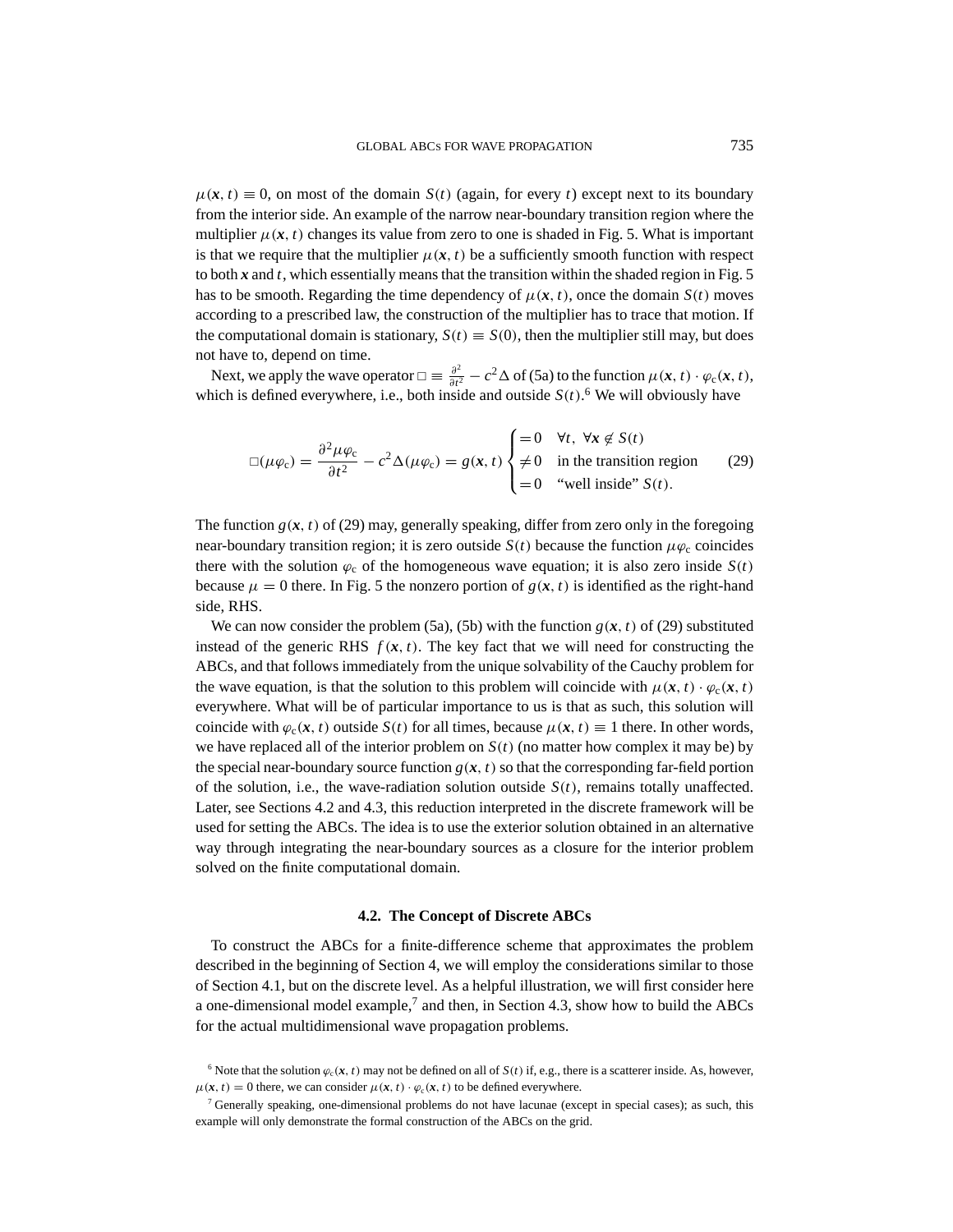

**FIG. 6.** Illustration of the one-dimensional example.

Assume that we are solving a one-dimensional combined problem on the entire R. The computational domain  $S(t) \equiv S$  (i.e., the "near field") is fixed, it is the half-line  $x \le 0$ (more precisely, it is  $\{(x, t) | x \le 0, t \ge 0\}$ ); its complement  $\mathbb{R} \setminus S$  represents the "far field," which is to be truncated and replaced with the ABCs. As such, the ABCs are to be set at the interface  $x = 0$ . In accordance with the previous discussion, we also assume that the far field is governed by the one-dimensional homogeneous wave equation

$$
\frac{\partial^2 \varphi}{\partial t^2} - c^2 \frac{\partial^2 \varphi}{\partial x^2} = 0,
$$
\n(30a)

which is approximated by the standard, second-order central-difference scheme

$$
\frac{\varphi_j^{n+1} - 2\varphi_j^n + \varphi_j^{n-1}}{\tau^2} - c^2 \frac{\varphi_{j+1}^n - 2\varphi_j^n + \varphi_{j-1}^n}{h^2} = 0,
$$
\n(30b)

constructed on the rectangular grid of variables x and t with sizes h and  $\tau = h/c$ , respectively, using the five-node stencil shown in Fig. 6. (Note that all the schemes used for simulations in Section 5.3—see  $(26)$ – $(28)$ —are of the same central-difference, explicit, three-level type. This, however, is by no means a limitation—the ABCs can be constructed for any type of discretization.)

To create the discrete near-boundary sources similar to those of Section 4.1, and eventually set the discrete ABCs, we will need to be able to apply inside *S* the same finite-difference wave operator of (30b) as the operator we are using on  $\mathbb{R}\setminus S$ . As such, we formally extend the exterior discretization, i.e., the rectangular grid with  $h \times \tau$  cells, into the interior domain *S*, as shown in Fig. 6. We reemphasize, however, that this is done only for the "artificial" purpose of building the ABCs. The actual governing equation in the near field, i.e., on *S*, as well as its discrete counterpart, may be more complex than the wave equations (30) above. In fact, neither the scheme stencil nor the grid used for computations in the near fieldas to be the same as both in the far field (although, they, of course, may). We only require that the exterior scheme (30b) with the stencil shown in Fig. 6 be applicable till  $x = 0$ . And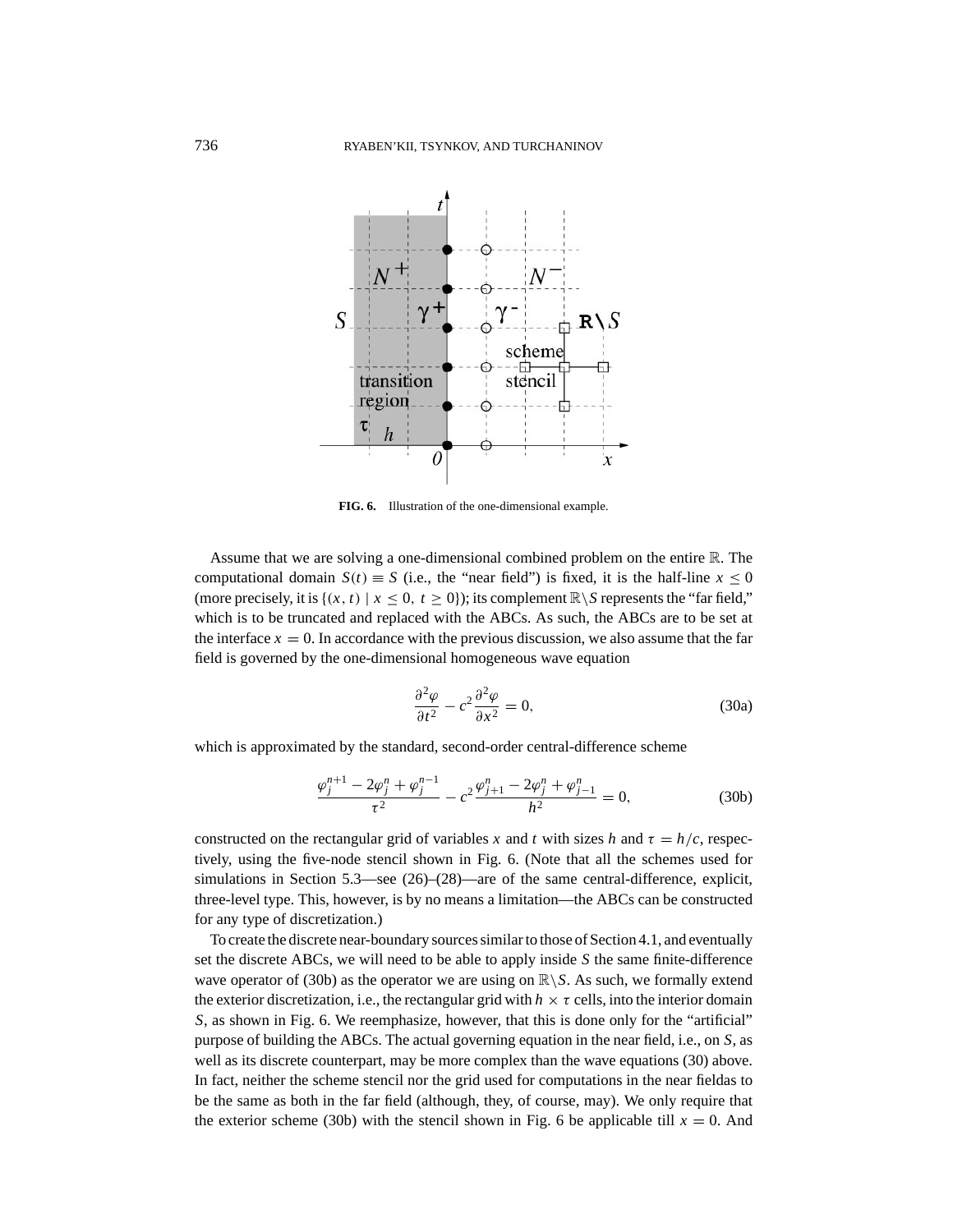all we need to know, from the standpoint of setting the ABCs, is that the overall combined problem (near field and far field) is uniquely solvable and well posed.

Let us now consider all nodes of the aforementioned rectangular grid that belong to *S* (on all time levels), i.e., those for which  $x_i \equiv jh \le 0$ . We denote this set of grid nodes by  $\mathcal{N}^+$ ; the complementary set that consists of all nodes from  $\mathbb{R}\setminus S$ , i.e., those, for which  $x_i > 0$ , is denoted by  $\mathcal{N}^-$ ; see Fig. 6. If we formally apply the five-node stencil of the scheme (36b) to each node from  $\mathcal{N}^+$ , then this stencil is obviously going to sweep one more vertical row of nodes, which already belongs to  $\mathcal{N}^-$  (i.e., to  $\mathbb{R}\setminus S$ ), and which is denoted by  $\gamma^-$  in Fig. 6. Reciprocally, if we apply the stencil to every node in  $\mathcal{N}^-$ , it will also sweep the nodes  $\gamma^+$ that are already in  $\mathcal{N}^+$ . The two-layer grid structure  $\gamma = \gamma^+ \cup \gamma^-$  will be called the grid boundary; it represents on the discrete level the continuous interface between *S* and  $\mathbb{R}\setminus S$ , which is the vertical line  $x = 0$ .

Next, we assume that we integrate the interior problem one time step after another and that we already know the discrete solution  $\varphi_S^{(h)}$  on the domain *S*, as well as the values of  $\varphi_\gamma^n$ on the grid boundary  $\gamma$ , up to a certain time level *n* (in particular, *n* may be equal to zero, which corresponds to the initial conditions).<sup>8</sup> These data obviously allow us to advance the next time step  $n + 1$  on  $\gamma^+$  and everywhere inside *S*; in so doing, we compute the outermost interior location  $\gamma^+$  on the level  $n + 1$  is computed by scheme (30b) using the stencil shown in Fig. 6. These data, however, already do not allow us to calculate the discrete solution  $\varphi^{(h)}$  at  $\gamma^-$  on the level  $n+1$ . And if this value  $\varphi^{n+1}_{\gamma}$  is not known, then we cannot advance further to level  $n + 2$ . Therefore, we conclude that the function of the ABCs in the discrete framework will be to provide the missing boundary values of the solution at  $\gamma$ <sup>-</sup> on all time levels, one after another, starting from  $n = 1$ . This indeed constitutes the closure of the discrete system solved on *S*.

To provide the foregoing missing boundary value  $\varphi_{\gamma}^{n+1}$  for a given *n*, we recall that even though we do not know the discrete solution on level  $n + 1$  beyond  $\gamma^+$  (i.e., we do not know  $\varphi_{\mathcal{N}^-}^{n+1}$ ), we do know that the solution  $\varphi_S^{(h)}$  can be complemented on  $\mathcal{N}^-$  to a solution to Eq. (30b) on all time levels till  $n + 1$ . For our purposes, we will only need the existence to this complement rather than its actual representation. Let us now introduce a multiplier function  $\mu$  similar to that we have used in Section 4.1. The near-boundary interior transition region for this multiplier is schematically shown by the shaded area in Fig 6. We apply this multiplier to the combined discrete solution  $\varphi_{\mathcal{C}_h}^{(h)} \equiv \varphi_{\mathcal{N}^+ \cup \mathcal{N}^-}^{(h)}$  on all time levels including  $n + 1$  (obtaining  $\varphi_{\mathcal{N}^+}^{(h)}$  may require projecting  $\varphi_S^{(h)}$  onto the grid  $\mathcal{N}^+$ ). When this is done, nothing changes on  $\mathcal{N}^- \cup \gamma^+$ , because  $\mu \equiv 1$  for  $x \ge 0$ . All the changes due to multiplication of  $\varphi_n^{(h)}$  by  $\mu$  will obviously be introduced on  $\mathcal{N}^+\backslash \gamma^+$  only. Those amount to a smooth passage within the transition region (see Fig. 6) from the actual unaltered values of the solution on  $\gamma^+$  to zero "well inside" the computational domain.

Next, similarly to Section 4.1, we apply the discrete wave operator  $\Box^{(h)}$  of (30b) to the modified solution  $\mu \varphi_c^{(h)}$ . As  $\varphi_c^{(h)}$  is defined up to the level  $n+1$ , the result  $g^{(h)}$  will be defined up to the level *n*. Analogously to (29), we obtain for all levels till *n*

$$
\Box^{(h)}(\mu \varphi_c^{(h)}) = g^{(h)} \begin{cases} = 0 & \text{on the grid } \mathcal{N}^- \\ \neq 0 & \text{on } \gamma^+ \text{ in the transition region} \\ = 0 & \text{``well inside''} \mathcal{N}^+. \end{cases}
$$
(31)

<sup>8</sup> We use the subscript "*S*" in  $\varphi_S^{(h)}$  rather than " $\mathcal{N}^{+}$ " to emphasize that the actual interior discrete solution may be computed on a different grid.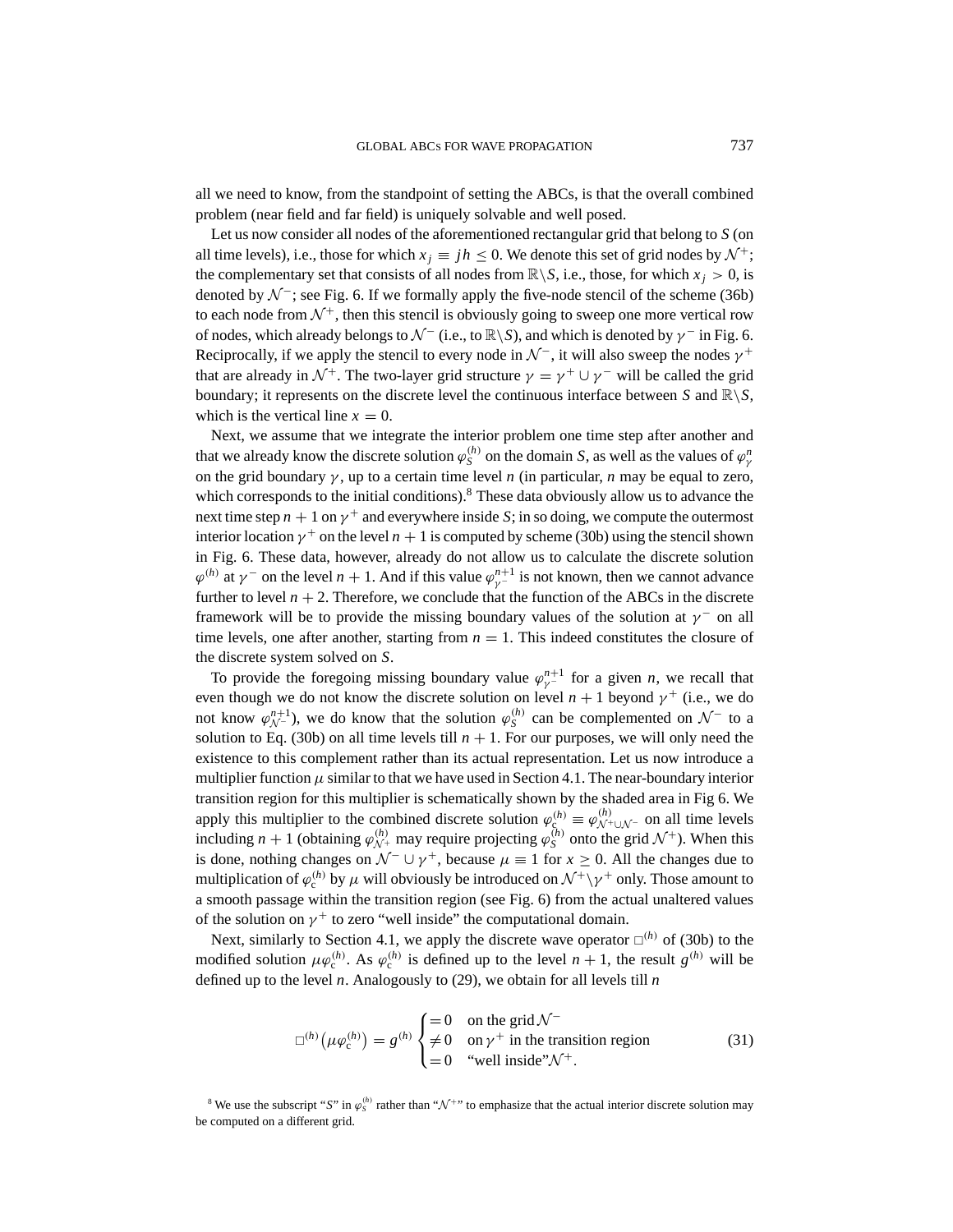Notice, that we can claim that the result in (31) is zero on  $\mathcal{N}^-$  only because nothing has been modified by  $\mu$  on  $\gamma^+$  and beyond. As such, we are simply using the fact that  $\varphi^{(h)}$  is a solution to the homogeneous equation outside the computational domain, and we do not need to know the explicit form of this solution.

Finally, we solve the nonhomogeneous counterpart to Eq. (30b) driven by the RHS  $g^{(h)}$  of (31) everywhere on  $\mathcal{N}^+ \cup \mathcal{N}^-$ ; this will be henceforth referred to as solving the auxiliary problem. According to our construction, solving the auxiliary problem will allow us, in particular, to recover the value of  $\varphi_{\gamma}^{n+1}$ , which was not known previously, and which can now be supplied to the interior scheme as the missing boundary value. This means that we will have provided the ABCs for the interior problem, because in so doing we complete the time level  $n + 1$  and facilitate advancing the next level  $n + 2$ .

The are several important comments to be made regarding the foregoing ABC algorithm. At a first glance, the new formulation simply does not change much from the standpoint of solving the original infinite-domain problem. Indeed, all we have done is replaced the interior problem by the artificial near-boundary sources so that the exterior solution remains unaffected. Then, we suggested the use of this exterior solution to close the interior discretization. However, obtaining this solution, i.e., solving the auxiliary problem, basically brings along the exact same set of complications that we have been trying to avoid by introducing the ABCs. Indeed, the domain of the auxiliary problem  $\mathcal{N}^+ \cup \mathcal{N}^-$  is still unbounded and as such, special treatment will be required for its numerical solution.

There is, however, a fundamental difference. The new auxiliary problem is linear throughout the entire space, and it is driven by known sources that are compactly supported inside the computational domain *S*. Consequently, the lacunae-based algorithm of Section 3 appears to be a most natural tool to solve it.<sup>9</sup> Employing the lacunae-based algorithm immediately implies that the domain of the auxiliary problem becomes bounded. Moreover, the "sufficiently retarded" sources do not contribute to its solution (see Section 3); i.e., only a limited extent of temporal prehistory of the solution will be needed to sustain the continuous time marching no matter how far in time we would like to advance the solution. In other words, the missing boundary value for the interior discretization  $\varphi_{\gamma}^{n+1}$  can be obtained using only finite computer resources in terms of both memory and number of arithmetic operations. Furthermore, these resources (say, per time level) will not increase no matter for how long we may need to run the computation, i.e., how large *n* may become. In this sense, the proposed ABCs become "true ABCs," i.e., the procedure that guarantees the appropriate closure of the truncated problem with only finite nongrowing amount of computer resources required. In addition to that, we are guaranteed that the ABCs as a part of the overall algorithm will not contribute toward the buildup of numerical error during long runs.

The proposed ABCs can obviously be implemented via alternating interior/exterior steps. Namely, we advance one time step in the interior (including  $\gamma^+$ ) assuming that all the data that we need from the previous time levels are available. The resulting newly calculated time level will be the only one to which the multiplier has not been applied yet. We multiply it by  $\mu$ , and then apply the direct operator thus obtaining the right-hand side  $g^{(h)}$ , see (31), on one more time level as well. Finally, we perform one step of the lacunae-based integration of the auxiliary problem driven by  $g^{(h)}$  and obtain the missing boundary value

<sup>9</sup> We reiterate that this algorithm cannot be applied in the case of one space dimension, but our ultimate goal is three-dimensional problems (see Section 4.3) and the considerations of the current section are for illustrative purposes only.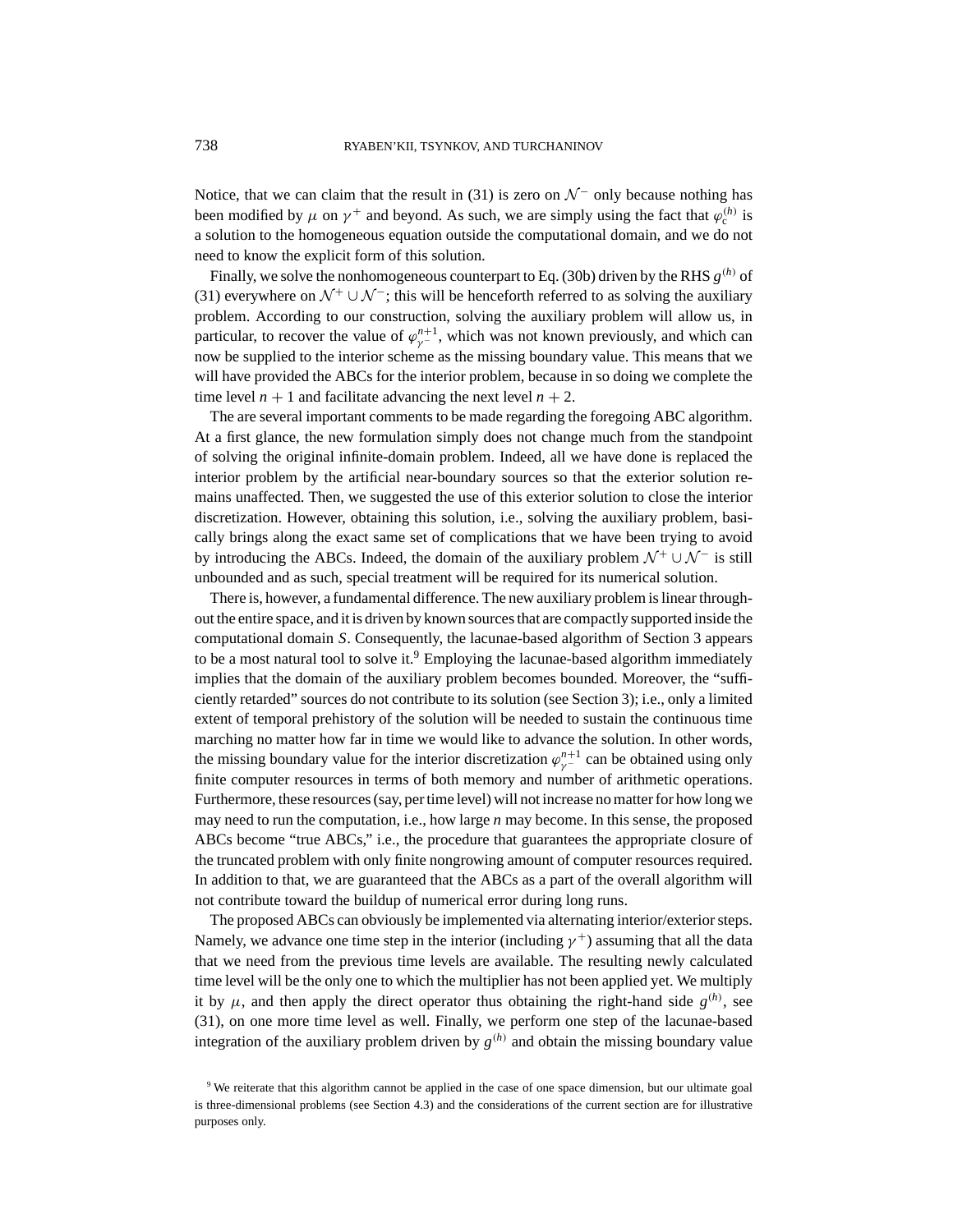for the interior problem. Then, the procedure cyclically repeats itself. Summarizing, we can say that having advanced the interior solution, we can then generate a new contribution to the RHS of the auxiliary problem and subsequently advance its solution, which, in turn, allows us to calculate the next interior step.

An important observation, which is easy to make, is that the missing boundary value  $\varphi_{\gamma}^{n+1}$ , which the ABCs provide, does not, of course, depend on the actual shape of the multiplier  $\mu$  in the transition region. Indeed,  $\mu$  is defined so that it does not alter the solution on the grid boundary  $\gamma$ . Consequently, when we first apply the direct operator to  $\mu \varphi_c^{(h)}$ , see (31), and then integrate the nonhomogeneous wave equation driven by  $g^{(h)}$ , the solution on  $\gamma$  will remain unchanged no matter what changes have been introduced by  $\mu$  in the interior. As such, the value  $\varphi_{\gamma}^{n+1}$  will only depend on the values of the solution on  $\gamma$  on all previous time levels, as well as on  $\varphi_{\gamma^+}^{n+1}$ . Moreover, since all the operations that we perform when constructing the ABCs are linear, we can symbolically write the resulting boundary condition as a linear form,

$$
\varphi_{\gamma}^{n+1} = l(\varphi_{\gamma}^{n+1}, \varphi_{\gamma}^{n}, \varphi_{\gamma}^{n-1}, \dots).
$$
 (32)

Technically, the dependency of  $\varphi_{\gamma}^{n+1}$  on the previous time levels, see (32), involves all of the latter, from  $\varphi_{\gamma}^{n}$  all the way back till  $n = 0$ . However, the use of the lacunae in three space dimensions will allow us to truncate (32) and leave only several levels that immediately precede  $n + 1$ ; the number of the levels involved will be fixed and will not increase with the increase of *n*. As such, temporal nonlocality of the ABCs will be limited, and this will not be a consequence of any approximation, but rather an implication of the fundamental properties of the problem. We also note that the representation of the ABCs in the form of (32) is primarily for convenience and compactness in notation. In fact, the coefficients of the linear form *l* need never be known explicitly except, possibly, when multiple interior problems are solved with the same exterior model (which means the same grid, same geometry, and same scheme). In this case it may be beneficial to calculate the form *l* once ahead of time, compared to the straightforward calculation of  $\varphi_{\gamma}^{n+1}$  many times according to the procedure outlined above.

It is also important to mention that boundary condition (32) can be obtained in the framework of a general unsteady ABC methodology proposed by Ryaben'kii in [26] (see also older work [28]) for a variety of problems, including multidimensional cases, domains of varying shape, and different types of schemes—explicit as well as implicit. Work [26, 28] describes the theoretical construction of the ABCs per se and does not address any issues related to the actual computations (for example, using lacunae-based integration, as proposed in the current paper). The methodology of [26, 28] relies on the concepts of generalized potentials and boundary projection operators of Calderon's type obtained and implemented in the discrete framework by means of the difference potential method; see [29–32]. From this perspective, the ABCs of [26, 28] , and the boundary condition (32) in particular, can be interpreted as discrete counterparts to Calderon's boundary equations with projections in the unsteady case. In Section 4.3 we will describe a direct approach to obtaining multidimensional ABCs on moving boundaries, with no explicit use of the apparatus of Calderon's projections, and will also show how to apply the lacunae-based algorithm to perform the computations needed for these boundary conditions.

To conclude this section, we emphasize that even though  $\varphi_{\gamma}^{n+1}$  obtained according to (32) formally does not depend on the shape of the multiplier  $\mu$  inside *S*, we still need to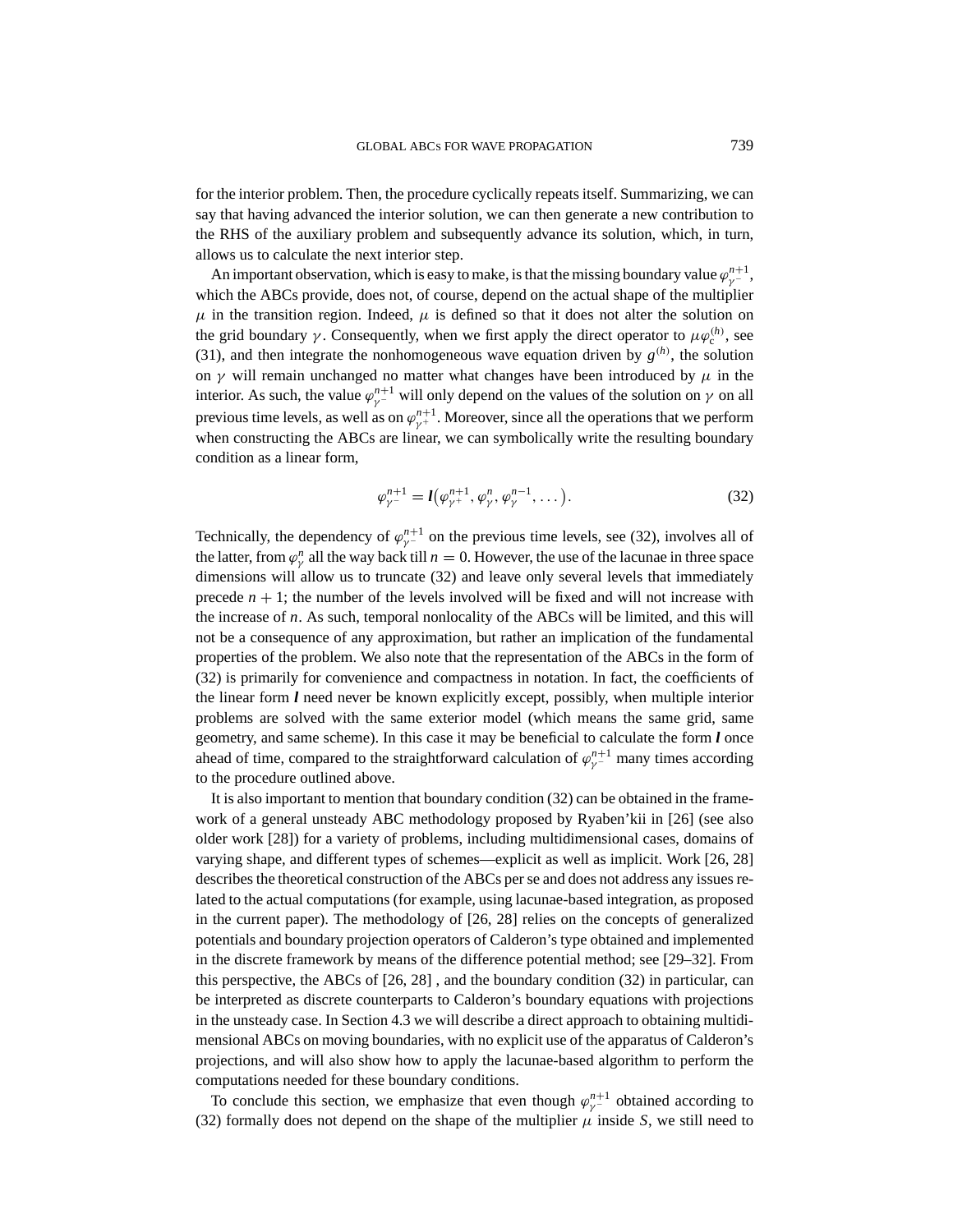have this multiplier smooth. In other words, we could not have used, e.g., a step function, instead of  $\mu$ . The reason is that nonsmoothness will ruin lacunae in the discrete solution (see Section 3 and [23] for more detail) and consequently, we will no longer be able to use the lacunae-based integration for solving the auxiliary problem and as such, setting the ABCs.

## **4.3. General Construction of Discrete ABCs**

Similarly to the setup of Section 3, we now consider a domain  $S(t) \in \mathbb{R}^3$  that has finite diameter *d* for all times and other than that may travel in space according to a prescribed law with the only limitation being that its maximum speed be subsonic,  $k < c$ .  $S(t)$  will be the computational domain, or near field. In the far field, i.e., outside  $S(t)$ , we assume that our model is governed by the homogeneous wave equation,

$$
\frac{\partial^2 \varphi}{\partial t^2} - c^2 \left( \frac{\partial^2 \varphi}{\partial x_1^2} + \frac{\partial^2 \varphi}{\partial x_2^2} + \frac{\partial^2 \varphi}{\partial x_3^2} \right) = 0, \quad t \ge 0.
$$
 (33)

As we have discussed, inside  $S(t)$  the solution  $\varphi = \varphi(x, t)$  may be governed by a more complex equation/system, but all we need to assume is that the overall problem be uniquely solvable and well posed under the condition of waves' radiation toward infinity. For simplicity, we also assume homogeneity of the initial data everywhere, which is, however, not a limitation (see [23]).

Let us now introduce the discretization grid for Eq. (33). In principle, we need this grid only in the far field, i.e., outside  $S(t)$ , because the interior problem may be discretized in a different way, as indicated before. As, however, we have also seen, to obtain the ABCs we need to set up the auxiliary problem for the nonhomogeneous counterpart of Eq. (33) driven by the special near-boundary sources. The auxiliary problem is to be formulated and solved on the entire space. As such, we introduce the grid for the linear wave equation on the entire  $\mathbb{R}^3 \times [0, \infty)$  as well. We denote by N the collection of all grid nodes in  $\mathbb{R}^3 \times [0,\infty)$ , on which we evaluate the solution  $\varphi$ . Since (33) is an evolution equation, it is convenient to consider  $N$  as a composition of spatially aligned grid hyperplanes;  $\mathcal{N} = \mathcal{N}_0 \cup \mathcal{N}_1 \cup \cdots \cup \mathcal{N}_n \ldots$  Each  $\mathcal{N}_n$  is a spatial grid on  $\mathbb{R}^3$ , and we emphasize that they may, but do not have to, be the same on different levels *n*.

Let the individual nodes of the grid  $\mathcal N$  be denoted by  $\mathbf n$ . Equation (33) is approximated by a finite-difference scheme, which we assume, of course, to be consistent and stable:

$$
\sum_{m \in \mathcal{N}_m} a_{mn} \varphi_n = 0. \tag{34}
$$

In (34),  $\mathcal{N}_m$  denotes the stencil attributed to the node  $m$ , and  $a_{mn}$  are the corresponding coefficients. When we say that the stencil is attributed to a particular node, we mean that the residuals of the discrete equation are evaluated at this particular grid location. Regarding this, we note that the residuals of the discretized Eq. (33) may be, but do not have to be, evaluated on the same grid  $N$ . To preserve the generality of the discussion, we assume that there is another, different, grid M in  $\mathbb{R}^3 \times [0, \infty)$ , on which we keep the residuals, as well as the right-hand sides, if any, of the discrete wave equation. The subscript *m* in Eq. (34) basically refers to this grid,  $m \in \mathcal{M}$ . In the one-dimensional example of Section 4.2, both grids  $N$  and  $M$  were simply the same, and we did not have to distinguish between the two. To give an example of the opposite type, we mention the Yee scheme—see [33]—which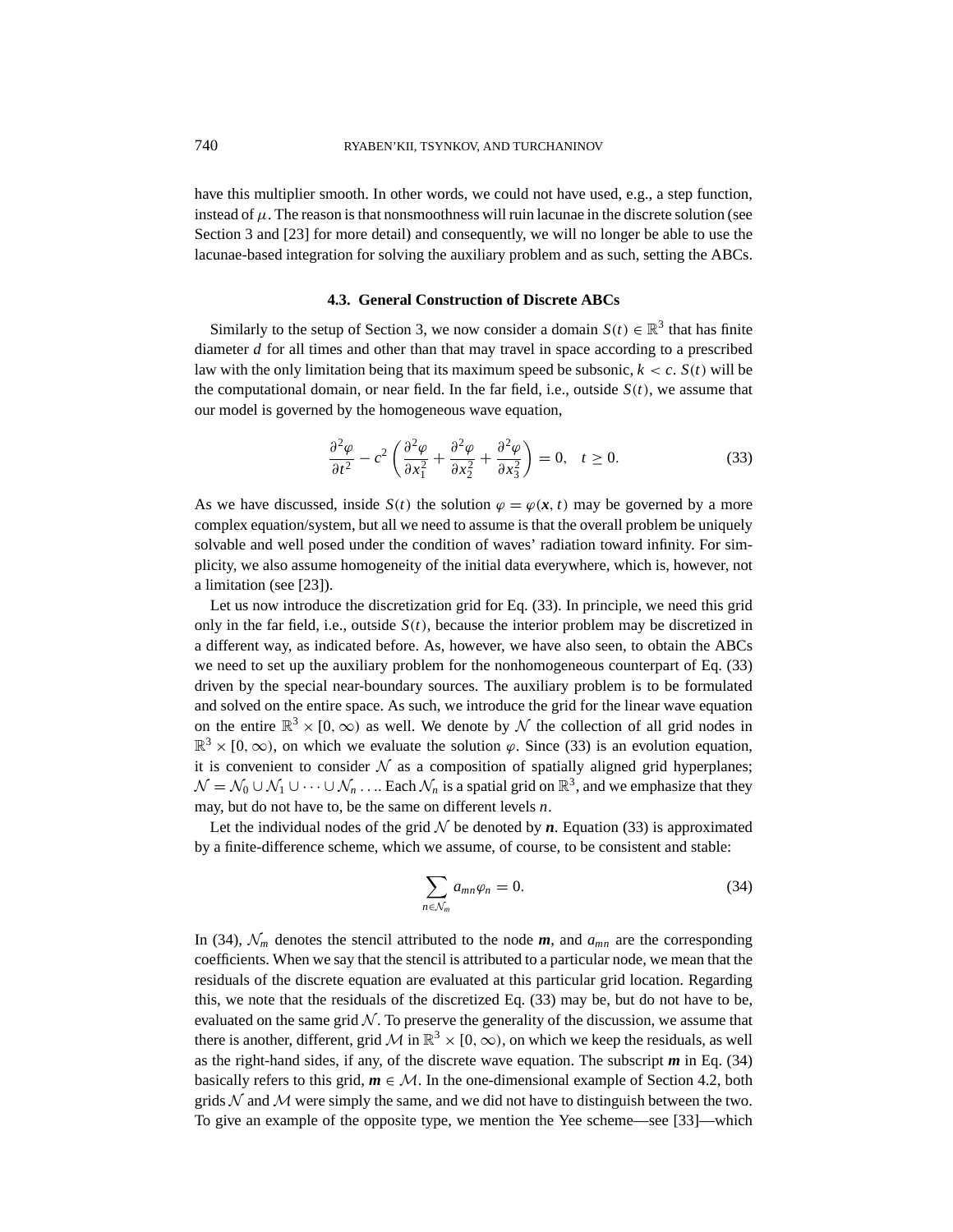is one of the primary tools for discretizing the Maxwell equations<sup>10</sup> and which involves staggering in both space and time.

Next, we introduce two subsets of nodes of the grid  $N$ . Let the level  $N_n$  correspond to the actual moment of time  $t_n$ . For every *n*, we define  $\mathcal{N}_n^+$  as the set of all those nodes and only those nodes on this level that belong to the domain  $S(t_n)$ , and  $\mathcal{N}_n^-$  as the complement of  $\mathcal{N}_n^+$  to the entire  $\mathcal{N}_n : \mathcal{N}_n^- = \mathcal{N}_n \setminus \mathcal{N}_n^+$ . In other words,  $\mathcal{N}_n^-$  contains all those nodes and only those nodes of  $\mathcal{N}_n$  that belong to  $\mathbb{R}^3 \backslash S(t_n)$ . Subsequently, we define the set  $\mathcal{N}^+$  as the composition of all  $\mathcal{N}_n^+$  for all levels, and the set  $\mathcal{N}^-$  as the composition of all  $\mathcal{N}_n^-$  for all levels:

$$
\mathcal{N}^+ = \bigcup_n \mathcal{N}^+_n, \quad \mathcal{N}^- = \bigcup_n \mathcal{N}^-_n.
$$

Clearly,  $\mathcal{N}^- = \mathcal{N} \backslash \mathcal{N}^+$ .

In our definition of the scheme, see (34), we have identified the stencil  $\mathcal{N}_m$  with the grid location  $m$ , at which the residual is evaluated. From here on, we will assume for simplicity that the scheme (34) is explicit. In this case, there is only one nonzero coefficient  $a_{mn}$  on the upper time level of the stencil  $\mathcal{N}_m$ . We will denote the corresponding grid node by  $\hat{n}$ , and when it may not cause confusion, we will refer to the same stencil as either  $\mathcal{N}_m$  or  $\mathcal{N}_n$ . It will also be convenient to introduce the four-dimensional (space–time) vector  $\mathbf{b} = \hat{\mathbf{n}} - \mathbf{m}$ . This vector defines the relative position of the node  $\hat{n}$  at which the upper-level coefficient is nonzero;  $a_{m\hat{n}} \neq 0$ , with respect to the "center" of the stencil *m*. This vector is obviously constant; it depends only on the local structure of the stencil and does not depend on where exactly on the grid this stencil is applied at every given moment. In the one-dimensional example considered previously, we would have  $\mathbf{b} = (\tau, 0)$ .

Let us now apply the stencil  $\mathcal{N}_{\hat{n}}$  to every node  $\hat{\boldsymbol{n}} \in \mathcal{N}^+$ ; in so doing, we see that the stencil obviously sweeps the entire grid  $\mathcal{N}^+$ , as well as a portion of the grid  $\mathcal{N}^-$  next to the interface; we will denote this portion by

$$
\gamma^-=\left[\bigcup_{\hat n\in\mathcal N^+}\mathcal N_{\hat n}\right]\bigcap\mathcal N^-.
$$

In Fig. 7, we present a one-dimensional illustration<sup>11</sup> similar to that in Fig. 6 for the case of a uniform motion of the computational domain, where the space–time trajectory of the boundary is a straight line (the set  $\gamma$ <sup>-</sup> is denoted by small circles). From the standpoint of implementation, the values of the solution at the nodes  $\gamma^-$  are exactly those that need to be provided by the ABCs from the exterior side so that to be able to calculate the solution at every interior node  $n \in \mathcal{N}^+$  using the scheme (34). Reciprocally, the stencil  $\mathcal{N}_{\hat{n}}$  applied to every node  $\hat{\boldsymbol{n}} \in \mathcal{N}^-$  sweeps additional nodes  $\gamma^+ \subset \mathcal{N}^+$ , see "bullets" in Fig. 7,

$$
\gamma^+ = \left[ \bigcup_{\hat{n} \in \mathcal{N}^-} \mathcal{N}_{\hat{n}} \right] \bigcap \mathcal{N}^+.
$$

 $10$  The simplest version of the Maxwell equations describes the propagation of electromagnetic waves in vacuum, which is a wave model similar in many respects to that given by (33).

<sup>&</sup>lt;sup>11</sup> We note again that everywhere in this section the one-dimensional examples are for illustration purposes only; the actual algorithm is three-dimensional.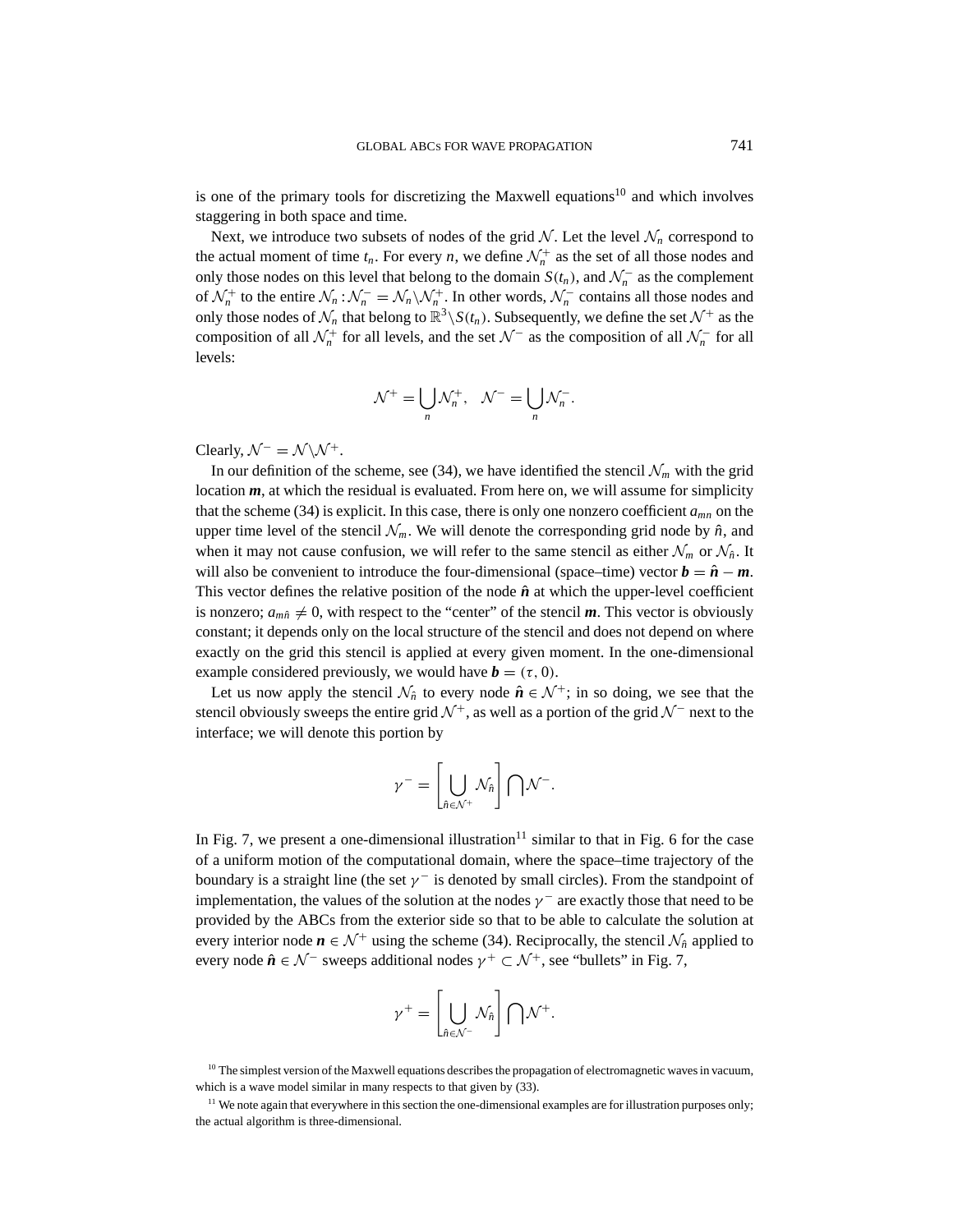

**FIG. 7.** One-dimensional illustration of the case of a moving domain.

The set  $\gamma^+$  complements  $\gamma^-$  to the complete grid structure known as the grid boundary  $\gamma$ (see [30, 31]):

$$
\gamma = \gamma^+ \bigcup \gamma^-.
$$

The grid boundary is a multilayer fringe of nodes (two-layer fringe in the particular case of a second-order scheme with the stencil depicted in Fig. 7) that is located near the continuous boundary and straddles it in some sense (cf. Section 4.2).

To proceed with the construction of the ABCs, we will need to assume hereafter that the region of linearity, i.e., the area where the solution of the overall combined problem is governed by the linear homogeneous wave equation, extends "a little bit" to the interior of the computational domain  $S(t)$  as well. More precisely, this region will be assumed to extend inward at least as far as the entire grid boundary  $\gamma$ . This obviously presents no limitation from any standpoint. The multiplier  $\mu = \mu(x, t)$  in this case is required to be identically equal to one,  $\mu(\mathbf{x}, t) \equiv 1$ , not only outside  $S(t)$ , but also inside—again, to the extent of  $\gamma^+$ . As such, the transition region for the multiplier, which is schematically shown by the darker gray shading in Fig. 7, is shifted away from the boundary of *S*(*t*).

To actually build the ABCs, we will perform the procedure outlined in Section 4.2. What we actually need in the discrete framework is to obtain the missing exterior boundary values of the solution  $\varphi_{\gamma}^{n+1}$  on every time level  $n+1$ , or in other words, to complete this time level to be able to advance the next time step. To do that, we take the solution already computed inside *S*(*t*) up to the level *n* + 1, multiply it by  $\mu$ , and then apply the discrete operator  $\Box^{(h)}$ everywhere. In doing so we assume, as mentioned before, that starting from  $\gamma$  outward, the solution satisfies the discrete homogeneous wave equation. In the general case that we are looking at now, an application of the operator  $\Box^{(h)}$  brings us from the grid N to the grid M. The construction of the grid boundary  $\gamma$  and multiplier  $\mu$  guarantees that on all time levels up to *n* the near-boundary artificial sources  $g^{(h)}$  will satisfy (cf. (31))

$$
\Box^{(h)}(\mu \varphi_c^{(h)}) = g^{(h)} \begin{cases} = 0 & \text{for such } \mathbf{m} \in \mathcal{M} \text{ that } \mathbf{m} + \mathbf{b} \in \mathcal{N}^- \\ \neq 0 & \text{for such near-boundary } \mathbf{m} \in \mathcal{M} \text{ that } \mathbf{m} + \mathbf{b} \in \mathcal{N}^+ \\ = 0 & \text{one the grid } \mathcal{M} \text{ "well inside" } S(t). \end{cases} \tag{35}
$$

Formula (35) suggests that in addition to the actual interface between the domains, i.e., the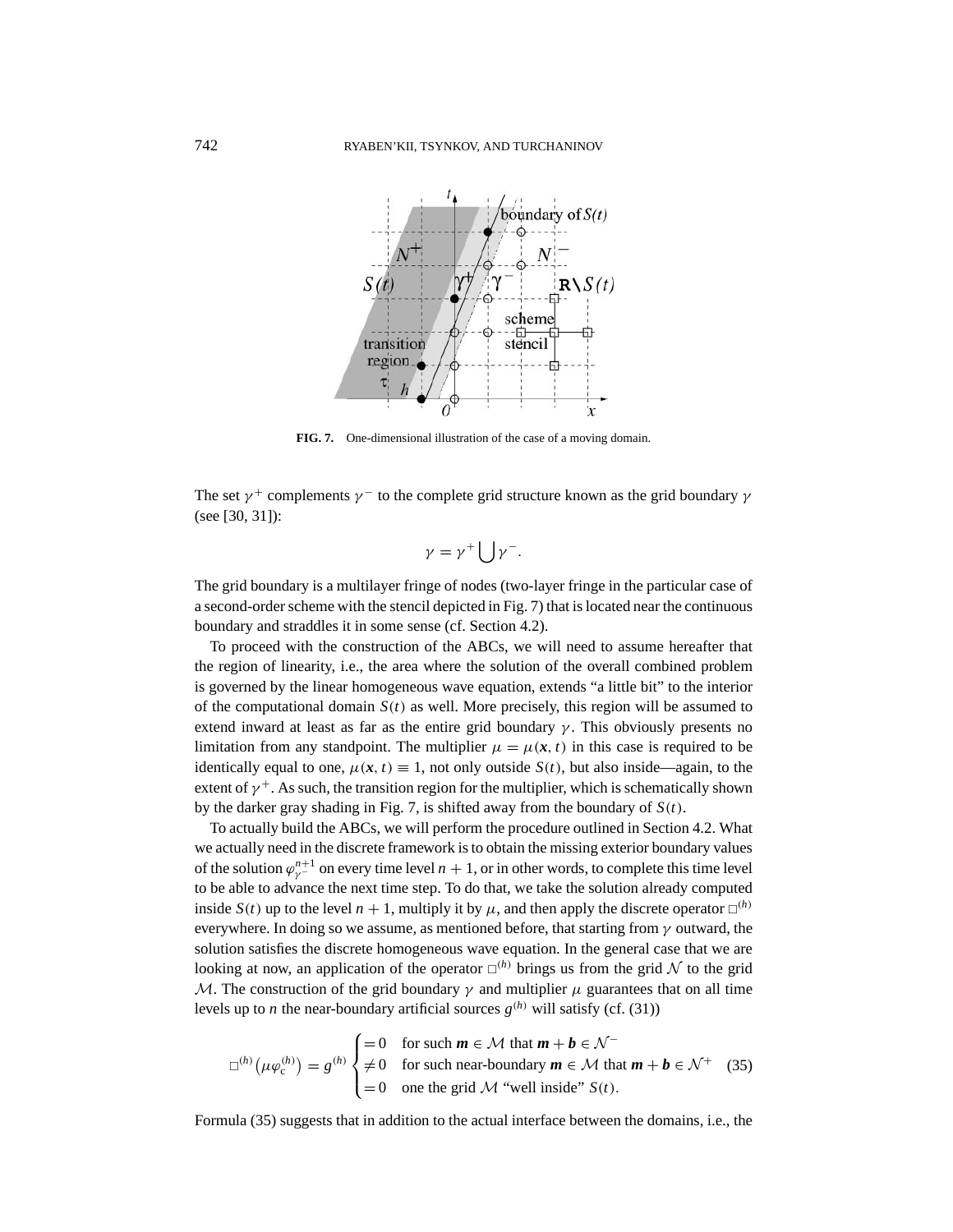boundary of  $S(t)$ , it will be convenient to consider another space–time trajectory obtained from this original interface by the constant displacement  $-b$ ; it is shown by the dasheddotted line in Fig. 7. The right-hand side  $g^{(h)}$  will be zero on M everywhere outside this new displaced boundary and will differ from zero right next to it on the interior side. In Fig. 7, we schematically show by the lighter gray shading the region where we still have  $\mu = 1$ but the RHS  $g^{(h)}$  may already differ from zero. Note, in the example in Section 4.2, we did not need to consider the displaced interface because the domain *S*(*t*) was stationary and the displacement *b* was parallel to the time axis,  $\mathbf{b} = (\tau, 0)$ . Another important case when the two boundaries would coincide is  $\hat{n} = m \Leftrightarrow b = 0$ . However, we cannot generally assume that for time-dependent problems. On the other hand, we mention that the grid boundaries originally introduced in [29–31] and previous publications by Ryaben'kii for the solution of steady-state problems using the difference potential method, have been constructed so that just the center  $m$  of the stencil  $\mathcal{N}_m$  (where the residuals are evaluated) would sweep a given grid subdomain and as such, generate the aforementioned fringe of nodes  $\gamma$  next to the continuous boundary.

Let us now make a few remarks of an explanatory nature regarding the structure of the grid boundary  $\gamma$ . It obviously depends only on the type of the stencil  $\mathcal{N}_m$  and geometry of the actual continuous boundary that it straddles. From the definition of  $\gamma$  it is easy to see that once we have a solution to the homogeneous equation on  $\gamma$  and everywhere in the exterior, and operate by  $\Box^{(h)}$  on this solution, then we can guarantee without actual calculation that the result will be zero for all  $m \in \mathcal{M}$ :  $m + b \in \mathcal{N}$ <sup>-</sup>. However, we cannot "touch" even one single node from  $\gamma$  in order not to lose this property. If, for example, we allow an alteration (via  $\mu \neq$ 1) of a node from  $\gamma^+$  (see Fig. 7), it will necessarily affect the exterior RHS. The latter may, generally speaking, become nonzero at some node(s)  $m \in \mathcal{M}$ :  $m + b \in \mathcal{N}$ , and we will no longer be able to actually calculate it because we do not know anything about the exterior solution beyond  $\gamma$  except that it satisfies the homogeneous equation. We see, therefore, that it would ruin the entire derivation. On the other hand, the construction of the grid boundary  $\gamma$ is consistent in the sense that to calculate the actual nonzero near-boundary sources for those  $m \in \mathcal{M}$ , for which  $m + b \in \mathcal{N}^+$ , it is sufficient to know the solution only on  $\gamma$  and further inward, nothing outside  $\gamma$  needs to be known. As for the values  $\varphi_{\gamma}^{(h)}$  that are still needed, those are provided by the ABC algorithm on every time level and as such are available on all subsequent levels for calculating the source terms  $g^{(h)}$  of the auxiliary problem.

Having outlined the construction of the grid boundary  $\gamma$  and near-boundary sources  $g^{(h)}$ in the general case, we build the actual ABC algorithm in much the same way as described previously. We perform the alternating interior/exterior steps: First advance one step in the interior, then apply  $\mu$  and calculate one more level of the sources  $g^{(h)}$ , and finally make one step of the lacunae-based integration of the auxiliary problem driven by these sources (see Section 3), thereby providing the missing data for advancing the next interior step. Then, the procedure cyclically repeats itself. To solve the auxiliary problem in this general case, we will obviously need a full-fledged version of the lacunae-based algorithm (see Section 3) that accounts for the motion of the sources and employs periodic boundary conditions in space and continuous time-marching with cyclic subtraction of the retarded contributions. As shown, implementation of the lacunae-based integration technique guarantees that the domain of the auxiliary problem will be bounded, and the computer resources needed for the ABCs will be finite and will not grow with time. Other properties of the ABCs outlined in Section 4.2, namely, independence of the shape of the multiplier  $\mu$ , and the possibility of expressing the boundary values on the current time level as a linear function of the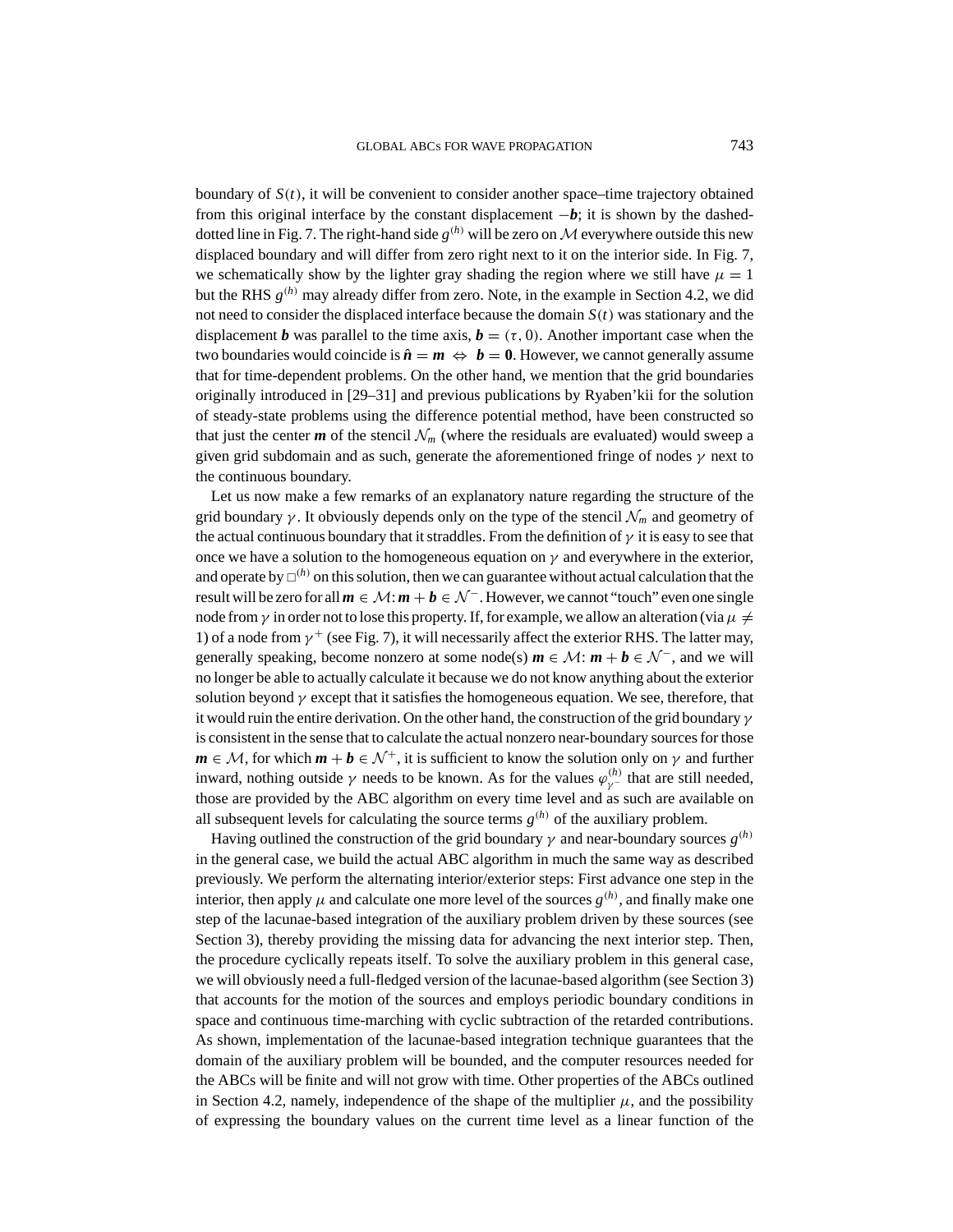values on the previous levels—see (32)—hold in the general framework of this section as well. Because of the lacunae, the aforementioned linear form will depend only on the finite nonincreasing number of the preceding time levels  $n$ , essentially those included in the summation (15) once this formula is discretized on the grid  $N$ . This means that the temporal nonlocality of the ABCs will be limited. As for the multiplier  $\mu$ , it has to be chosen sufficiently smooth to maintain good quality of the lacunae in the discrete solution, see Section 5.

### **5. NUMERICAL EXPERIMENTS WITH THE ABC**s

Hereafter, we discuss the results of numerical computations for several test problems that we have analyzed using the ABCs developed in Section 4. The computational setup for these problems is in many respects identical to that described in Section 3.5. Namely, the cylindrical coordinate system, the domain of interest *S* (a sphere of diameter  $d = 1.8$ ) centered on the *z*-axis), and the auxiliary domain [0,  $R \times [-Z/2, Z/2]$  (an  $(r, z)$  rectangle [0,  $\pi$ ] × [ $-\pi$ ,  $\pi$ ]) were introduced in Section 3.5.1. The differential equation to be solved in the far field, i.e., outside *S*, is the homogeneous wave equation (see (19a), where  $f \equiv 0$ outside *S*) with the speed of sound  $c = 1$ ; the initial conditions are homogeneous—see (19b)—and the auxiliary boundary conditions are also the same as before—see (20). The finite-difference schemes and grids, including the refinement strategies needed for studying the grid convergence, are introduced in Section 3.5.3 and used hereafter with no alterations. The partition (11) is built with the help of the same function  $\Theta(t)$ , which satisfies the general definition (10) and which we actually construct in Section 3.5.3. There are, of course, problem-specific characteristics that are different from those given in Section 3.5, and also different for each of the problems analyzed in this section. These characteristics are discussed in Sections 5.1–5.3.

# **5.1. The Wave Equation with a Known Exact Solution**

The first case that we analyze in the framework of the ABCs is, in fact, the exact same problem that we solved in Section 3.5. It is the wave equation (19a) with the homogeneous initial conditions (19b) driven by a compactly supported oscillatory source in straightforward uniform motion. The speed of this motion is  $k = 0.2$ , and the source term  $f = f(r, z, t)$  itself is defined by expression (24),  $f(r, z, t) = \Box \varphi(r, z, t)$ , so that ∀*t* ≥ 0: supp  $f(r, z, t) \subseteq S(t)$ , where the exact solution  $\varphi(r, z, t) = \psi(r, z, t) \cdot Q(\tilde{r})$  of (25) is obtained using Lorentz' transform (22). The functions  $\chi(t)$  and  $\dot{Q}(\tilde{r})$  needed for defining the exact solution (25) (see also formulae (23a) (23b)) are the same as those introduced in Section 3.5.2.

The key difference between the current approach and that of Section 3.5 is that previously we applied the lacunae-based algorithm directly to the original problem. Here, we rather decompose the problem into the near field  $S(t)$  and far field  $\mathbb{R}^3 \backslash S(t)$ , even though both are governed by the same wave equation. The integration in the near field is then performed by the conventional time marching. The exterior closure needed to sustain this time marching is provided by the discrete ABCs on the boundary of  $S(t)$ . The ABCs are constructed on the basis of the procedure outlined in Section 4—through the lacunae-based integration of the artificial near-boundary sources.

Similarly to Section 3.5, we have implemented three different schemes, (26), (27), and (28), and every time integrated the problem until the dimensionless time reached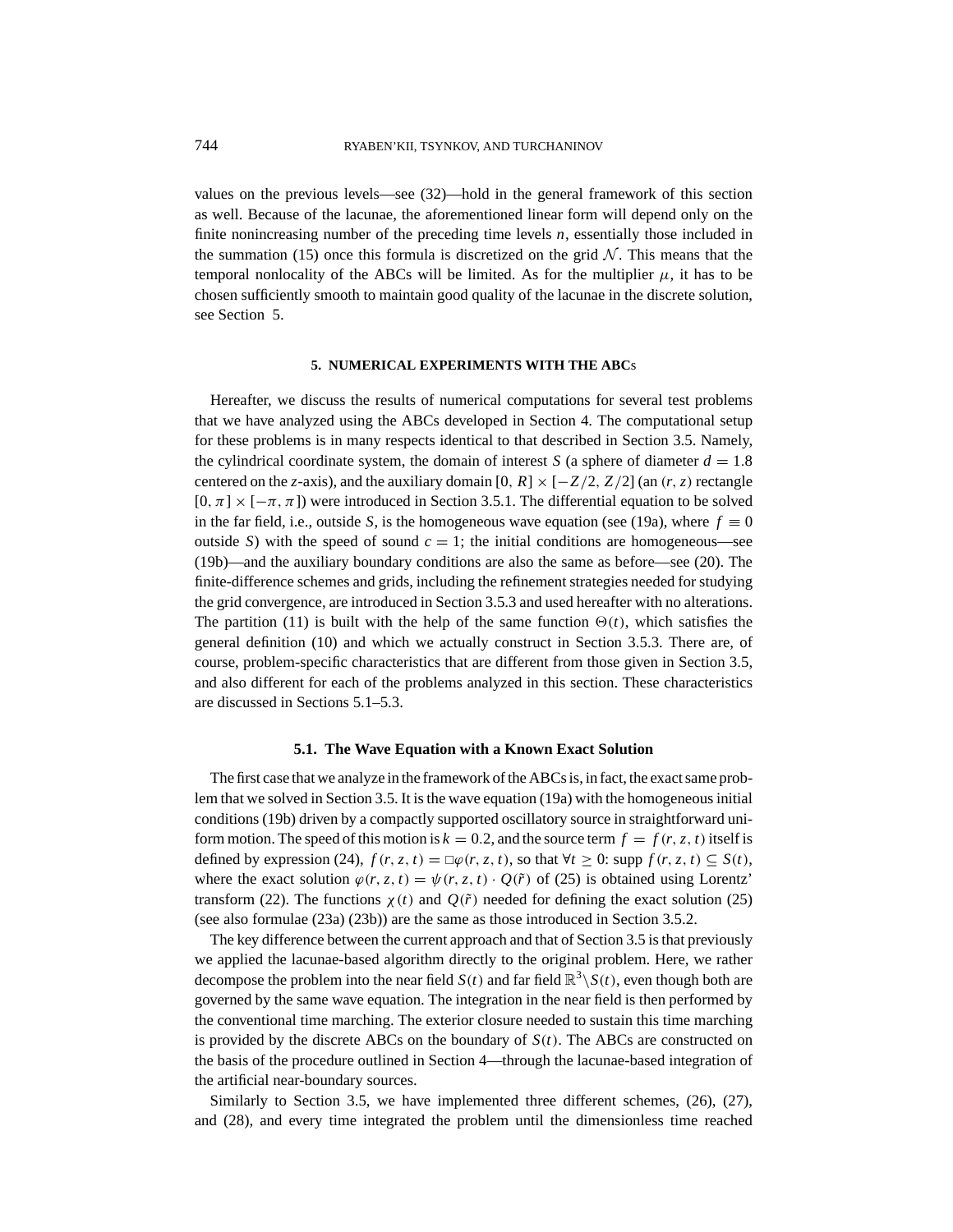

**FIG. 8.** Grid convergence study with the lacunae-based ABCs for the wave equation using the second-order scheme (26).

 $t = 200 \cdot d/c$ . The multiplier  $\mu = \mu(r, z, t)$  was constructed to have four continuous derivatives with respect to all its arguments. A smooth transition from 0 to 1 was obtained with the help of the same function  $P(\cdot)$  of Section 3.5.2. that employs algebraic polynomials of degree 9. The extent of the transition region varied slightly between different cases with no noticeable effect on the quality of the solution. For all computational variants that we considered it was within the range of several grid cells (typically, 8–10; see Section 5.4 for further details).

In Figs. 8–10 we present the results of the grid convergence study for the wave equation (19a) integrated with the lacunae-based ABCs over the time interval  $[0, 200 \cdot d/c]$ . The errors are evaluated on the interior domain  $S(t)$  in the maximum norm. As mentioned,



**FIG. 9.** Same as Fig. 8 for the second-order scheme (27).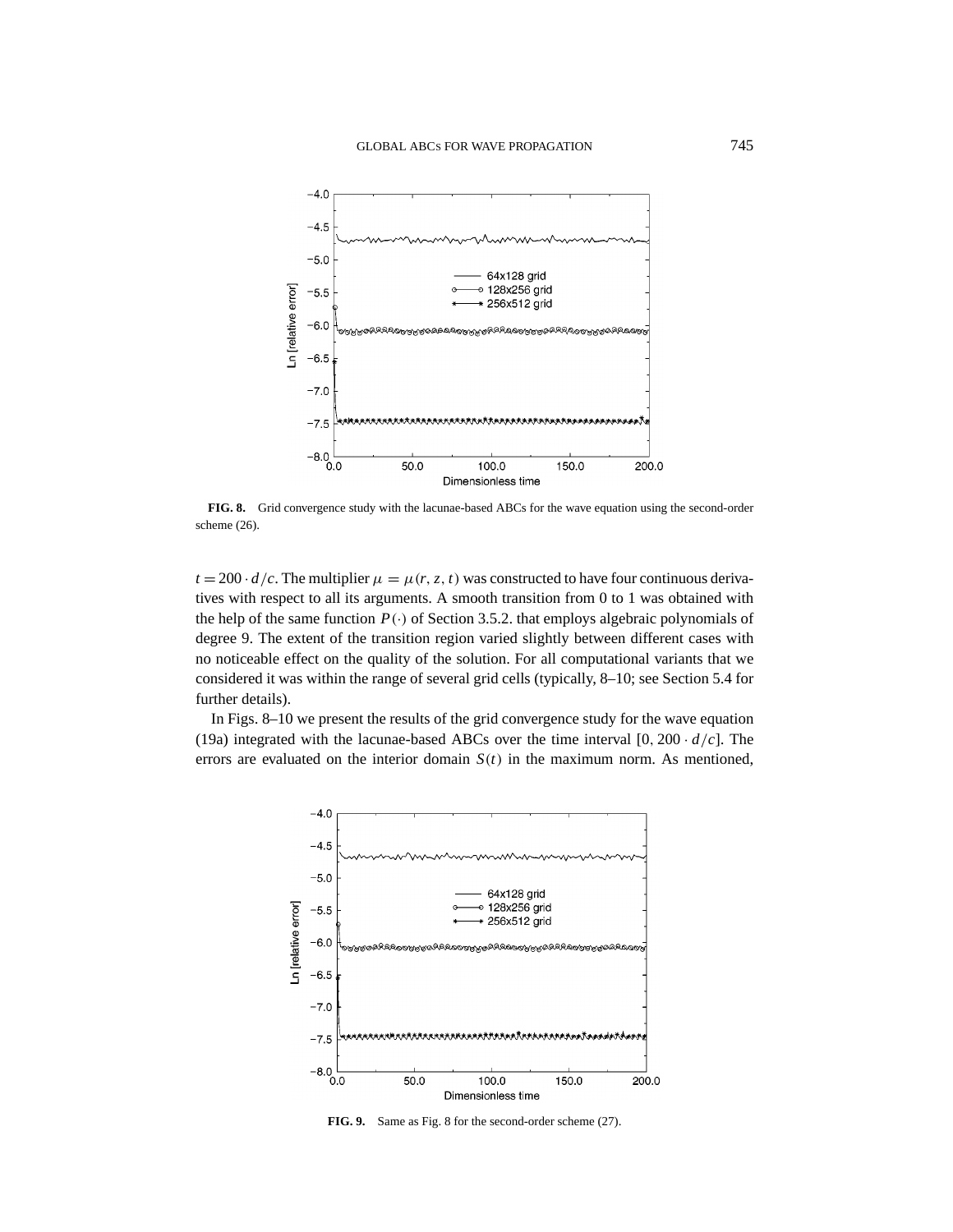

**FIG. 10.** Same as Fig. 8 for the fourth-order scheme (28).

the computational setup follows that of Section 3.5, where we applied the lacunae-based algorithm to the original problem directly; see error profiles on Figs. 2–4. Each scheme, (26), (27), or (28), was implemented on a sequence of three grids:  $64 \times 128$ ,  $128 \times 256$ , and  $256 \times 512$ . The only difference is that in this case partition (11) applies to the artificial near-boundary sources needed for constructing the ABCs, rather than the original righthand side *f* of (24) that drives Eq. (19a).

An obvious observation which is easy to make is that Figs. 8–10 look practically indistinguishable from Figs. 2–4, respectively. In other words, the actual levels of the error on the corresponding grids are essentially the same. As such, we conclude that in this most simple case the introduction of the ABCs makes the outer boundary of the computational domain completely transparent for all the outgoing waves. This is equivalent to saying that the external boundary generates no reflection or alternatively, that any imperfections associated with the treatment of the outer boundary can always be kept on or below the level of the truncation error pertinent to the interior discretization. In this sense, the discrete lacunae-based ABCs that we have constructed can be regarded as an ideal closure of the interior finite-difference scheme. Experimentally, this is corroborated by the fact of nondeteriorating convergence of the scheme with the theoretically prescribed rate to the specially constructed exact solution of wave-radiation type on the computational domain *S*(*t*).

# **5.2. Nonuniform Motion of the Source**

In this section, we consider a somewhat more complex case of straightforward but nonuniform (i.e., accelerated) motion of the source.<sup>12</sup> All other parameters that define the continuous problem and the computational setup remain exactly the same as before; see Sections 3.5 and 5.1. What is new in this case is that we set  $\tilde{k} = 0.1$  and introduce the law of accelerated

<sup>&</sup>lt;sup>12</sup> In all numerical examples we consider only straightforward motion because its direction has to be aligned with the *z*-direction of the cylindrical coordinate system; otherwise, the symmetry will be lost. In general, this is not a limitation.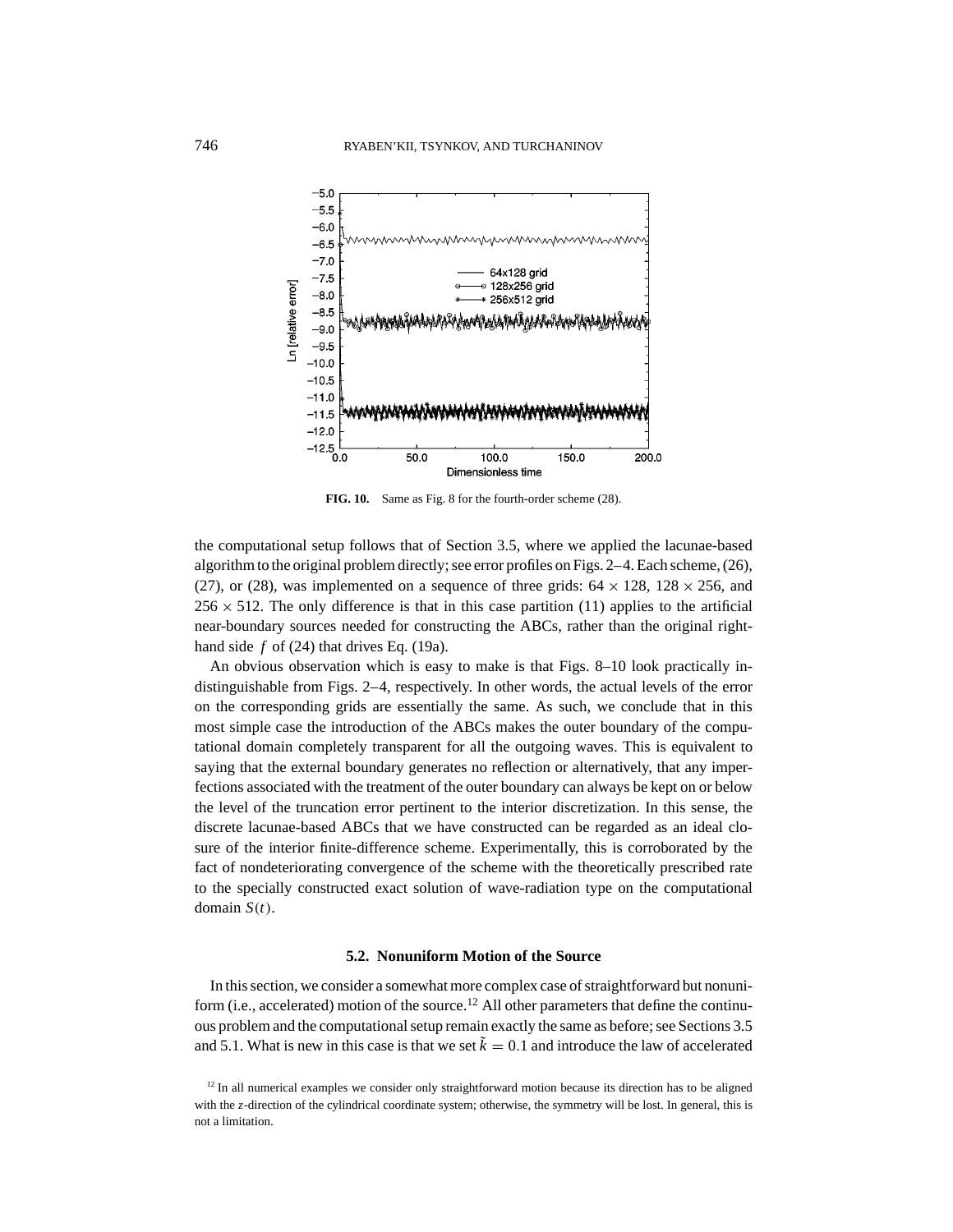motion for the center of the sphere  $S(t)$ 

$$
r = 0, \quad z \equiv z_0(t) = \tilde{k}t + \tilde{k}(\cos t - 1),
$$
 (36)

and the excitation for the wave equation (19a)

$$
f(r, z, t) = \cos\left(\frac{2\tilde{r}}{\kappa d} \frac{3\pi}{2}\right) \cdot P\left(\frac{2\tilde{r}}{\kappa d}\right) \cdot \left(1 + \frac{1}{4}\sin(\sqrt{2}t)\right) \cdot P\left(1 - \frac{t}{2\pi}\right), \quad (37)
$$

where again  $d = 1.8$ ,  $\kappa = 0.8$ ,  $\tilde{r}^2 = r^2 + (z - z_0(t))^2$ , and the function  $P(\cdot)$  is defined in Section 3.5.2. The right-hand side function  $f$  of (37) obviously has four continuous derivatives everywhere with respect to all its arguments. We purposely chose the temporal behavior of this function to be sufficiently complex; the frequency of the magnitude oscillations and that associated with the motion are incommensurable. Let us also note that the parameter *k* that affects  $T_{\text{int}} = \frac{d + 2T(c+k)}{c-k}$ , and as such, *T* once *Z* is given, see (9), as well as  $\Theta(t)$ , see formula (10) and Section 3.5.3, has the meaning of the maximum speed of the domain; see Sections 3.1 and 3.2. From formula (36) one can conclude that  $k = 0.2$  as before.

Unlike in the previous case, see Sections 3.5 and 5.1, the analytic solution of Eq. (19a) driven by the right-hand side (37) and subject to the initial conditions (19b) is not readily available. As such, we first calculate the fine-grid reference solution of this problem on the domain  $S(t)$  using the original lacunae-based algorithm of Section 3, and then compare the solutions obtained on coarser grids with the help of the ABCs of Section 4 against this reference solution.

Equation (19a) driven by the RHS (37) was integrated on the fine grid of dimension  $512 \times 1024$  till  $t = 50 \cdot d/c$  using the lacunae-based algorithm of Section 3 implemented with the fourth-order scheme (28). We chose here a time interval shorter than that we used for previous demonstrations (Sections 3.5 and 5.1) in order not to make the computation of the reference solution excessively expensive. This interval  $[0, 50 \cdot d/c]$  is still quite sufficient for experimentally judging the convergence; see Figs. 11 and 12. Having computed the fine-grid reference solution, we then integrated the same problem (19a), (19b), (37) on the same collection of coarser grids that we used before,  $64 \times 128$ ,  $128 \times 256$ , and  $256 \times 512$ , with the help of the ABCs of Section 4, and compared the results with the reference solution. In so doing, we have employed only the two node-centered schemes: The second-order scheme (27) and the fourth-order scheme (28). The reason is that when both a fine-grid solution and a coarse-grid solution are calculated using a node-centered scheme, it is very easy to compare them pointwise (e.g., taking every other, every fourth, etc., node of the fine grid). In contradistinction to that, if we were to calculate a coarser-grid solution using the cell-centered scheme (26), then to compare it against the reference solution we would have had to use interpolation on the grid. This has a potential of contaminating the results because of the interpolation error; therefore we did not perform the aforementioned comparison for scheme (26).

When the solution to Eq.  $(19a)$  driven by a nonuniformly moving source  $(37)$  are computed, the computational domain  $S(t)$  of course traces the motion of the source. As such, the ABCs are set on an artificial boundary that performs accelerated motion. In Figs. 11 and 12, we compare the solutions obtained with the help of the lacunae-based ABCs with the fine-grid reference solution. Figures 11 and 12 show the dependency of the numerical error on dimensionless time for different computational variants, i.e., different schemes and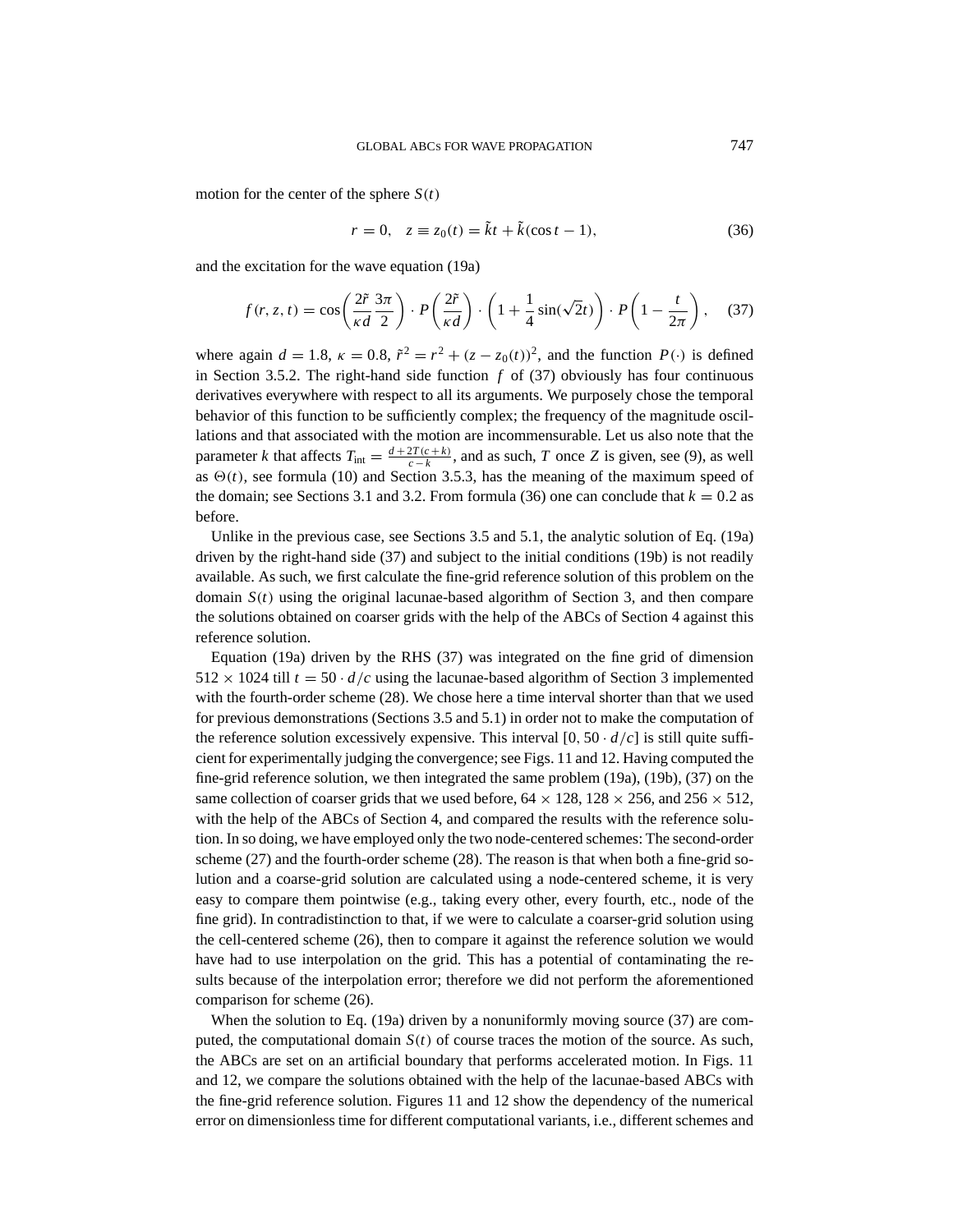

**FIG. 11.** Convergence of the solution to Eqs. (19a), (37) obtained with the ABCs to the fine-grid reference solution using the second-order scheme (27).

grid dimensions. Fig. 11 clearly indicates the second-order convergence of scheme (27). For scheme (28), we observe the fourth-order convergence in Fig. 12.

To assess the performance of the boundary conditions, we computed the same solution on the same collection of coarser grids  $(64 \times 128, 128 \times 256, \text{ and } 256 \times 512)$  with the same schemes (27) and (28), but with no ABCs, rather using the original lacunae-based algorithm of Section 3 (as we did when we computed the reference solution). In Figs. 13 and 14, we compare the results with the exact solution. As expected, scheme (27) converges uniformly in time with the second order (see Fig. 13), and scheme (28) with the fourth order (see Fig. 14).

Comparing Figs. 11 and 13 we conclude that for the second-order scheme (27), the introduction of the ABCs again gives rise to no reflection back into the computational domain



**FIG. 12.** Same as Fig. 11 for the fourth-order scheme (28).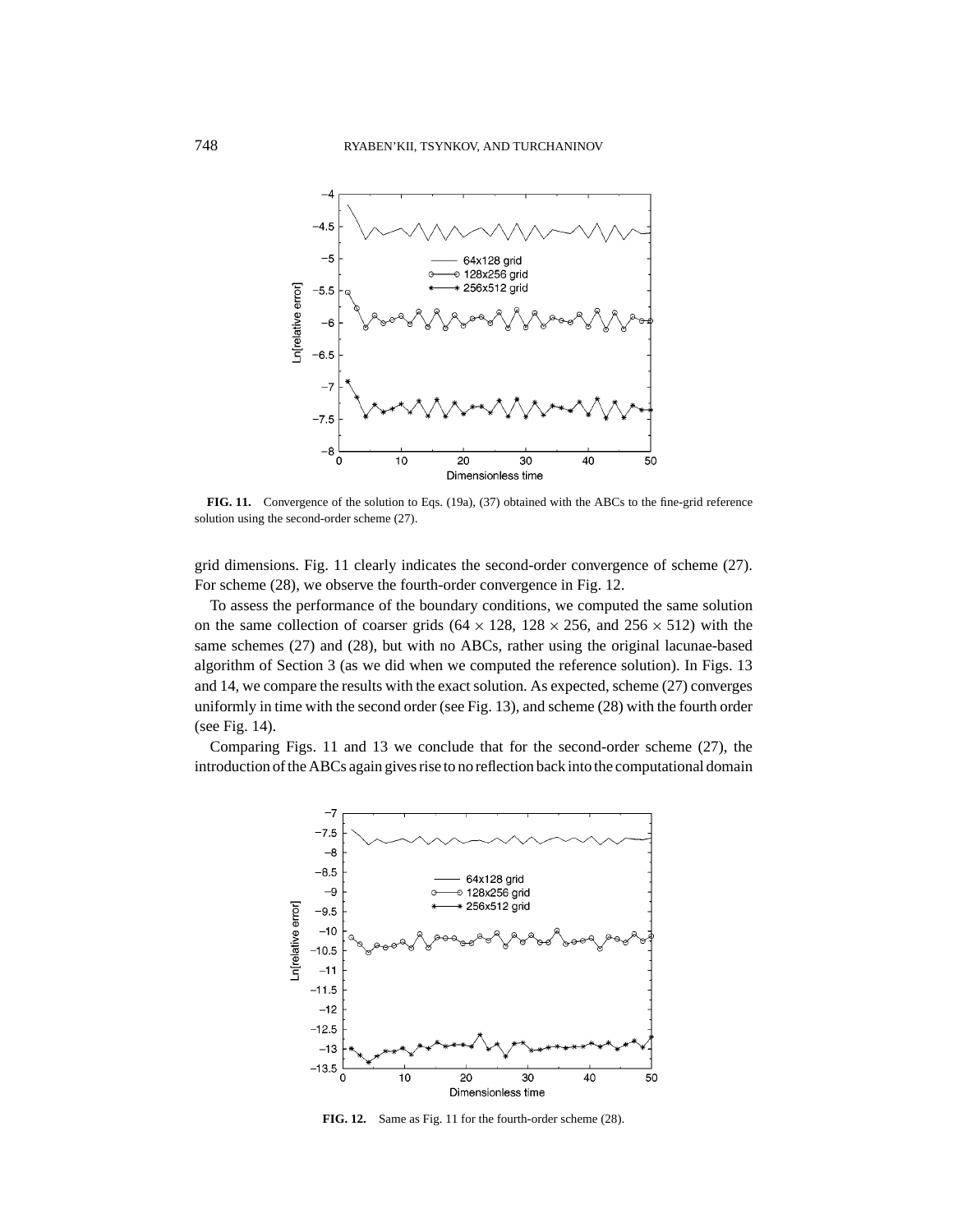

**FIG. 13.** Same as Fig. 11, but the solution to (19a), (37) is obtained with the original lacunae-based algorithm.

(i.e., no reflection beyond the level of the truncation error in the interior, cf. Section 5.1). As concerns the fourth-order scheme (28), one can still notice slight differences between the respective curves in Figs. 12 and 14. The difference is most visible for the finest grid  $256 \times 512$ , less visible for the medium grid  $128 \times 256$ , and practically nonexistent for the coarsest grid  $64 \times 128$ . This indicates that a small amount of reflections due to the ABCs may be present in the solution, although the actual elevation of the error in Fig. 14 compared to Fig. 13 is so low that we can regard these reflections as negligible anyway. Nonetheless, the discrepancy between the corresponding curves needs to be accounted for. We attribute it to the higher sensitivity of the fourth-order algorithm to the quality of the discrete lacunae. This phenomenon is commented on in Section 5.4. It is not of a fundamental nature; the quality of the lacunae can rather be controlled by appropriately choosing the parameters of the numerical procedure, more precisely, the shape and smoothness of the multiplier  $\mu$ .



**FIG. 14.** Same as Fig. 12, but the solution to (19a), (37) is obtained with the original lacunae-based algorithm.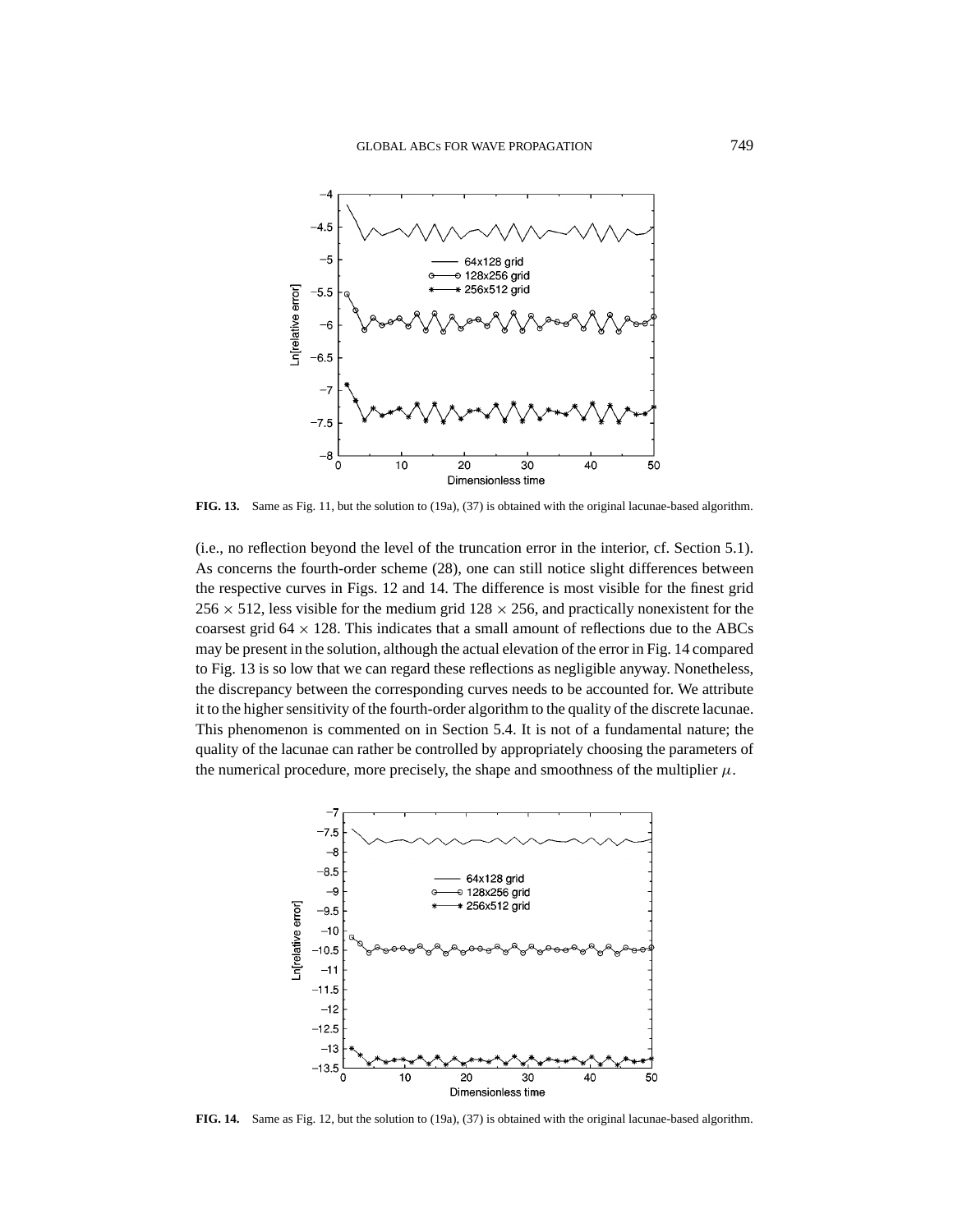Summarizing for the case of accelerated motion, we see that the solution of nondeteriorating quality on long time intervals can still be successfully computed using the lacunae-based ABC. To the best of our knowledge, no other ABC methodology available in the literature can handle artificial boundaries of domains that move with acceleration, while always keeping the reflections on or below the level of truncation error that pertains to a given interior discretization.

## **5.3. Variable Speed of Sound**

For the last set of numerical experiments that we report in this paper, we wanted to select a supposedly harder case that would be more susceptible to the buildup of numerical error inside the computational domain  $S(t)$ , while keeping the computational setup basically the same as that in the previous experiments; see Sections 3.5, 5.1, and 5.2. To this end, we notice that the discretization error for all three schemes,  $(26)$ – $(28)$ , that we used previously for our simulations is primarily of the dispersive nature, because each of these schemes is an explicit central-difference type. In the examples of the current section, we will artificially increase the numerical dispersion inside the computational domain  $S(t)$  and experimentally assess the resulting performance of the combined methodology (interior scheme and the ABCs of Section 4).

It is known that numerical dispersion for central-difference schemes is more visible for more "suboptimal" Courant numbers. In other words, the further below the stability limit the Courant number is, the more dispersive the numerical waves become. In particular, it is easy to see that the one-dimensional second-order scheme (30b) is exact and simply reduces to pure propagation along the characteristics, when the Courant number  $\frac{\tau_c}{h}$  is equal to 1. Reducing this number will introduce dispersion of numerical waves. (Of course, the convergence of the scheme still implies that the phase shift for every given frequency will become smaller as the grid sizes become smaller.) The analysis of the one-dimensional case also indicates that in the multidimensional settings numerical dispersion is unavoidable. This is easy to understand already from the following qualitative consideration: To guarantee stability for all the waves propagating at an angle with respect to the grid lines one has to choose a smaller Courant number, which will necessarily be suboptimal for those waves that propagate along the grid lines.

Our intention now is to artificially increase the numerical dispersion inside the computational domain and subsequently test the performance of the combined algorithm. To do that, we gradually reduce the speed of sound  $c$  in the direction from the peripheral areas of  $S(t)$  toward its center. As stability across the entire domain will still be limited by the maximum speed of sound, the corresponding Courant number near the center will be suboptimal. This will imply higher levels of dispersion closer to the domain center. This will also mean that any wave that originates in  $S(t)$  will stay inside the domain longer compared to the previously analyzed cases of constant *c*. The explanation is obvious—the interior speed of propagation is lower. Consequently, we may expect that every particular wave will accumulate more error before it leaves the domain *S*(*t*). Note, we do not attempt to accurately quantify the aforementioned phenomena because this is not of the central interest for our current discussion. However, even on the level of qualitative understanding of the mechanisms of numerical dispersion, it is certainly of interest to experimentally assess the performance of the scheme with the lacunae-based ABCs for the case of variable *c*.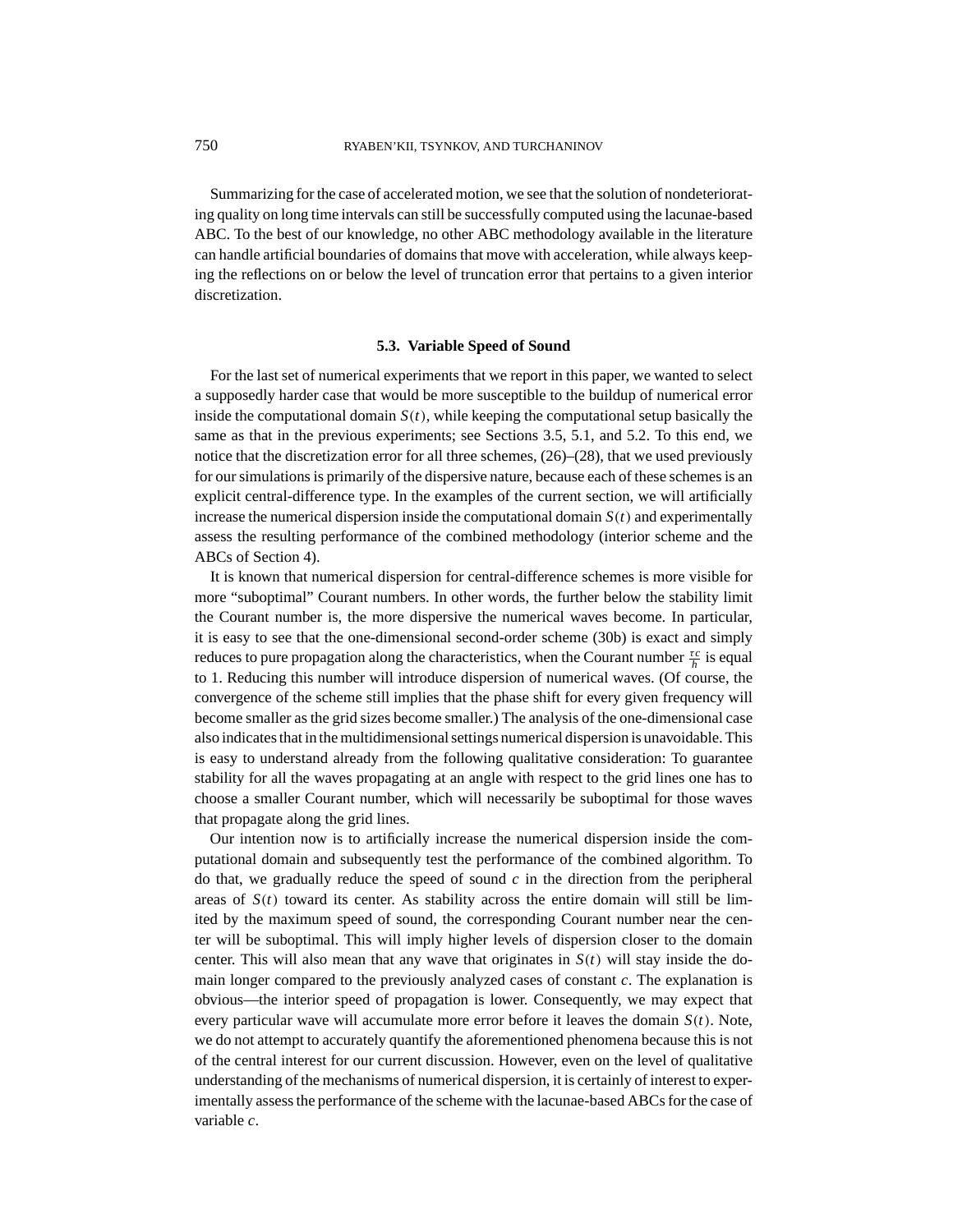For our computations, we have chosen the following law of variation of the speed of sound inside the computational domain *S*(*t*),

$$
\tilde{c}^2 = c^2 \left( 1 - P_0 \cdot P \left( \frac{2\tilde{r}}{\kappa d} \right) \right),\tag{38}
$$

where  $c$  is the speed of sound in the far field,  $d$  denotes the diameter of the computational domain,  $\kappa = \text{const}, \tilde{r}^2 = r^2 + (z - z_0(t))^2$ , and the function  $P(\cdot)$  is defined in Section 3.5.2. The actual values of the parameters were taken exactly the same as before,  $c = 1$ ,  $d = 1.8, \kappa = 0.8$ ; the motion of the domain center is straightforward and uniform like in Sections 3.5.2 and 5.1,  $z_0(t) = kt$ , where  $k = 0.2$ ; the grid sizes, grid dimensions, configuration of auxiliary domain, auxiliary boundary conditions (20), and parameters of the temporal partition of unity are also the same as those defined in Section 3.5. The constant  $P_0$  in expression (38) determines the extent of reduction of the speed of sound at the center of *S*(*t*). In our simulations, we have tried two specific values:  $P_0 = 0.9$  and  $P_0 = 0.99$ . The reference exact solution that we used in the case of variable speed of sound is the same traveling-source solution (23b), (25) that we employed before. However, instead of Eq. (19a) we are now solving

$$
\frac{\partial^2 \varphi}{\partial t^2} - \tilde{c}^2 \left( \frac{1}{r} \frac{\partial}{\partial r} \left( r \frac{\partial \varphi}{\partial r} \right) + \frac{\partial^2 \varphi}{\partial z^2} \right) = \tilde{f}(r, z, t), \quad t \ge 0,
$$
\n(39)

where  $\tilde{c}^2$  is defined by (38). Substituting  $\varphi(r, z, t)$  of (25) into the left-hand side of Eq. (39) we obtain the new source term  $\tilde{f}(r, z, t)$  that will obviously differ from  $f(r, z, t)$  of (24) that we used previously in Sections 3.5 and 5.1. This new source term is still compactly supported on the domain *S*(*t*)  $\subset \mathbb{R}^3$  for all times, and it now drives the solution (25) to Eq. (39) subject to initial conditions (19b) on the entire space. We do not provide here the explicit expression for  $\tilde{f}(r, z, t)$  because it is cumbersome, but the computation of the new source term is straightforward. Concerning the methodology for setting the ABCs, it remains exactly the same as that in Section 4. Indeed, we point out that the variation of the speed of sound pertains to the original interior problem only. And the auxiliary problem that we solve for the purpose of setting the ABCs is by definition formulated with the constant speed of sound throughout its entire domain.

In Figs. 15–17 we present the results of the grid convergence study for the case  $P_0 = 0.9$ (see formula (38)) on the same sequence of three grids that we used previously:  $64 \times 128$ ,  $128 \times 256$ , and  $256 \times 512$ . From Figs. 15 and 16 we conclude, as before, that the algorithm converges with the second-order for both schemes (26) and (27); and in Fig. 17 we again observe the fourth-order convergence of scheme (28). The convergence obviously does not deteriorate as the time elapses, at least till dimensionless time reaches the moment  $200 \cdot d/c$  when we stop the computation. This shows that similarly to the previous cases of the constant speed of sound *c*, the proposed numerical procedure in the case of variable speed of sound is still capable of providing the solution of nondeteriorating quality. Note, however, that as the original lacunae-based algorithm cannot be applied to the equation with variable *c* throughout the entire domain, we cannot directly compare in this case numerical results obtained with the ABCs against those obtained with no ABCs as we did before (see, e.g., comparison of the results on Figs. 11 and 12 with those in Figs. 13 and 14, respectively, in Section 5.2). In other words, by looking at the error profiles in Figs. 15– 17 we cannot, generally speaking, say conclusively what part of it is due to the interior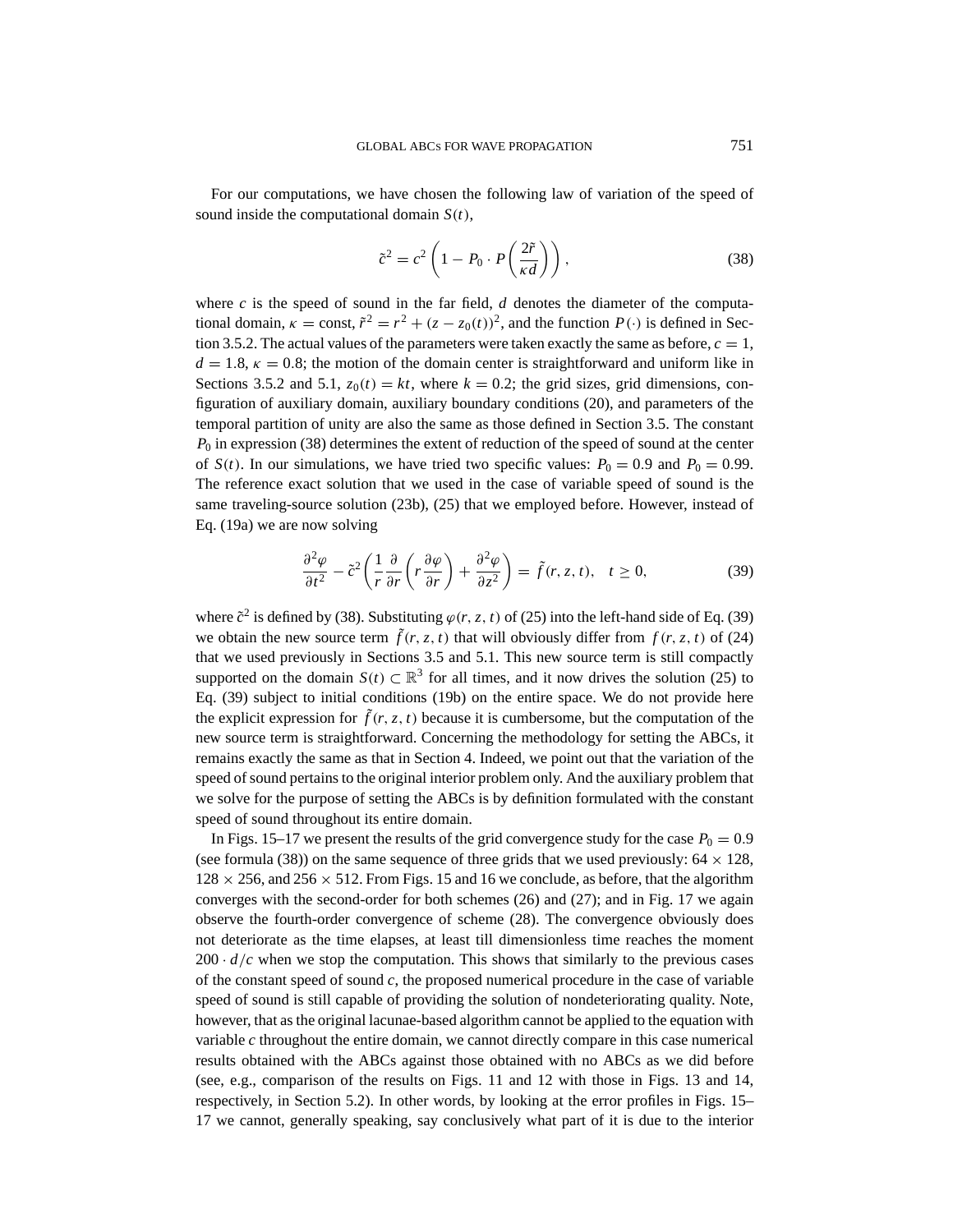

**FIG. 15.** Convergence of the solution to Eqs. (39), (38) with the ABCs to the exact solution (25) for  $P_0 = 0.9$ using the second-order scheme (26).

truncation error and what part may be coming from the imperfections at the boundary. As such, in making a conclusion that the ABCs in this case perform practically as well as they did in the previous cases, we rely on the experimental observation of temporally uniform convergence, as well as on the fact that the actual error levels in Figs. 15–17 are only slightly higher than the respective levels in Figs. 8–10. This is expected, because the results in Figs. 8–10 correspond to numerically reproducing the same exact solution  $\varphi(r, z, t)$  given by (25) with the help of the ABCs of Section 4 but applying them to the original constant–coefficient wave equation (19a) inside the domain *S*(*t*) as well.

Similar conclusions as to the convergence and quality of the numerical solution can be drawn for the case  $P_0 = 0.99$  from looking at Figs. 18–20. From the qualitative



**FIG. 16.** Same as Fig. 15 for the second-order scheme (27).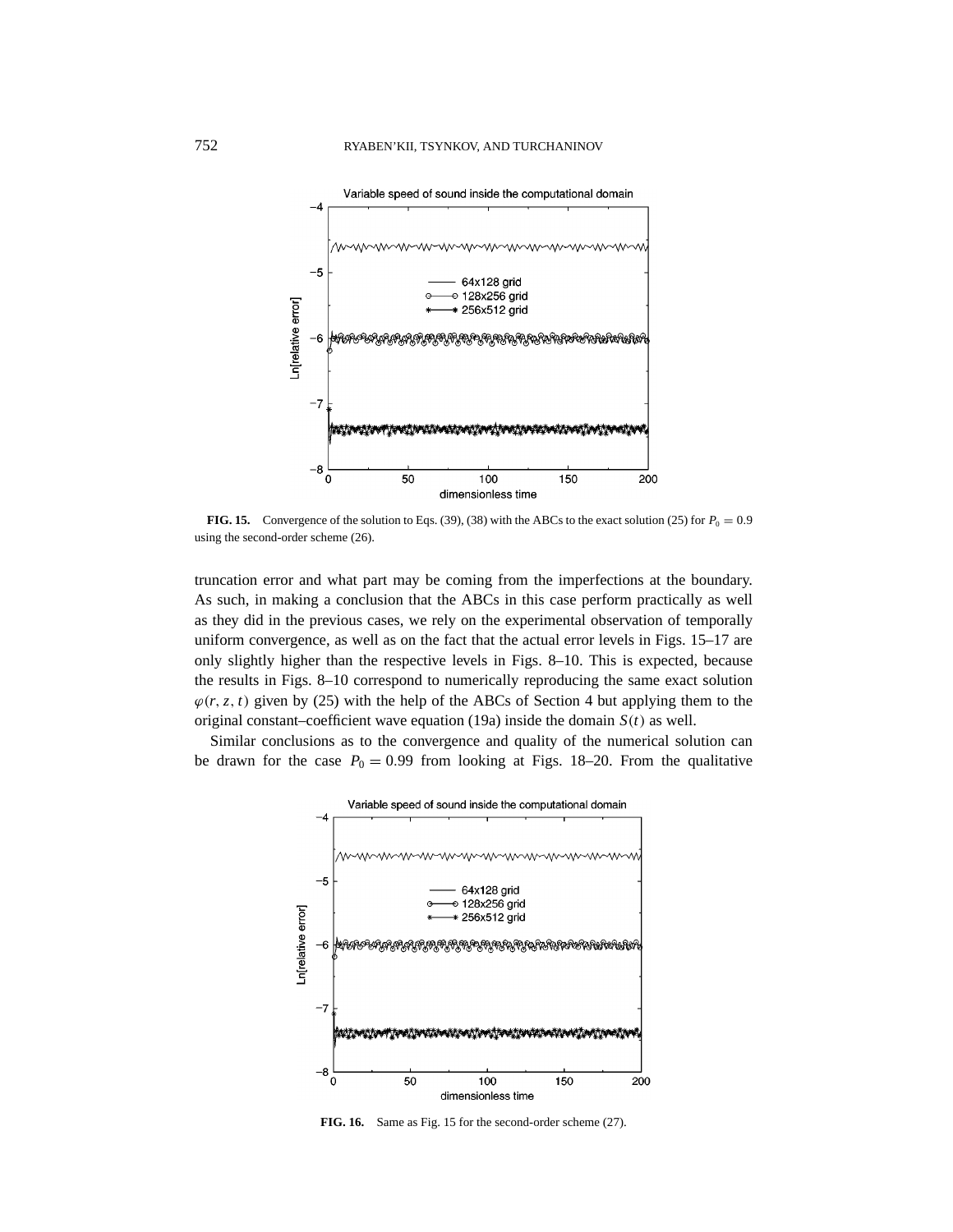

**FIG. 17.** Same as Fig. 15 for the fourth-order scheme (28).

considerations above it follows that this case is supposed to be more difficult to compute, because the reduction in the speed of sound toward the center of *S*(*t*) is more significant. In practice, this is manifested by noticeably more oscillatory error profiles, although we still clearly see that there is no deterioration of the solution in the long run. Besides, the actual levels of the error are somewhat higher compared to the corresponding curves in Figs. 15–17. This is also expected because the numerical dispersion inside  $S(t)$  is supposed to be higher.

# **5.4. Implementation Notes**

The foregoing algorithm of lacunae-based ABCs has several parameters that need to be tuned appropriately to obtain the best possible results. Most of the flexibility associated with



**FIG. 18.** Convergence of the solution to Eqs. (39), (38) to the exact solution (25) for  $P_0 = 0.99$  using the second-order scheme (26).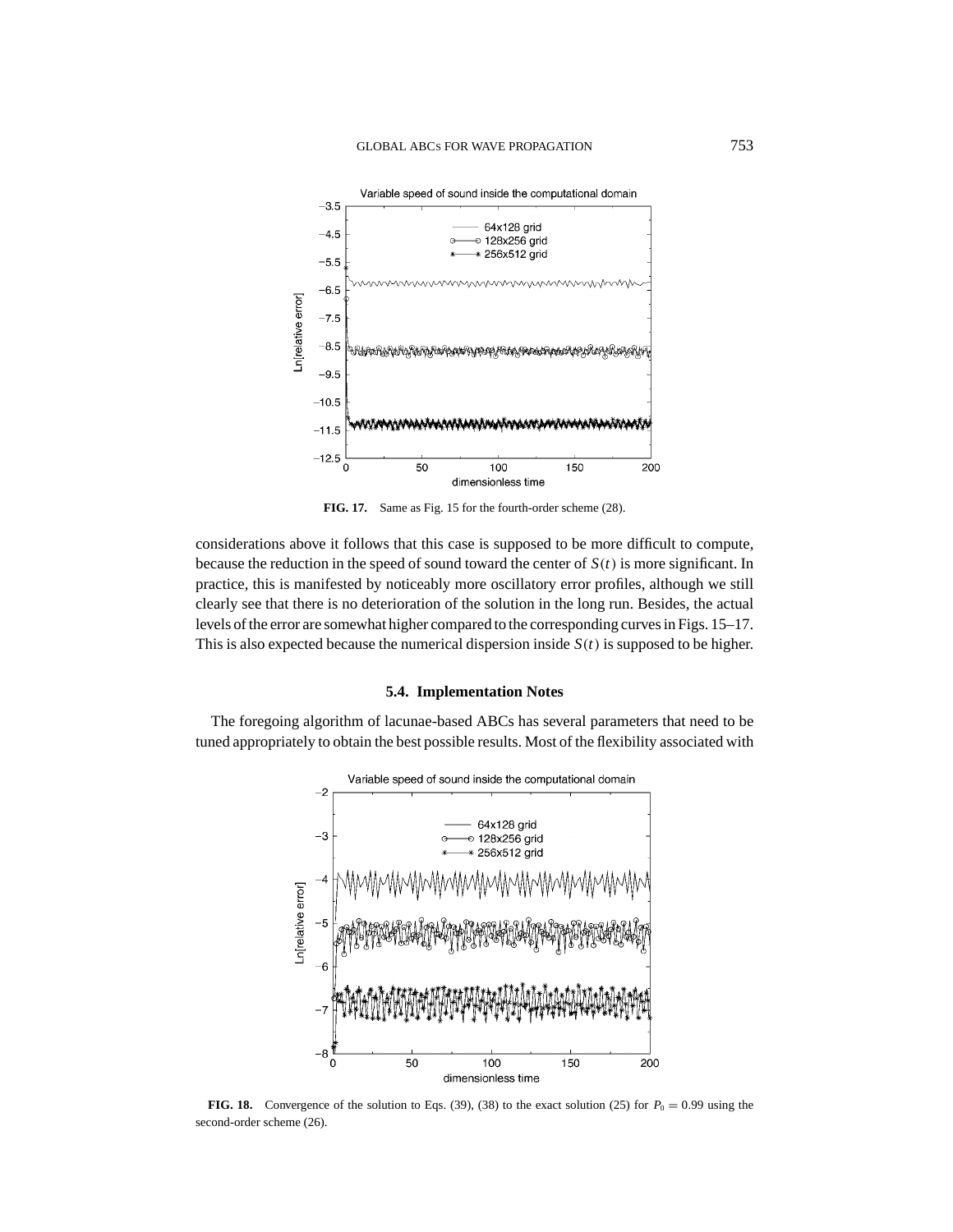

**FIG. 19.** Same as Fig. 18 for the second-order scheme (27).

the algorithm resides in constructing the multipliers and artificial near-boundary sources needed for computing the ABCs (Section 4), as well as in choosing the parameters of the lacunae-based integration (Section 3). We have not yet conducted a comprehensive study of how the corresponding parameters affect the numerical procedure and as such, will only outline here some general trends.

As mentioned before, the multiplier has to be smooth in the transition region; see Figs. 6 and 7. Otherwise, lacunae of the continuous solution will not be reproduced sufficiently accurately in the discrete solution of the auxiliary problem (essentially because the scheme will lose consistency; see discussion at the end of Section 4.2). In most of our computations we have used an algebraic polynomial function with four continuous derivatives for multiplier, and the extent of the transition region was about 10 grid cells. This has always been



**FIG. 20.** Same as Fig. 18 for the fourth-order scheme (28).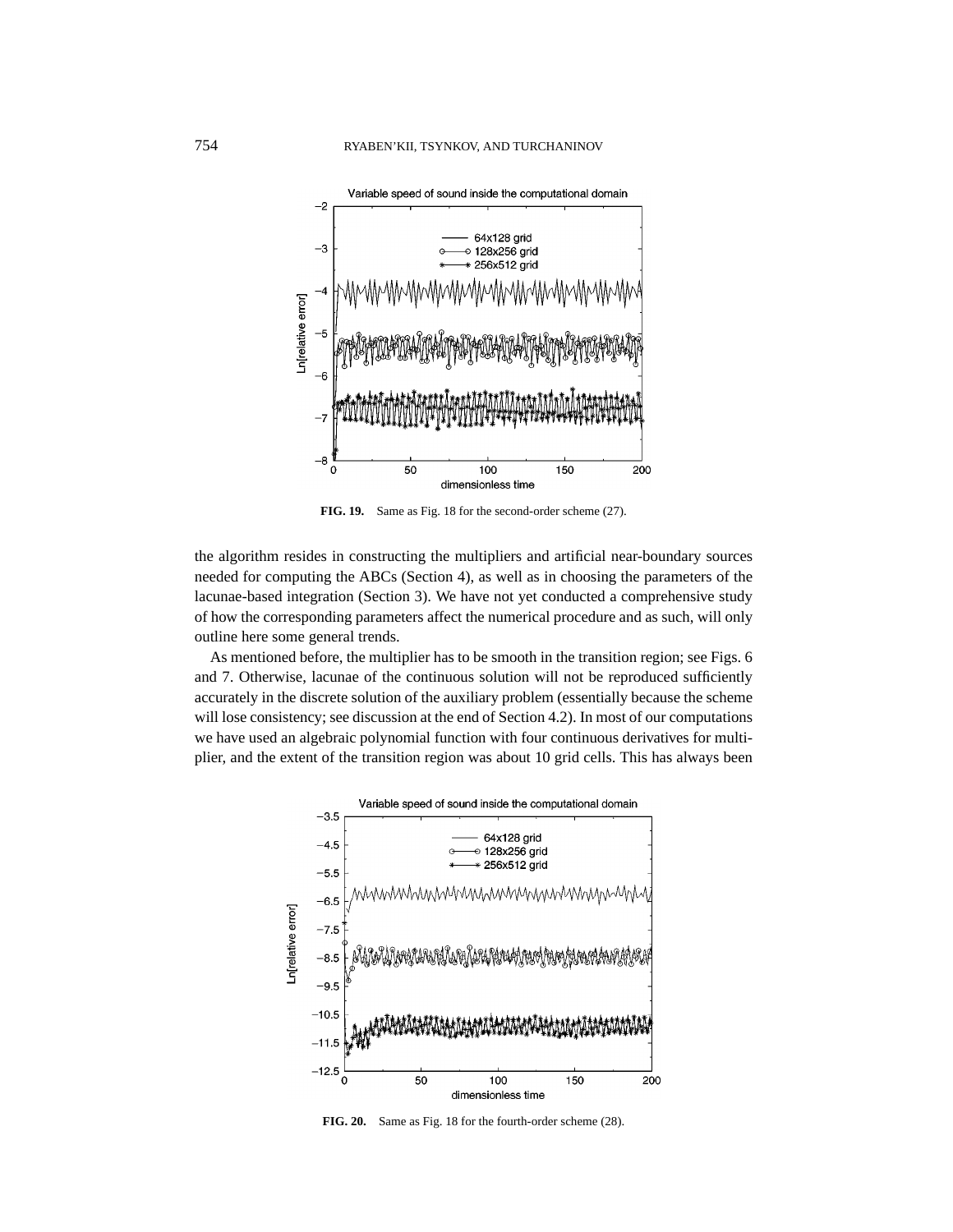sufficient for the second-order schemes. In other words, we could always obtain the temporally uniform second-order convergence with these settings, although we did not check, for example, whether or not it was possible to further reduce the extent of the transition region. As concerns the fourth-order convergence, we did see situations when the previous settings turned out somewhat insufficient (e.g., in Section 5.2). This occurred mostly when going from the medium grid  $128 \times 256$  to the finest grid  $256 \times 512$ . To maintain the convergence rate in this case, we had to use a wider transition region (15 cells) and/or a smoother multiplier (five continuous derivatives). This indicates that in general the algorithm of lacunae-based ABCs is sensitive to the smoothness of the multiplier, as it is supposed to be. However, this sensitivity does not actually manifest itself before the error reaches sufficiently low levels. As such, in practical computing one will most likely be able to use rather narrow transition regions, as well as multipliers with limited smoothness.

With regard to choosing the parameters of the lacunae-based integration (see Section 3), there is at least one important observation that has been made experimentally. In theory, the contribution of a given fragment of the RHS can be subtracted from the overall solution as soon as the time interval  $T_{\text{int}}$  has elapsed since its inception. In practice, it has been found useful to introduce the so-called aft front time gap  $\delta$ , i.e., allow a little extra time for the waves to propagate outward. This implies choosing a somewhat larger value for the period *Z* compared to the necessary minimum given by (9) so that by the time of subtraction, which is  $T_{\text{int}} + \delta > T_{\text{int}}$ , the reflected waves will not have started reentering the domain  $S(t)$  yet. Moreover, we can choose to introduce the actual front time gap as well, i.e., increasing *Z* even further, so that by the time of subtraction of a given contribution the corresponding reflected waves will still be at a (small) distance from  $S(t)$  rather than right next to its boundary. Experimentally, we have found that the aft front time gap affects the quality of the solution more strongly than the actual front time gap. However, the quantity  $\delta$  in all our simulations was sufficiently small anyway, about 4% of  $T_{\text{int}}$ , and most likely it could be reduced even further.

One important issue yet to be discussed is computational complexity of the proposed ABC algorithm. As mentioned before, the complexity of the original lacunae-based integration discussed in Section 3 is linear with respect to the grid dimension, provided that the basis finite-difference scheme is explicit. We should emphasize that there are no hidden "preparatory" expenses that are not included in this estimate. The same linear complexity estimate will obviously extend to the case of the lacunae-based ABCs of Section 4. Compared to the naive time marching integration on the domain  $S(t)$  (if it were possible without the ABCs), the overhead associated with the ABCs is directly proportional to the number of grid nodes in the exterior part of the auxiliary domain (i.e., outside  $S(t)$ ). The corresponding proportionality coefficient is not large. It is determined by the stencil of the corresponding finite-difference equations (26), (27), or (28) and should also account for the fact that the contribution of each element of the partition (11) has to be recomputed once on the exterior domain. We emphasize though that this overhead cannot be regarded as a pure penalty because the ABCs of Section 4 deliver a unique set of computational capabilities (namely, reflection error below the truncation error and the nondeteriorating property for a variety of cases, including that of the accelerated motion) that simply could not have been achieved if the problem on  $S(t)$  were integrated, e.g., with some local inexpensive artificial boundary condition (see the review [2]).

We reiterate, however, that the key property of the lacunae-based ABCs of Section 4 is not so much that the associated computational cost is proportional to the grid dimension,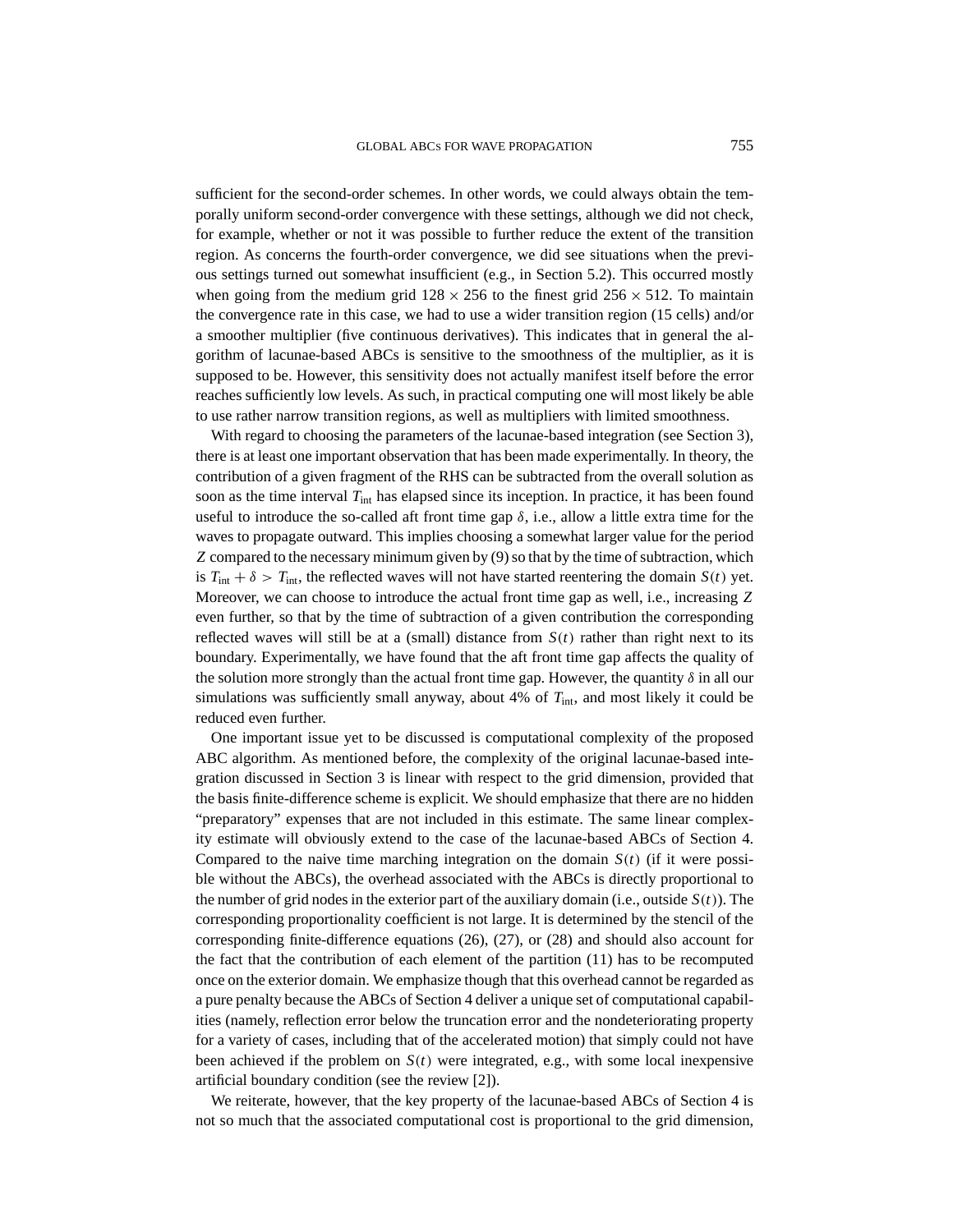but rather that it is fixed and bounded; i.e., it is not going to increase as the time elapses. Clearly, this property, delivered along with the superior accuracy of the numerical solution, is crucial in the framework of long-term computations. We also stress that the ABCs have been specifically designed to handle continuously operating sources, and all numerical demonstrations of Section 5 were set up to experimentally corroborate their performance in this case. There is, of course, a variety of cases that have not yet been included in the scope of the proposed methodology. In particular, those are multiply connected domains and implicit time-stepping schemes. Both will be considered as a part of future research.

As concerns the actual CPU times required for computations reported in Sections 3.5 and 5, we can only provide rough estimates at this moment. Those times ranged from minutes to hours to a day (the latter for the fourth-order scheme on the finest grid, which required about 250, 000 time steps) on a single-processor DEC Alpha EV6 500 MHz desktop workstation running a Digital UNIX, version 4.0E, operating system. We should mention, however, that at a later stage of development of the ABC algorithm, which would be closer to production computations, it will certainly make sense to report the precise CPU times along with the theoretical asymptotic estimates of complexity with respect to the grid dimension. At the current proof-of-the-concept stage, we are not doing that for the following reasons. First and foremost, our current goal was to design the algorithm and experimentally demonstrate its fundamental properties, with the emphasis on the high accuracy (at least as good as that of the interior discretization) and nondeteriorating long-term behavior with nonincreasing costs, rather than to try and obtain maximum a numerical speed for any given computation. As such, the codes that we have used were not optimized for performance in any respect, and the corresponding CPU times (see above) are by far not the best possible, and therefore not representative. Moreover, a direct comparison of execution times with other results for the wave equation available in the literature would, at the current stage, be problematic at best for the obvious reasons of platform, software, and implementation dependence. Finally, any comprehensive comparison, even if it is performed on the same platform, etc., should address not only the CPU time, but also the overall balance between the accuracy and universality of a given technique, and the speed of numerical computation (see the review [2]). By now, we have been able to show that the capabilities of the proposed ABCs are in many respects unique (no reflection beyond the level of the interior truncation error, applicability to the case of accelerated motion), and the quest for the actual numerical performance will be one of our future tasks as well.

# **6. CONCLUSIONS**

We have constructed and tested the algorithm for setting highly accurate global artificial boundary conditions in the problems of time-dependent wave propagation. The key building block of the new ABCs is a special nondeteriorating numerical procedure that has been developed previously for the long-term integration of wave-radiation problems. The latter procedure is based on the presence of lacunae (aft fronts of the waves) in the three-dimensional wave-type solutions. The resulting lacunae-based ABCs are obtained directly for the discrete formulation of the problem and can complement any consistent and stable finite-difference scheme. Doing so requires neither a rational approximation of nonreflecting kernels nor discretization of the continuous boundary conditions is required. The extent of temporal nonlocality of the new ABCs appears fixed and limited, and this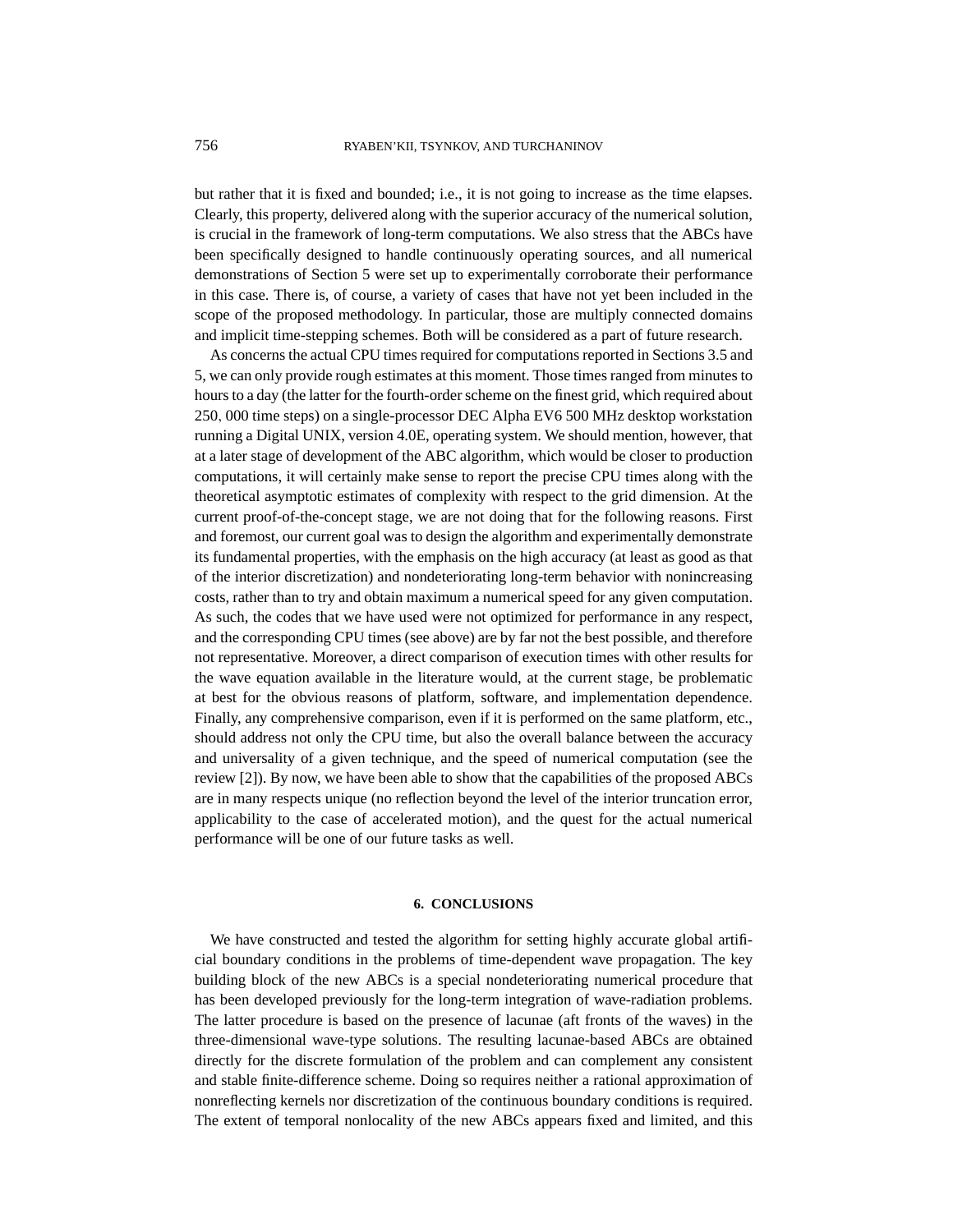is not a result of any approximation but rather a direct consequence of the fundamental properties of the solution. The proposed ABCs can handle artificial boundaries of irregular shape on regular grids with no fitting/adaptation needed. Besides, they possess a unique capability of being able to handle boundaries of moving computational domains, including the case of accelerated motion. We have conducted a series of numerical experiments that would corroborate the theoretical design properties of the algorithm. The experiments included computation of unsteady wave-radiation solutions over long time intervals. In all our experiments the ABCs could always keep the level of reflections from the artificial boundary on or below the level of truncation error for the interior discretization for as long as the computation was run. Besides the classical wave equation that we have analyzed in this paper, the proposed technique may find applications in computational acoustics and computational electromagnetics.

## **REFERENCES**

- 1. D. Givoli, Non-reflecting boundary conditions, *J. Comput. Phys.* **94**, 1 (1991).
- 2. S. V. Tsynkov, Numerical solution of problems on unbounded domains. A review, *Appl. Numer. Math.* **27**, 465 (1998).
- 3. T. Hagstrom, Radiation boundary conditions for the numerical simulation of waves, in *Acta Numerica*, edited by A. Iserlis (Cambridge Univ. Press, Cambridge, UK 1999), Vol. 8, p. 47.
- 4. J.-P. Berenger, A perfectly matched layer for the absorption of electromagnetic waves, *J. Comput. Phys.* **114**, 185 (1994).
- 5. J.-P. Berenger, Three-dimensional perfectly matched layer for the absorption of electromagnetic waves, *J. Comput. Phys.* **127**, 363 (1996).
- 6. L. Zhao and A. C. Cangellaris, GT–PML: Generalized theory of perfectly matched layers and its application to the reflectionless truncation of finite-difference time-domain grids, *IEEE Trans. Microwave Theory Tech*. **44**, 2555 (1996).
- 7. P. G. Petropoulos, L. Zhao, and A. C. Cangellaris, A reflectionless sponge layer absorbing boundary condition for the solution of Maxwell's equations with high-order staggered finite difference schemes, *J. Comput. Phys.* **139**, 184 (1998).
- 8. S. Abarbanel and D. Gottlieb, On the construction and analysis of absorbing layers in CEM, *Appl. Numer. Math.* **27**, 331 (1998).
- 9. E. Turkel and A. Yefet, Absorbing PML boundary layers for wave-like equations, *Appl. Numer. Math.* **27**, 533 (1998).
- 10. S. Abarbanel and D. Gottlieb, A mathematical analysis of the PML method, *J. Comput. Phys.* **134**, 357 (1997).
- 11. S. Abarbanel and D. Gottlieb, On the construction and analysis of the absorbing layers in CEM, in *13th Annual Review of Progress in Applied Computational Electromagnetics* (1997), p. 876.
- 12. M. J. Grote and J. B. Keller. On nonreflecting boundary conditions, *J. Comput. Phys.* **122**, 231 (1995).
- 13. M. J. Grote and J. B. Keller, Exact nonreflecting boundary conditions for the time-dependent wave equation, *SIAM J. Appl. Math.* **55**, 280 (1995).
- 14. M. J. Grote and J. B. Keller, Nonreflecting boundary conditions for time-dependent scattering. *J. Comput. Phys.* **127**, 52 (1996).
- 15. M. J. Grote and J. B. Keller, Nonreflecting boundary conditions for Maxwell's equations, *J. Comput. Phys.* **139**, 327 (1998).
- 16. I. L. Sofronov, Artificial boundary conditions of absolute transparency for two- and three-dimensional external time-dependent scattering problems. *Eur. J. Appl. Math.* **9**, 561 (1998).
- 17. I. L. Sofronov, Non-reflecting inflow and outflow in a wind tunnel for transonic time-accurate simulations, *J. Math. Anal. Appl.* **221**, 92 (1998).